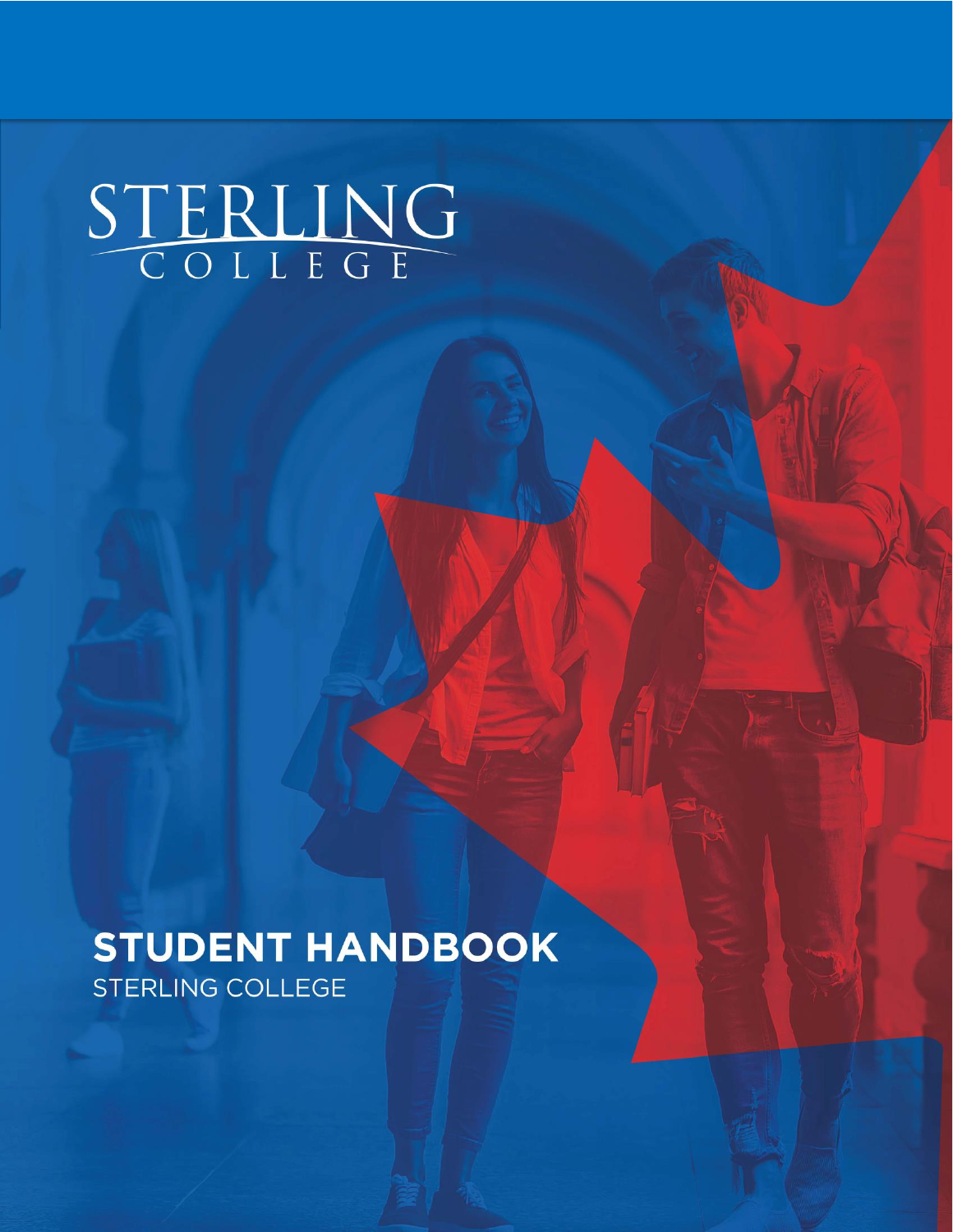# **Table of Contents**

| Program Delay/Transfer Fees (Prior to Enrollment Contract Commencement)  16 |  |
|-----------------------------------------------------------------------------|--|
| Program Delay/Transfer Fees (Post Enrollment Contract Commencement) 16      |  |
|                                                                             |  |
|                                                                             |  |
|                                                                             |  |
|                                                                             |  |
|                                                                             |  |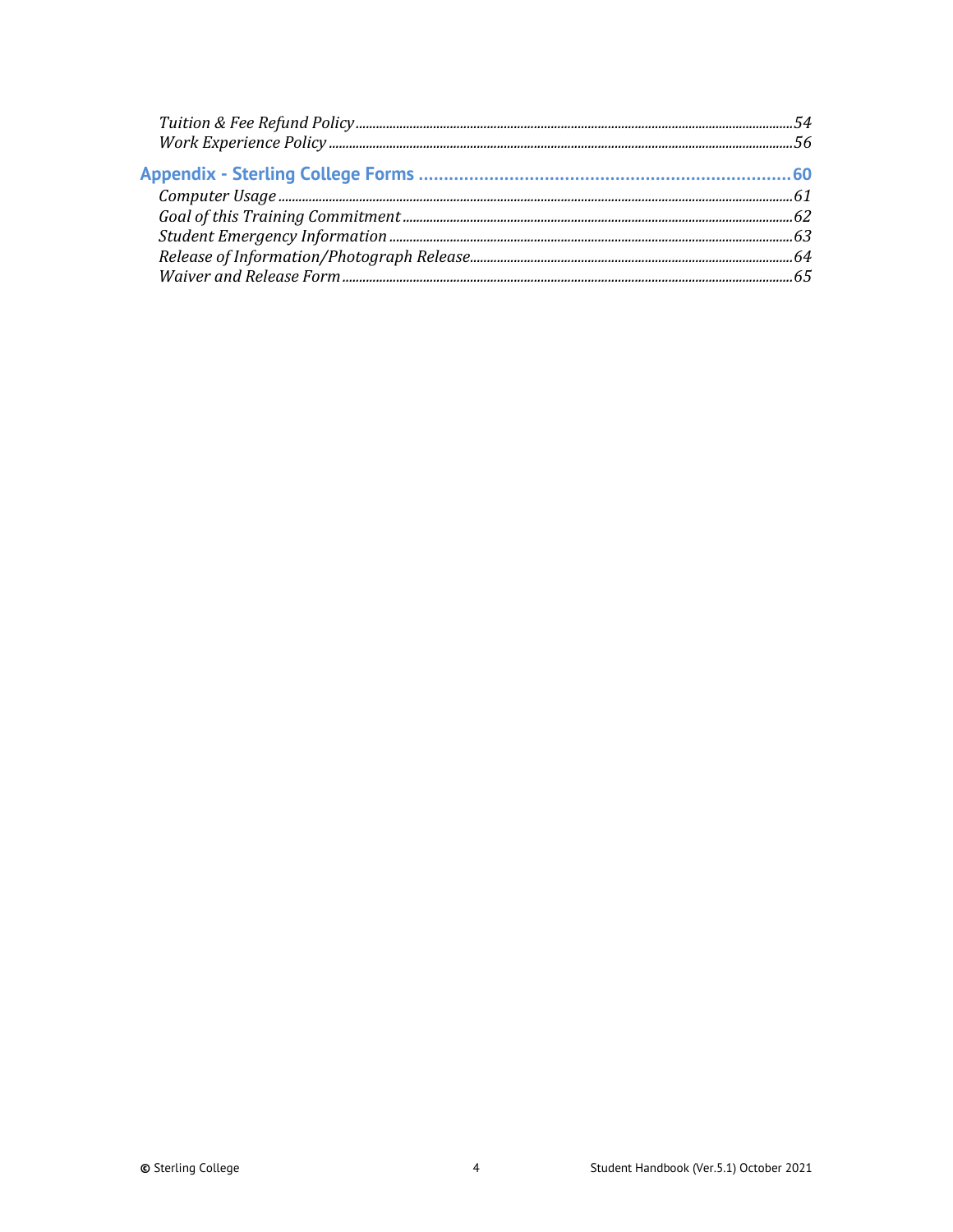# <span id="page-4-0"></span>**Welcome to Sterling College**

Dear Sterling College Student,

At Sterling College (SC), we know the difference that quality education can make towards your future career goals. Whether you have just enrolled, or are considering studying with us, you can be assured that the programs offered at SC will provide the qualifications and training to help you succeed.

Your success at Sterling College will lead you to diverse, interesting, fun and challenging opportunities and the rewards are waiting for you. At SC we know that the secret of our success lies in the success of our graduates. Success is measured in different ways: achieving a good mark, making a new friend, over-coming adversity or just a good day's work, but most importantly, landing the right position suitable for your personality and interests.

I wish you the very best in your selected studies and look forward to helping you to achieve your goals and sharing your experiences.

Thank you for choosing SC, we promise to provide you with the best professional quality training.

Sincerely,

 $l$ eng $A$ <sup>a</sup>

Feroz Ali President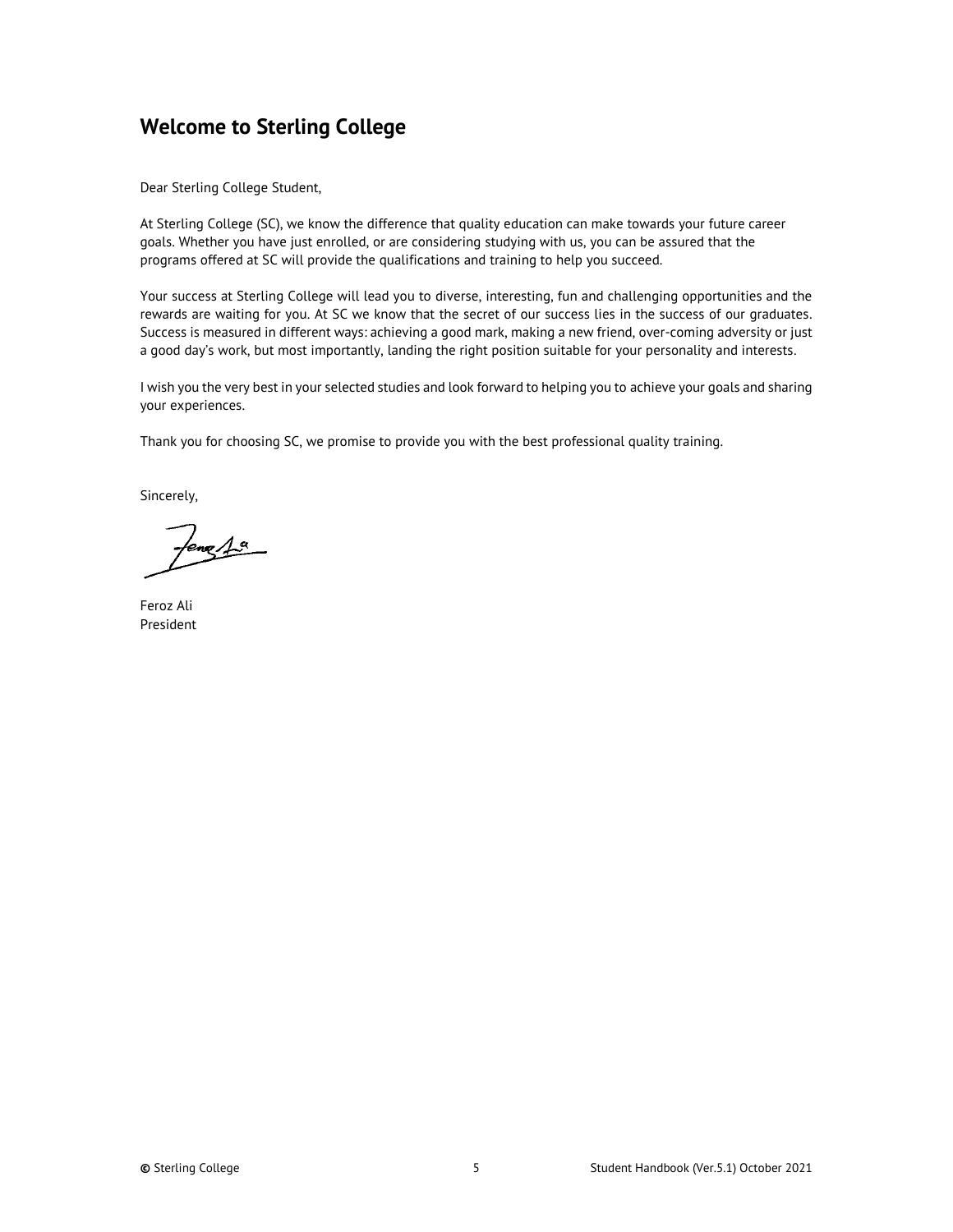# <span id="page-5-0"></span>**Introduction**

The SC Student Handbook is a resource outlining the institutions policies and procedures for all students. As a student of Sterling College, you are required to read the Student Handbook in its entirety prior to enrolling in a program.

The online version of this Student Handbook can be found on the College's website at [http://www.sterlingcollege.ca](http://www.sterlingcollege.ca/) and is the College's official version. In the case of a discrepancy between a printed version and the online version, the online Student Handbook will be considered accurate.

Sterling College reserves the right to make changes after the publication of this Student Handbook. Changes are effective when made.

# <span id="page-5-1"></span>**Who are we?**

Sterling College traces its roots back to 2001 in Victoria, BC, where it was known as Stewart College. For more than 16 years the institution focused on providing ESL training for international and local students wishing to strengthen their English skills. Late 2016 marked the beginning of a new era for the institution as the College began a series of transformational changes. This started with the change in ownership of the institution making it a part of the Asia Pacific Education (APEDU) group. Stewart College was the second institution to become a part of the organization following the acquisition of Sterling College in February 2016. More exciting changes occurred in 2017 which included the addition of a location in Vancouver, the introduction of the first career training program, and introduction of the College's new name, Sterling College. In January 2020, Sterling College and its sister institution Sterling College were acquired by ILAC Education Group, one of the premier providers of private education ranging from ESL to post-secondary studies.

When you visit Sterling College, you'll notice something special about us. Here you'll find not only a comfortable learning environment, but something more; a spirit of warmth and friendliness, a positive attitude that is shared by everyone, a sense of genuine caring and mutual respect between students, staff and Instructors alike.

Sterling College is the proud recipient of the Education Quality Assurance (EQA) designation earned by public and private post-secondary education institutions that have met or exceeded government recognized quality assurance standards. The Ministry of Advanced Education is responsible for establishing the EQA designation policy, determining whether an institution meets the criteria for EQA designation, and granting permission to use the EQA certification mark. Further, EQA designation is a requirement for the approval process of being listed as a Designated Learning Institute (DLI: O19279828772) with Immigration, Refugees, and Citizenship Canada (IRCC). This designation further assures our students that Sterling College is dedicated to providing top quality, industry-validated curriculum.

#### <span id="page-5-2"></span>Our Mission

"We help student realize their greatest potential through applied education and industry recognized qualifications."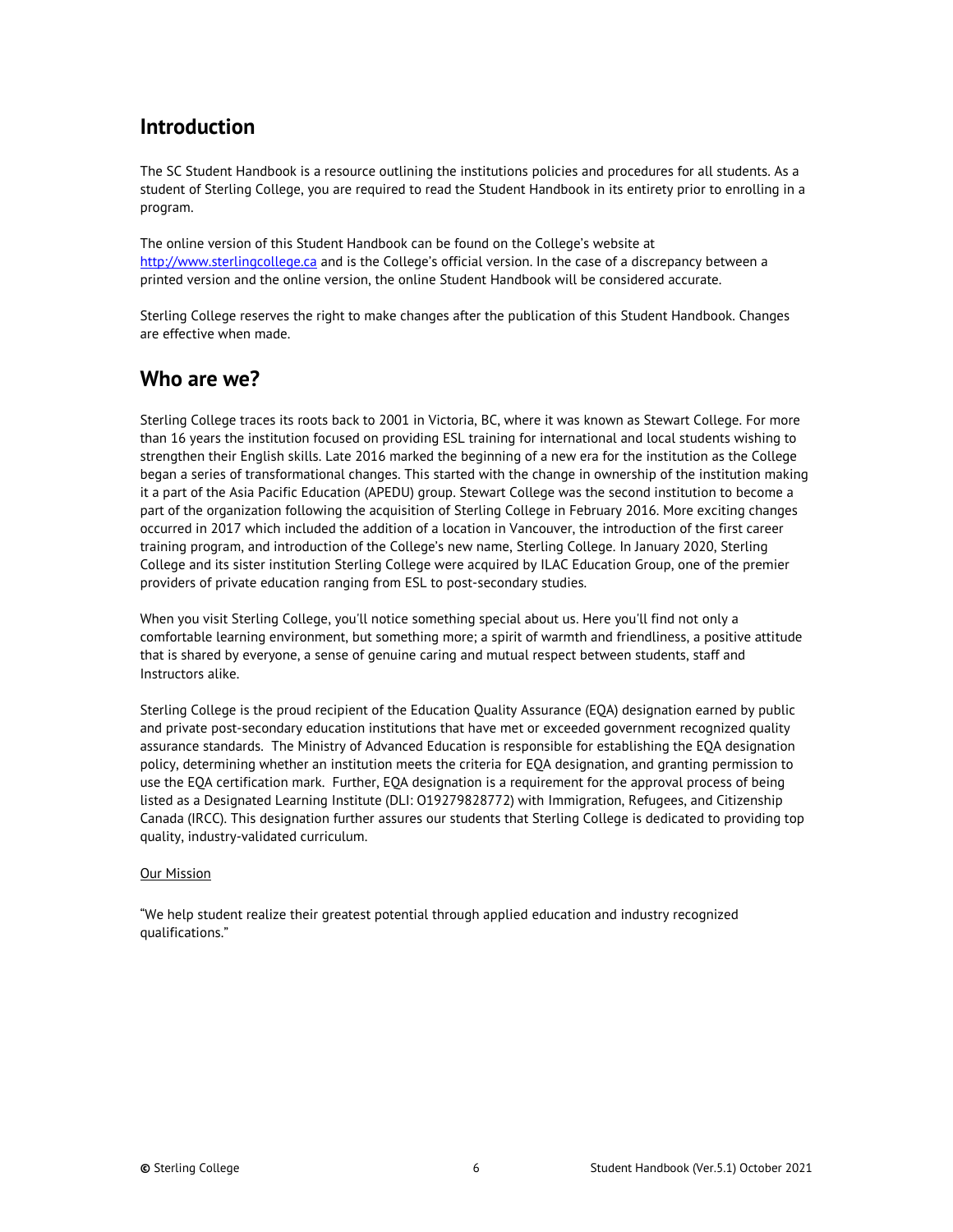# <span id="page-6-0"></span>**Statement of Student Rights**

Sterling College is certified with the Private Training Institutions Branch (PTIB) of the British Columbia Ministry of Advanced Education and Skills Training.

Before you enroll at a certified private training institution, you should be aware of your rights and responsibilities.

You have the right to be treated fairly and respectfully by the institution.

You have the right to a student enrolment contract that includes the following information:

- amount of tuition and any additional fee for your program
- refund policy
- if your program includes a work experience, the requirements to participate in the work experience and the geographic area where it will be provided
- whether the program was approved by PTIB or does not require approval.

Make sure you read the contract before signing. The institution must provide you with a signed copy.

You have the right to access the institution's dispute resolution process and to be protected against retaliation for making a complaint.

You have the right to make a claim to PTIB for a tuition refund if:

- your institution ceased to hold a certificate before you completed an approved program
- you were misled about a significant aspect of your approved program.

You must file the claim within one year of completing, being dismissed or withdrawing from your program.

For more information about PTIB and how to be an informed student, go to: [http://www.privatetraininginstitutions.gov.bc.ca/students/be-an-informed-student.](http://www.privatetraininginstitutions.gov.bc.ca/students/be-an-informed-student)

# <span id="page-6-1"></span>**Campus Life at Sterling College**

#### <span id="page-6-2"></span>Contacting Sterling College

Students can contact respective staff at:

Vancouver Campus 604-638-7040

Staff will be available to discuss any issues during the working hours of 8:30am to 5:00pm, Monday to Friday. Instructors are also available via email and will provide those details on your first day of class.

#### <span id="page-6-3"></span>Campus Administrator

Each campus has a Campus Administrator to support you through your study period at SC as well as provide on campus assistance. Your Campus Administrator can assist you in the following ways:

- Passing on messages to your Instructor about absences
- Student ID cards and replacement ID cards (a charge applies)
- Making appointments with your Campus Director
- Receiving tuition payments
- General enquiries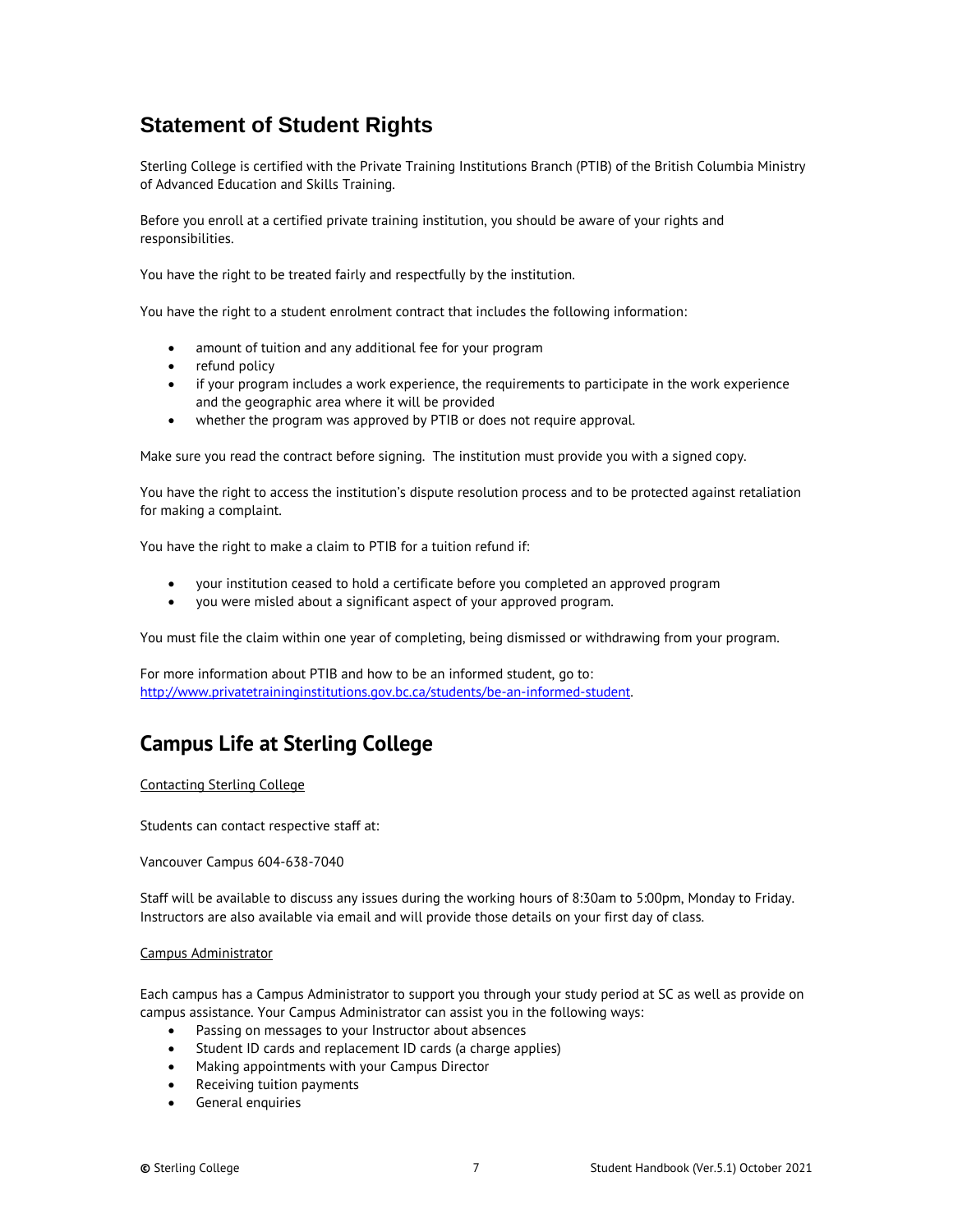- Graduation enquiries
- Providing copies of student forms

#### <span id="page-7-0"></span>Admissions Advisor

Each campus has one or more Admissions Advisor(s) that ensures prospective students are prepared for their educational experience at SC. Admissions Advisor(s) are available throughout the enrollment process and are available to assist students in the following ways:

- Program inquiries
- Enrollment Contracts
- Providing program outlines
- Payment plans
- Enrollment in additional programs
- Assistance with student loan applications

For those who would like to discuss any aspect of the enrollment process, please contact a Campus Administrator to make an appointment.

#### <span id="page-7-1"></span>**Instructor**

Your Instructors will support you in developing the knowledge and skills to be successful in your program. Instructors are available to help you with and provide information relating to:

- Course content and academic support
- Assessment support
- General class issues
- General campus queries
- Post-placement advice

Students may have the opportunity to experience multiple instructors throughout the duration of their program. This will provide students with various classrooms, teaching methods and instructor expertise. Instructors will advise you of any hours outside of class that they are available to support you with your studies.

#### <span id="page-7-2"></span>Campus Director

Each campus has a respective Campus Director who is available to support students throughout their educational period with aspects related to their study experience, including:

- Conducting Student Orientation
- Enrollments/Deferment/Campus Transfers/Withdrawals
- Leave applications
- Student loans
- Fees, payments and refund applications
- Complaints processes
- Appeals processes
- Ensuring students have access and information about the following:
	- o The work experience Placement Booklet and requirements for eligibility
	- o Housing and transportation services
	- o Medical insurance, PharmaCare for BC residents program and similar government health care programs
	- o Child care services
	- $\circ$  Community and cultural services such as family support, addition and treatment and services for immigrants
	- o Employment resources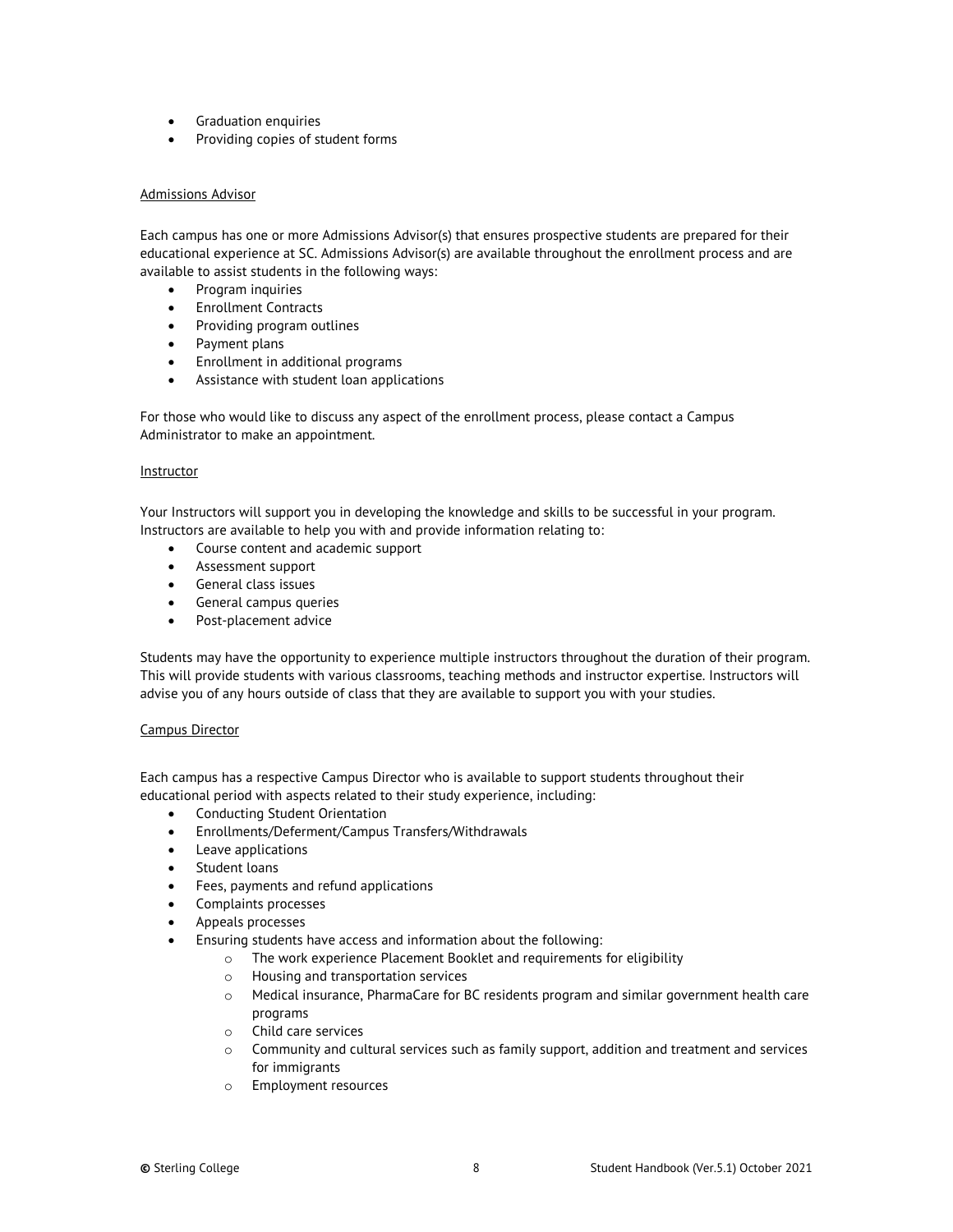Students are welcome to visit their Campus Director at any time with general questions they may have or book an appointment to discuss concerns specific to their enrollment at SC. To book an appointment, please contact a Campus Administrator.

#### <span id="page-8-0"></span>Work Experience Coordinator

Students who are eligible for a work experience placement will work directly with their Work Experience Coordinator. Your Work Experience Coordinator can assist you in the following ways:

- Practicum/Co-op placement assistance
- Work experience requirements
- Placement Booklet
- Evaluation and monitoring
- Communications with host organization

Work Experience Coordinators will advise you of the hours outside of class that they are available to support you with your work experience needs.

#### <span id="page-8-1"></span>Operating Hours

Campus office hours are 8:30am to 5:00pm, Monday to Friday. Class schedules will vary depending on program and may change during the study period. Your Admissions Advisor will provide you the hours of your program with a schedule outlining the specific course, hours of delivery, and classroom it will be held in.

#### <span id="page-8-2"></span>**Schedules**

SC class schedules are provided for each student prior to the start of their studies. A class schedule does not constitute a contract between the College and the student, please refer to your Enrollment Contract provided during registration for program details. Classes may be scheduled in mornings, midday, afternoons or evenings in 3-4 hour blocks, Monday to Fridays for a total of 20 hours per week.

The College reserves the right to change the sequence of course delivery prior to and during the student's study period to accommodate the best interest of all students and SC. This may be a result in approved academic changes, adjust schedules or classes that do not have sufficient enrollment or to merge existing classes to warrant continuance. SC will ensure that a program is delivered during the start and end dates outlined on the Enrollment Contract.

#### <span id="page-8-3"></span>Student Orientation

All students enrolled at SC are required to attend an orientation prior to program commencement. During the orientation, you'll have the opportunity to meet the staff, familiarize yourself with the campus facilities and local areas of interest.

You will receive on orientation, or in the first week of study the following:

- A tour and explanation of the campus layout
- An additional copy of the Student Handbook (originally provided at time of enrollment), highlighting all the SC policies and procedures
- An introduction to SC staff
- Student Code of Conduct
- Attendance and class expectations
- Academic expectations
- Information pertaining to your campus
- Work experience requirements and Placement Booklet
- Class schedule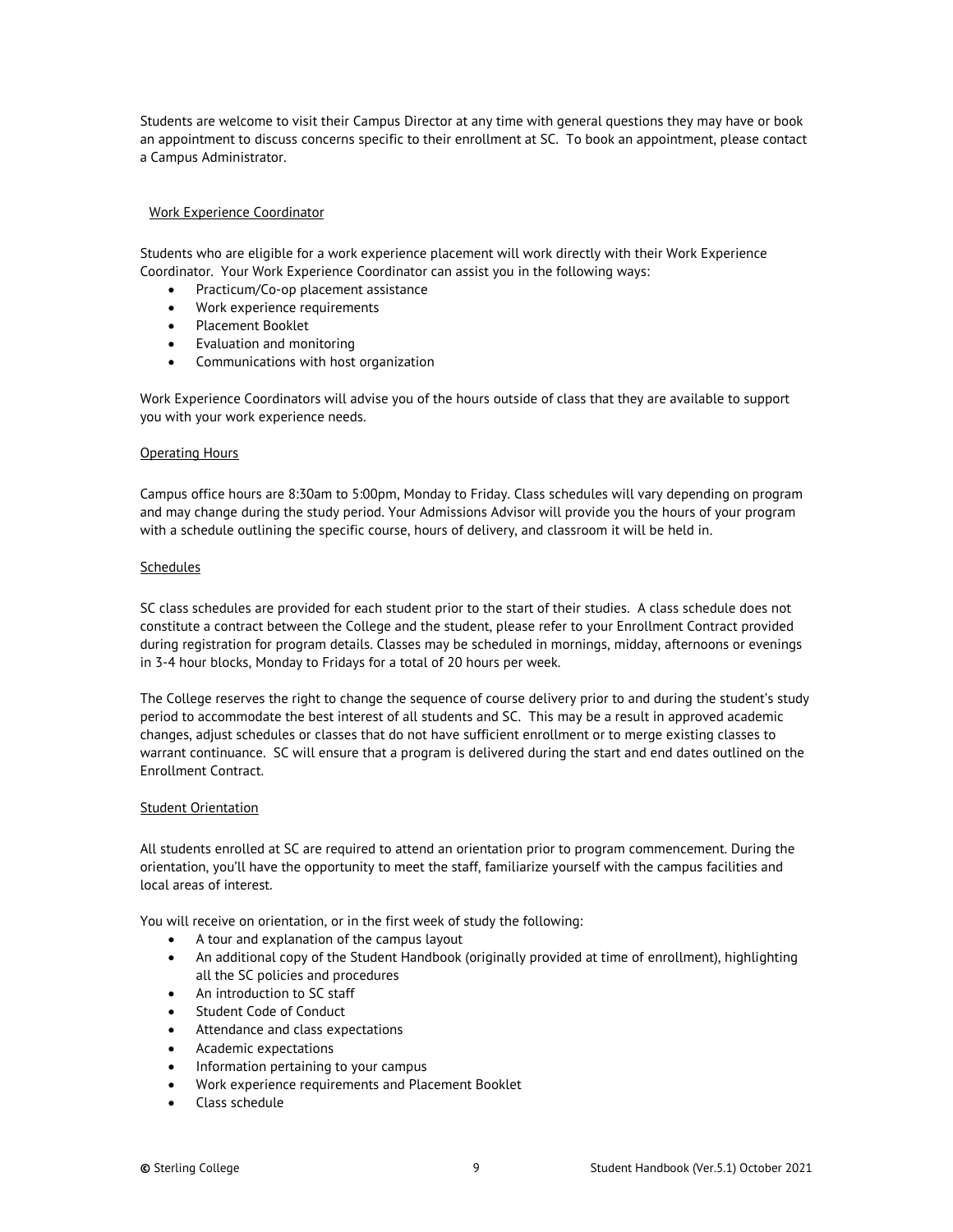- Materials list
- Course abbreviation list
- Student Login information
- Referral program
- Graduation ceremony details

<span id="page-9-0"></span>Students will be provided with a student orientation date at the time of enrollment.

#### Professional Attire Policy

It is SC's policy that all students must adhere to the College's Professional Attire Policy. Professional attire may be compulsory at all times. In keeping with SC's aim in preparing our students for their future career, the students will present themselves in a professional and polished manner. It is expected that students will adhere to the policy to and from the college, during the day, and off campus while they are representing the college in an official capacity. Students are also expected to observe the standards of professionalism acceptable by the College.

It is understood that students will use good taste and judgment with respect to their overall presentation and will avoid wearing garments that are damaged, revealing, or poorly fitted. Garments will be well fitted, in good condition and clean all times. SC makes every effort to encourage students to dress appropriately during attendance at the College. However, it must be recognized by students that their studies are the springboard to their future career, where judgments on grooming and presentation will be made as essential criteria for obtaining employment. Students are expected to meet basic hygiene requirements during regular class hours for the duration of their program such as but not limited to:

- Maintain personal cleanliness by bathing daily
- Oral hygiene (brushing of teeth)
- Use deodorant / anti-perspirant to minimize body odors
- No scented perfumes, colognes, body sprays, lotions are permitted on campus. These can cause allergic reactions, migraines and respiratory difficulty for others. Students who disregard this policy may be asked to wash off strong scents or possibly sent home if they are unable to do so.
- Clean and trimmed fingernails (¼ inch long or less)
- Wash hands after eating, or using the restrooms

Students who arrive for a scheduled day of class without professional attire or not representing the College in a professional and polished manner may be required to meet with the Campus Director. The student can expect the following process:

- 1. First offence, the student will receive a verbal warning from their instructor.
- 2. Second offence, the student will meet with the Campus Director and the occurrence will be documented on the Student Interview Form. The student will be reminded of the importance of the Professional Attire Policy and will be permitted to attend class for the day.
- 3. Third offence, the student will meet with the Campus Director and the occurrence will be documented on the Student Interview Form. The student will not be permitted to attend class, however, may remain on campus and work independently. The student will be reminded of the importance of the Professional Attire Policy along with the Attendance Policy to ensure success in their educational path.
- 4. Fourth offence, the student will meet with the Campus Director and it may be determined that the student may be dismissed from the College.

For a student with extenuating circumstances that may prohibit him/her from adhering to the Professional Attire Policy, they may request to meet with the Campus Director to discuss the details and possible accommodations that can be made.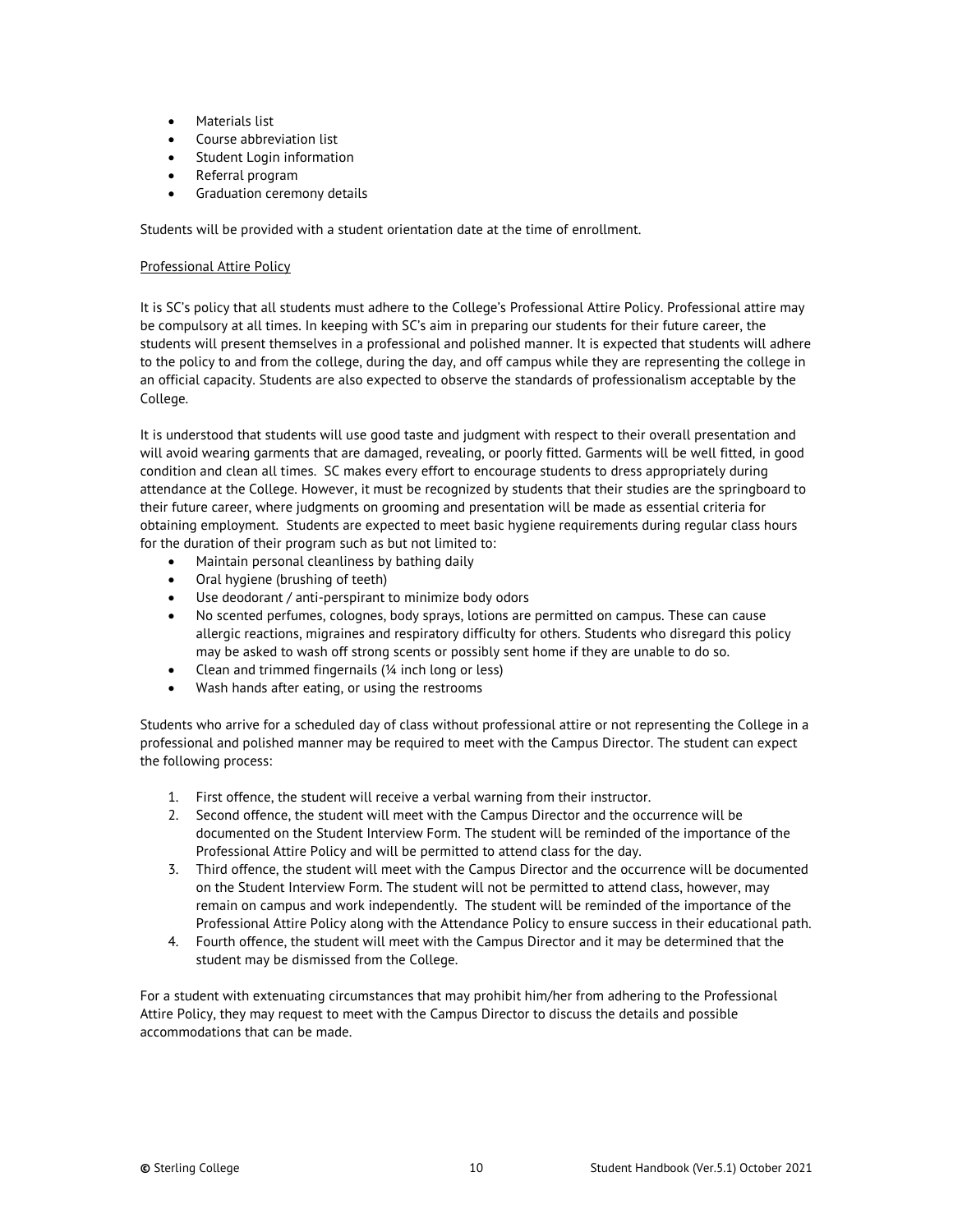# <span id="page-10-0"></span>**Administration Information**

#### <span id="page-10-1"></span>Student Files

Student records are governed under The Private Training Institution Branch (PTIB) and the Privacy Act of Canada. As per our compliance with PTIB, SC is required to maintain student files pertaining to information requested from the student, staff, and Instructors on student enrollment, academic progress, any student disputes or appeals, withdrawals and completions during your time of study with SC.

Documents and forms held in student files include (where applicable) but are not limited to:

- Enrollment Contract
- Copy of legal identification
- Proof of entrance requirements
- Payment records
- Copy of student visa or work permit (if applicable)
- Medical insurance (if applicable)
- Marks and attendance
- Transcripts issued and if applicable, copy of the credential granted
- Student Interview Forms
- If applicable, withdrawal or dismissal documentation

Other relevant documents (medical certificates, incident reports, student dispute or appeal, student guidance and support forms etc.) are collected and documented as received using a Student Interview Form, filed in student files for confidential safe keeping. All documents are signed, completed and attached to the student file and stored appropriately.

To view your student file, please make an appointment with the Campus Director and provide your student ID card for verification. Please note that student files cannot leave the campus and can only be viewed in the presence of the Campus Director. Students may request a copy of their file from the Campus Director, at a cost of \$100.00.

#### <span id="page-10-2"></span>Student Tuition Protection Fund

The Private Training Institutions Branch requires that all private colleges must protect student fees paid to them. The Student Tuition Protection Fund is made up of contributions from all registered private careertraining institutions in BC. The fund belongs to the public and is there to protect true and bona fide student claims.

#### <span id="page-10-3"></span>Notice of Withdrawal

If a student is considering withdrawal from a program of study, the student is advised to meet with the Campus Director to discuss the reasons behind the decision. At this time, the Campus Director will review the Enrollment Contract that outlines the tuition refund policy. At this time the student is also counselled on the consequences of withdrawal and how it may affect their student loan or alternate source of funding.

If a student decides to withdraw from their program of study, a written request must be sent to the College (email is acceptable). The College will complete a Student Status Change (Withdrawal) form accompanied with a letter confirming the change of student status. The Student Services Coordinator will calculate the tuition paid against the tuition penalty to be applied as well as any additional fees charged for non-tuition relate expenses. Details on how this is calculated can be found on the Enrollment Contract under the refund policy section.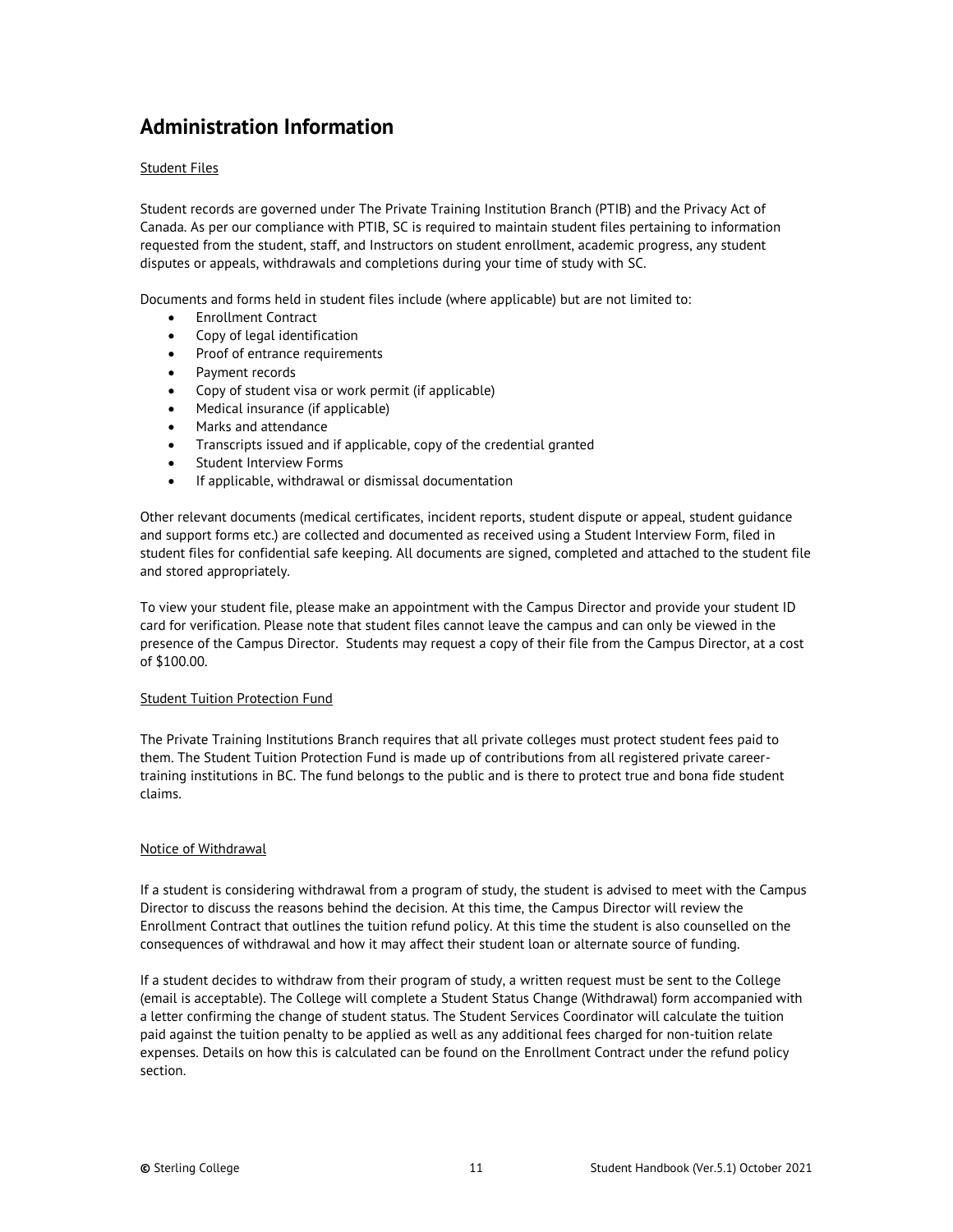#### <span id="page-11-0"></span>Notice of Withdrawal for International Students

In order to maintain the integrity of the College's status as a Designated Learning Institution and ensure compliance under Immigration, Refugees, and Citizenship Canada, the College has adopted the following policy and procedure for international students who wish to withdraw from the institution. International students who have been admitted to the College, and who subsequently wish to withdraw must demonstrate that they will continue to be in compliance with their Student Study Permit and visa requirements when they provide notice of withdrawal. Withdrawal notifications must be in writing. Accompanying documentation should include:

- 1) An official acceptance letter from a Designated Learning Institution that identifies a starting date no later than 30 days from the date of the student's written notice of withdrawal; or
- 2) Documents that verify that the student will leave Canada within 30 days of the date of the student's written notice of withdrawal.

Tuition that is to be refunded will be issued to the student or appropriate funding organization that originally paid the tuition. The financial department is responsible for issuing a payment, should there be a refund, and will do so within 30 days from the date that the written request was received by the institution.

Tuition that is to be collected will be due immediately unless a payment plan is in place and approved by the Campus Director. In the event that tuition continues to be outstanding, the Campus Director will provide the student with the following sequence of letters:

- 1. First Letter Provide the student 2 weeks from the date of the letter to contact the Campus Director to discuss repayment of fees owing.
- 2. Second Letter Provide the student 2 additional weeks from the date of the second letter to contact the Campus Director to discuss repayment of fees owing.
- 3. Final Notice Letter Provide the student 2 final weeks from the date of the final notice letter to contact the Campus Director. If no contact made, the student is placed on collections.

#### <span id="page-11-1"></span>Course Assessments

Student competency and understanding will be evaluated using a variety of methods. These assessments may include, projects, presentations, quizzes, tests, homework, assignments, mid-term and final exams. In-class participation is required and designated by the course. Students must achieve the minimum passing mark of 65% for all modules.

To achieve honours status, a student must achieve an overall aggregate of 90% or above for the entire program and maintain a 90% or higher attendance rate.

#### <span id="page-11-2"></span>Exam Rules

An exam will commence at the scheduled time and complete at the scheduled time. Students who arrive late may be eligible to still sit the exam at the discretion of their instructor. Should an instructor allow a student to sit the exam despite their late arrival, their exam will still conclude at the scheduled time and no additional time will be allocated. Depending on the nature of the exam, instructors have the right to deny entrance for late arrivals to the exam and will communicate this to students prior to the examination date. If a student is denied entrance to an exam due to a late arrival, the "Rewrite Exam" protocol will be applied.

Exams may be a combination of open book, closed book and/or practical components. Please refer to the distribution of course marks and exam time limit for your program.

During an exam, students must remain in the classroom at all times. A student may leave the classroom in an emergency if it's been discussed with the instructor and approved. A student who leaves the classroom without consent from the instructor forgoes the remaining questions and the exam will be concluded.

#### <span id="page-11-3"></span>Exam Protocol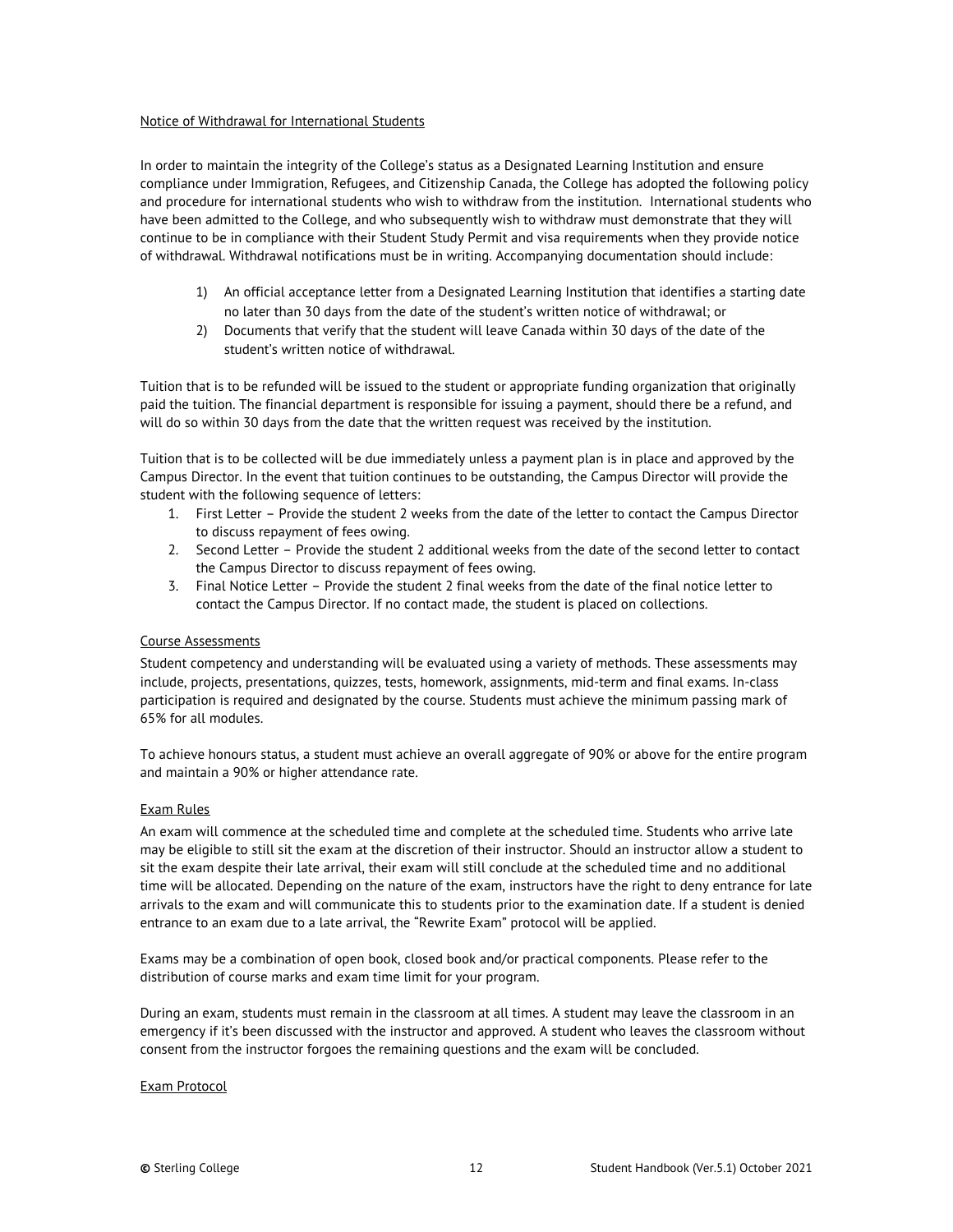In concert with other private colleges, community colleges and universities in BC, the following guidelines will apply to final exams at SC. Historically it has been shown that marks and professionalism remain at a consistently high standard when this system is applied.

- Exams begin at the scheduled time and will end as instructed.
- Exam material will be located at your assigned seat.
- Any other information required will be on the board.
- Washroom trips are to be taken one at a time.
- No cell phones or cell phone calculators are to be used during the exam time.
- Any breach to the Academic Integrity Policy will result in the exam being stopped immediately and the student will be asked to leave the classroom.

Viewing of exams may be carried out by pre-booked individual sessions with the Instructor.

If a student challenges the marking assessment of their exam, the entire exam will be subject to review by the Instructor. Please follow the **Grade Appeal Policy** for procedures.

#### <span id="page-12-0"></span>Rescheduled Exams

If a student requests to write an exam at a time other than the scheduled seating due to medical reasons or exceptional circumstances, they will have one opportunity to reschedule with the ability to earn full credit and will consequently forfeit the opportunity of being eligible to do a rewrite of the exam in that subject. Exceptional circumstances can be discussed with their Instructor and must be arranged prior to the exam date. Medical issues with a supporting doctor's note, exceptional circumstances or other pre-arranged circumstances that have been approved by the Campus Director of the respective campus may provide the opportunity for a rewrite. All fees are owing and payable as per the contract.

#### <span id="page-12-1"></span>Homework and Classroom Assignments

Homework and assignments are required to be submitted on the assigned date and time. Late submission will be subject to a mark reduction as defined below. Work produced during your course at SC remains the property of SC at all times and may be used for instruction or promotional aspects of future courses.

The late submission of homework, assignments, quizzes, or tests outlined above will receive a mark no higher than the minimum passing percentage and, at the Instructors discretion, may be deemed a rewrite. The Instructor may also determine if outstanding work must be submitted before the final exam of the specific course.

#### Rewrites (Exams, Assignments, Quizzes or Tests)

Students who do not pass an exam, assignment, quiz or test, due to a final mark being below the minimum passing mark, late submission or absence (including denied entry due to a late arrival), will have one opportunity to resubmit or attempt the course work considered as a rewrite. Once an exam, assignment, quiz or test is deemed a rewrite, the student may receive a mark no greater than the minimum passing mark for that module.

If the student's overall mark for the entire module meets or exceeds the module's overall minimum passing mark despite a failed exam, assignment, quiz or test, a rewrite is not required. However, a student has the right to request a rewrite in order to improve their overall mark.

All rewrite examinations and submissions must be completed within one month of the original due date. Should no rewrite be completed by this time or if the 1 rewrite attempt does not achieve the minimum passing mark, the final marks for the course will be closed, and the student will be required to retake the entire module.

Rewrites should not be taken lightly, and continued occurrences of rewrites will result in a student being placed on academic probation and potential dismissal from the College due to failing to maintain satisfactory scholastic standing in their program.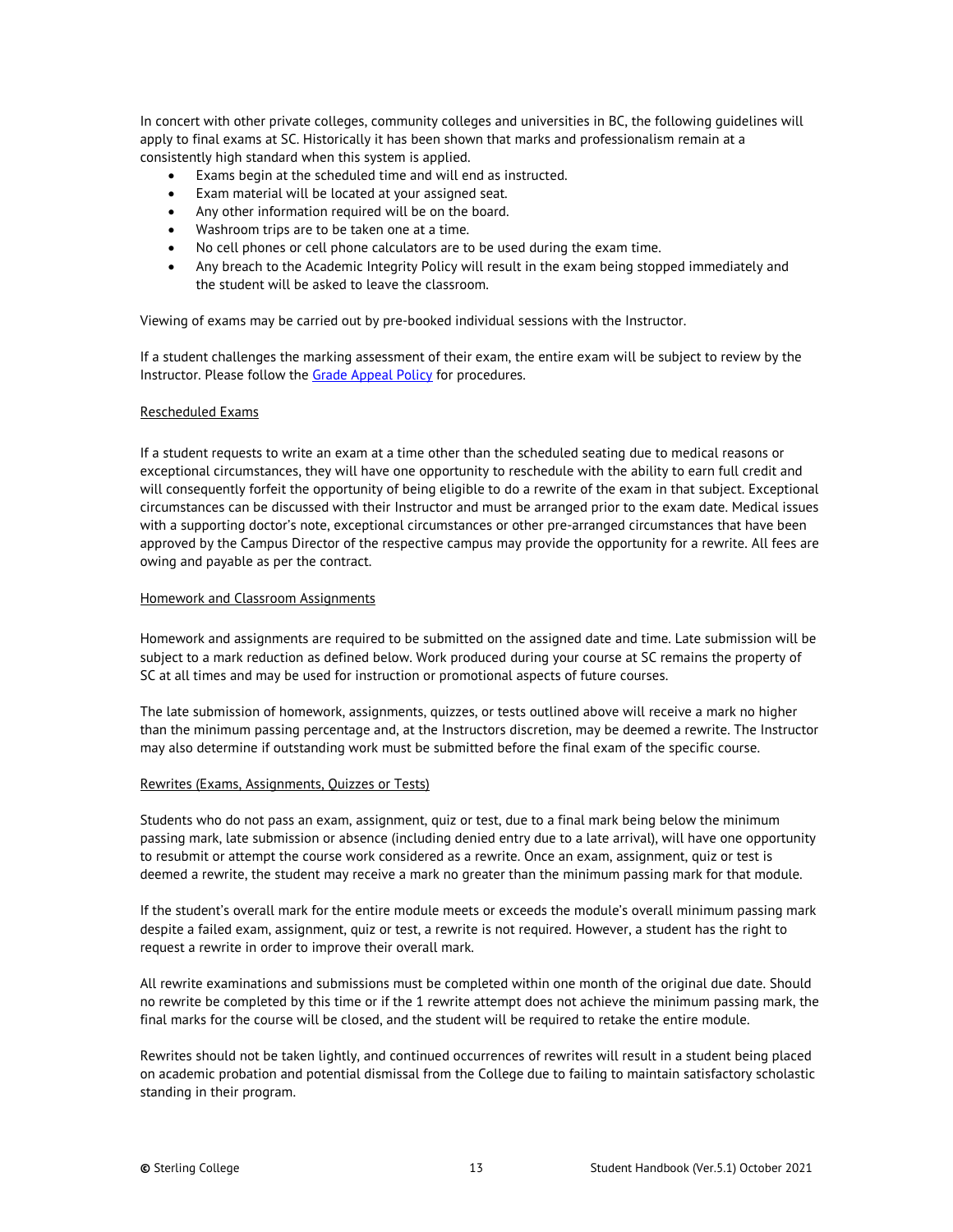All the above is subject to discussion with your instructor or the Campus Director.

#### Rewrite Fees

A rewrite fee of \$100 will be charged *per assignment, quiz, exam and test* that must be completed in order to achieve an overall passing mark in a module. If the rewrite is a quiz, exam or test, the fee must be paid prior to challenging the rewrite. If the rewrite is an assignment, the revised mark will not be issued until the fee is paid.

If the student does not achieve a minimum passing mark on the rewrite, they will be required to retake the entire course and subject to additional course retake fees.

All the above is subject to discussion with your instructor or the Campus Director.

#### Course Retake

If, during the period of study on a registered program, a student is unsuccessful at achieving the minimum passing mark for any course that makes up their program, they will be required to retake the entire course. The course retake fees are calculated at \$15 per 1 hour of instruction. The cost of retaking a course can range anywhere from \$300 - \$2000 depending on its duration.

If the student retakes the course, the student is eligible to receive full marks, however, please note that all work submitted must be new and original. Previously submitted or graded work may not be used as a basis for evaluation and will not be accepted or used as a basis for competency.

Should a student not successfully pass a course retake, they may be required to pay to retake the course again or be dismissed from the College as a result of failing to maintain satisfactory scholastic standing in their program.

#### <span id="page-13-0"></span>Assignment Submissions

Assignments for submission are required to be submitted in the American Psychological Association (APA) format. This is the most commonly used style to cite sources including in-text citations, endnotes/footnotes, and the reference page. Students may refer t[o APAStyle.org](http://www.apastyle.org/) for further information.

Modifications on assignment submissions may be made however this is at the discretion of the Instructor. These changes will be made clear at the time the assignment is announced.

#### <span id="page-13-1"></span>Student Marks

Confirmation of marks: marks achieved in a course will be returned to the student as follows:

- Assignments 2 weeks from the assignment due date, as issued by the Instructor
- Short answer assignments 1 week
- Essays 2 weeks
- Tourism Research Project 4 weeks
- Quizzes 1 week
- Exams 2 weeks
- Final exams 2 weeks

Please see your Instructor for the process of advising marks. Marks may also be accessible through the Student Login portal, among other resources such as attendance and financials. Exams and quizzes remain the property of SC and may not be removed from the campus.

#### <span id="page-13-2"></span>Program End Dates & Re-admission

The program end date is discussed during the enrollment process and is located on your Enrollment Contract. If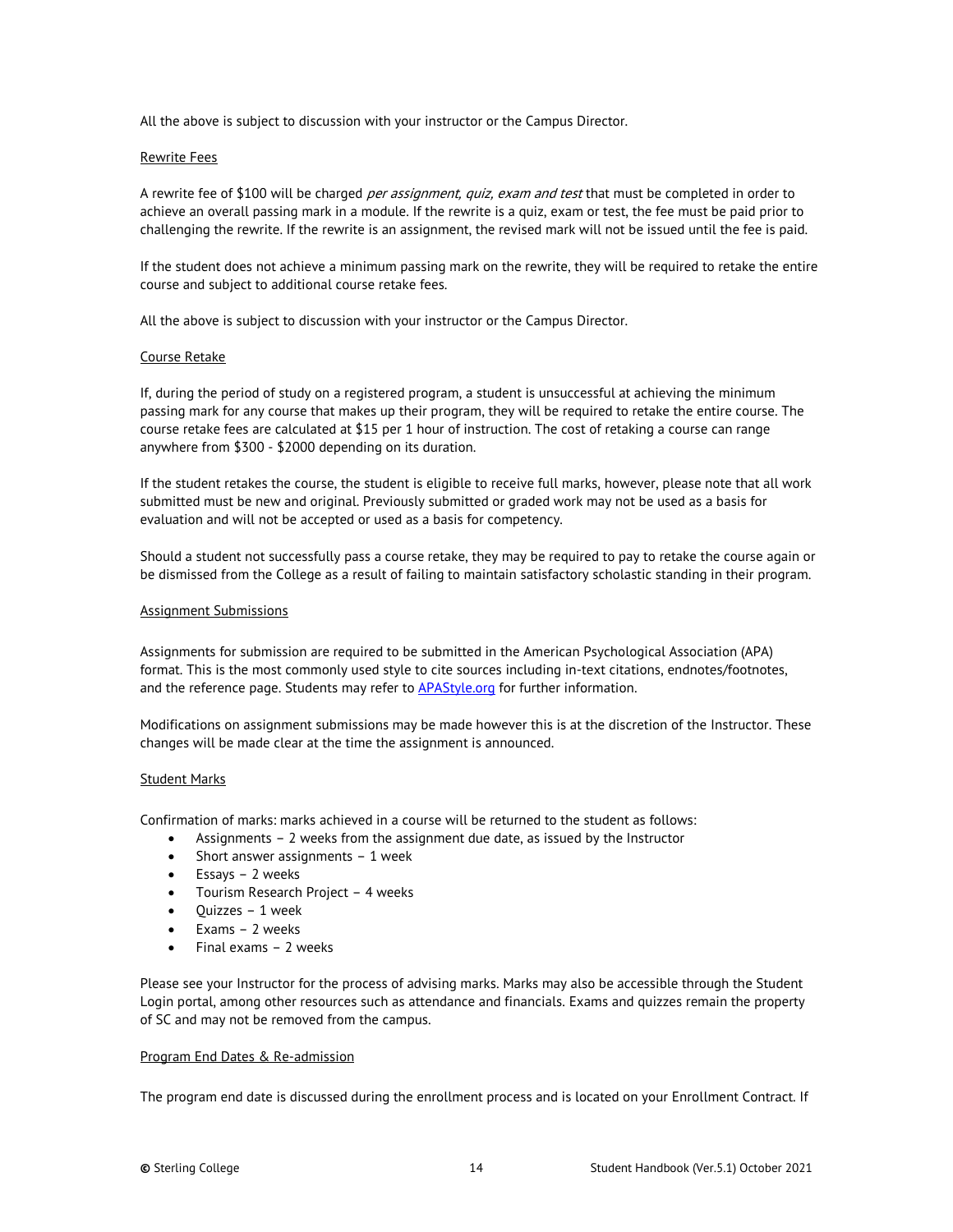you have any questions your Campus Administrator or Campus Director will be able to assist.

This date is the final date for completion of all required components of your program, including any work experience component such as a practicum or co-op. The completion includes all outstanding work such as examinations, projects, presentations, quizzes or any other assessment as determined by the Instructor and as is deemed relevant to the program completion.

Once the end date has been exceeded, the student file will be closed and a final transcript will be issued. Further outstanding work as outlined above cannot be submitted as the student is now in the position of readmission and fees will apply.

For a student file to be re-opened, an appointment with the Campus Director will determine the terms of a new Enrollment Contract. Both parties will agree upon these terms and the applicable fees must be submitted prior to the acceptance of any assignments. An Independent Learning Plan will be created outlining the required items for completion with applicable due dates.

Re-admission charges are \$100.00 for Domestic Students and \$300.00 for International Students in addition to a grad and archive fee of \$75.00.

Resubmission fees will apply and be outlined by the Campus Director. This information will be included and detailed in an Enrollment Contract.

<span id="page-14-0"></span>There will be no negotiation relating to the dates set in the contract once both parties have agreed and signed.

#### Financial Assistance

Students enrolled in full-time programs may be eligible for Canada and Provincial Student Loans and Awards. Student Loan forms are to be completed online via Student Aid BC's website. Students who apply for loan funding, the application should be completed and submitted a minimum of 4 weeks prior to their program start date. If funding has not been approved prior to the program start date, an initial payment is required before commencement of studies.

As part of the College's commitment to preparing our students for success, all students wishing to apply for student loan funding are required to complete a budgeting worksheet to assist in forecasting educational costs during their study period. The purpose of the budget worksheet is to ensure students are not proceeding with full-time studies that will place them in financial hardship which significantly increases the risk of withdrawal from the program and challenges with repaying their loan.

Students should note that any adjustments to their training program might affect their financial obligations with Student Loans. For information on eligibility, maintaining your loan, program requirements such as attendance and marks, repayment details and your loan responsibilities, visi[t www.studentaidbc.ca](http://www.studentaidbc.ca/)

Many banking institutions offer reasonable educational loans for SC students. Please note that a co-signer may be required for these financing options.

#### <span id="page-14-1"></span>Tuition Fees

Students will be given a fee payment schedule prior to the first day of classes or during the first week of classes. Students are responsible for ensuring that all fees are paid to the College according to the fee schedule. Making payments before or on the scheduled payment date is the responsibility of the student.

Non-Student Aid BC funded students are required to have all program fees paid in full a minimum of 8 weeks prior to a work experience practicum or co-op. Students with outstanding fees will not be eligible to attend practicum or co-op work experiences. Students registered in a program that does not have a work experience component or the program duration is 3 months or less, are required to have all program fees paid in full a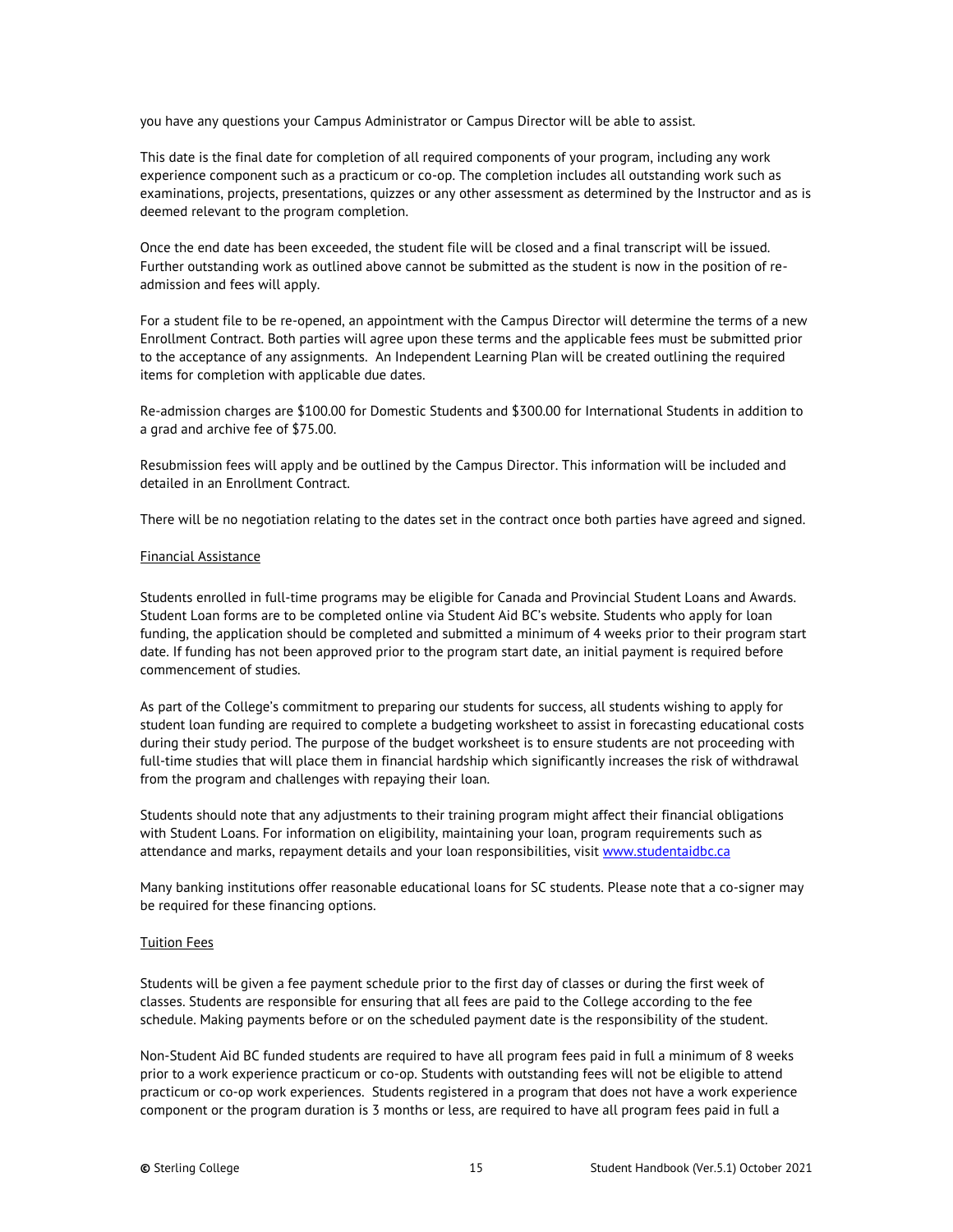minimum of 4 weeks prior to the program end date.

#### <span id="page-15-0"></span>Tuition Fees – Dual Credential Programs

Students enrolled in a dual credential program at Sterling College will be required to adhere to the standardized payment plans established for these programs and are non-negotiable.

#### <span id="page-15-1"></span>Late Payments

Students who do not pay by the date outlined in their fee payment schedule may be given 2 days' grace but will be subject to a \$15.00 late fee. If you are experiencing financial difficulty and are unable to pay your fees on time, please contact the Campus Director to discuss potential solutions. The due date for payment of fees may be extended by one week. This is only done in extenuating circumstances and must be negotiated prior to the date fees are due.

Should a student not make a fee payment after the 2-day grace period or date negotiated and approved by the Campus Director, the following will transpire:

- 1. The Campus Director will issue a warning letter with a period of 4 weeks to finalize the outstanding balance outlined in the fee payment schedule. In class participation during the 4-week period may be limited or excluded pending arrangements with the Campus Director.
- 2. Should a student not make payment after the 4-week period, the student may be temporarily suspended from studies until the outstanding fees have been addressed or dismissed from the College. Should a student be dismissed, the College's Tuition and Fee Refund policy will be applied. Please refer to the Dismissal Policy.

#### <span id="page-15-2"></span>Returned Cheques

These will be subject to a \$25.00 charge.

#### <span id="page-15-3"></span>Program Delay/Transfer Fees (Prior to Enrollment Contract Commencement)

A delay of start date or transfer of program to an alternate campus is possible as long as it is before the start date on the original Enrollment Contract. Students who do so will be charged all fees due under their registration contract at the time. If the student would like to re-enroll for a future start date or transfer of programs, re-admission fees of \$250.00 for domestic students and \$350.00 for international students will apply. A new Enrollment Contract will be required and if applicable, SC may move tuition and fees already paid on account over to the new start date or transfer program.

Please note: Transfer from one program to another may result in cancellation penalties being applied to the first program.

#### <span id="page-15-4"></span>Program Delay/Transfer Fees (Post Enrollment Contract Commencement)

Changes to a current program (during the start and end date on the Enrollment Contract) such as rescheduling a course or changing campus, will be reviewed and require approval by the Campus Director. Payment of \$250.00 change fee, due at the time of the request. No requests will be reviewed or considered until the fee has been received and this fee does not guarantee that the request can be accommodated.

The Campus Director will review each course or campus transfer on an individual basis. Factors that may prohibit a course or campus transfer may include (not exclusive):

- College scheduling: location, availability, class size
- Instructor availability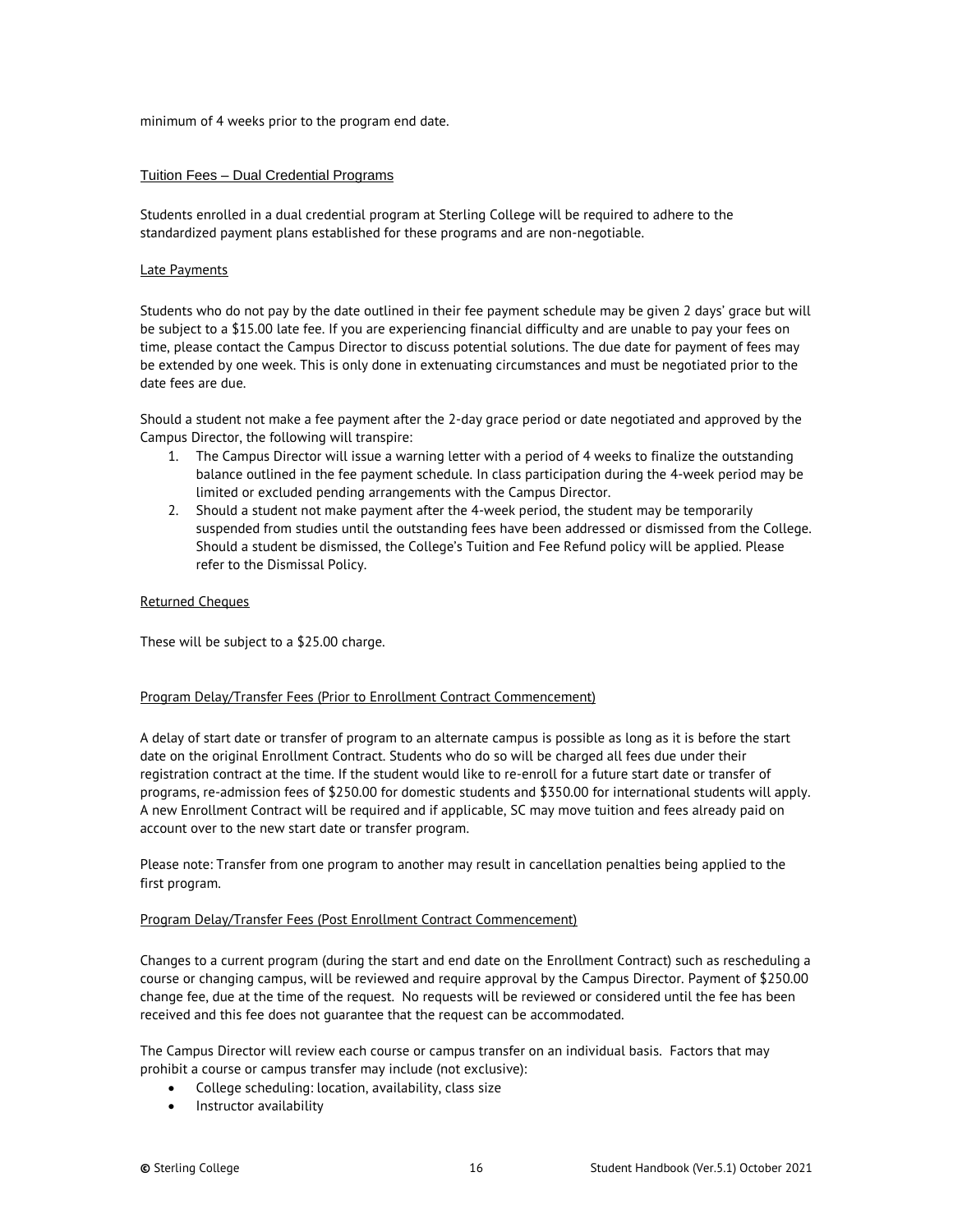- Preference of Instructor
- Attempt to transfer midway through a course
- Documentation issues relating a study visa or work permit
- Students who have altered their program and have any type of delay or break in training
- Students on Student Loan funding are not permitted to have a delay or break in their training and may risk withdrawal status. This may result in an over-award situation, requiring the repayment dates to move forward by 6 months from the withdrawal date (the last day in class)

#### <span id="page-16-0"></span>Prior Learning Assessment Policy

SC will consider prior learning assessment applications from students that have attended other recognized training institutions. To submit an application, SC requires:

- 1. Students present all the required documentation a minimum of 4 weeks prior to the program start date to the Admissions Advisor. Documents required are:
	- a. Course outline
	- b. Transcript of marks showing successful completion
	- c. Prior Learning Assessment form (PLA) fee of \$250.00. Payment of the PLA fee will ensure a thorough review of material submitted however does not guarantee that any or all of the submitted courses for review will be recognized.
	- d. Determining equivalency will be based on factors such as:
		- i. Learning outcomes
		- ii. Subject matter
		- iii. Textbooks and support material
		- iv. Assessment methods and standard
		- v. Course length and credits associated
- 2. Following a complete submission package and further review by the Senior Education Administrator, SC will outline the course(s) that receive a PLA credit (not exceeding 50% of the total in-class training period of the program) and the tuition credited on the Enrollment Contract.

PLA courses taken more than five years ago may be considered and will be reviewed in more detail to ensure curriculum transferability. PLA will not be considered for Practicum or Co-op Work Experience.

#### <span id="page-16-1"></span>Photocopying Machine

Photocopying is not available for students. If your request is related to homework assignments, please refer to your Instructor.

#### <span id="page-16-2"></span>**Printer**

Printers are not available to students on campus. SC is moving toward a paperless environment wherever possible. Assignments can be emailed to your respective Instructor. This will create an electronic record of your documents for ease of use and revisions if necessary. Should an Instructor request that an assignment or any other form of documentation be in print form, this is the responsibility of the student to produce.

#### <span id="page-16-3"></span>**Telephone**

If emergency phone calls are needed, please see Campus Administration. College telephones are not available for use during business hours, except in an emergency. Emergency long distance telephone calls will be charged at current long distance rates.

#### <span id="page-16-4"></span>Book Replacement Charges

Students will be liable for the full replacement value of any books that are the property of Sterling College not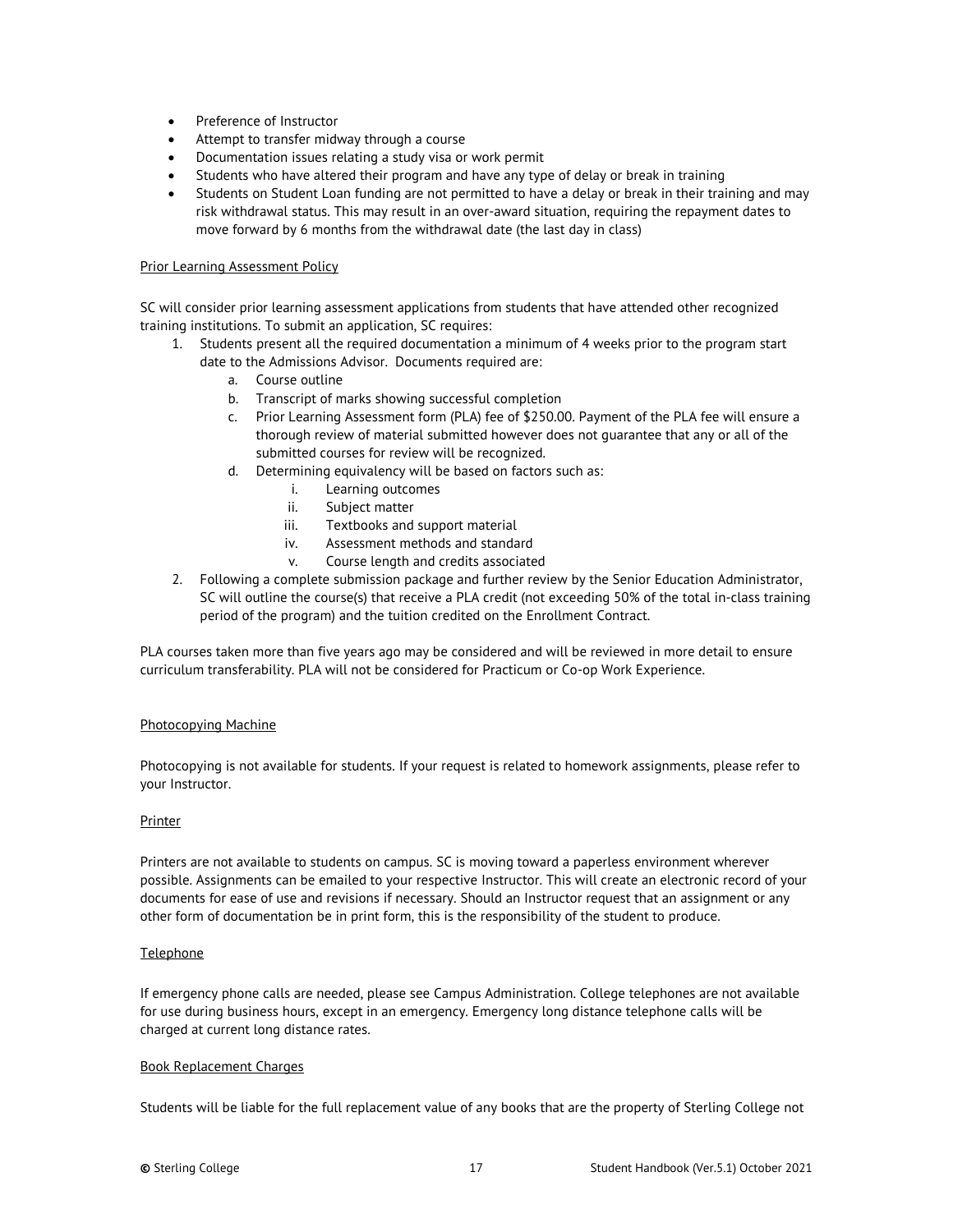returned or damaged during the duration of their course.

#### <span id="page-17-0"></span>Reprinting Replacement Charges

Students will be responsible for the cost incurred of reprinting materials that have already been previously provided by the College. It is recommended that students retain all material provided during the program, should it be required for reference at a later date.

#### Additional Charges May Include

- Tutorial fees \$25.00 per hour
- Student ID card replacement \$10.00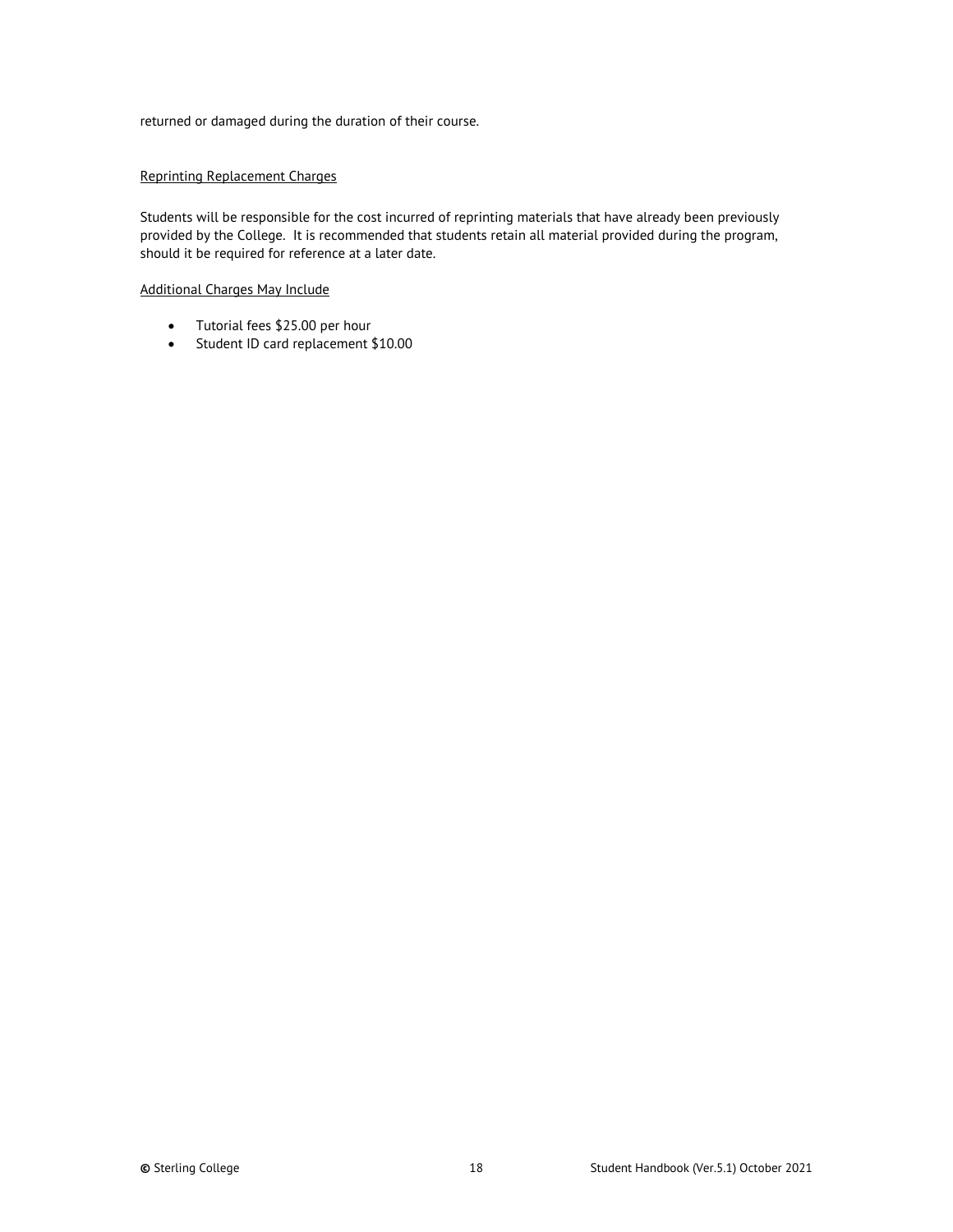# <span id="page-18-0"></span>**Student Support Services**

#### <span id="page-18-1"></span>Employment Opportunities

During studies, opportunities sometimes arise for students to gain part-time employment from various industries that SC has networks with. Students will be notified of any relevant employment opportunities via on campus notice boards, SC's online job board, emails, and verbally by SC staff.

For other job opportunities, you can look at local newspapers, online job sites such as Craigslist/Monster/Indeed, and community notice boards. Please remember it is important to balance work, study and personal time.

#### <span id="page-18-2"></span>Independent Learning Plan

Students are encouraged to notify their Admissions Advisor regarding any educational issues, barriers to learning or concerns prior to enrollment in a program. Students will meet with the Senior Education Administrator to discuss how the College can support them and may also create an Individual Learning Plan (ILP) in order to accommodate these needs. ILP's can be modified to meet student needs based on student and Senior Education Administrator's input.

An ILP identifies educational barriers or learning concerns prior to enrollment. Additionally, an ILP may be created to address other learning concerns that develop during a program of study. Examples may include (not exclusive to) academic or attendance concerns, behavioral concerns, an approved Leave Application between the student and Campus Director, or a student who's been placed on Academic Probation.

The ILP identifies academic outcomes accompanied by the needs and activities needed to undertake the process. A weekly record outlining activities is created and a completion date that is agreed upon by the student, Instructor and Senior Education Administrator.

#### <span id="page-18-3"></span>Student Evaluations

Students will have several opportunities to evaluate all facets of SC during their program duration, through online evaluations completed during class time and one-on-one meetings. The Campus Director will be available to answer any questions regarding definitions of terms used in the evaluations to ensure that all evaluations have been submitted.

All online evaluations at SC are anonymous, however you are able to put your name on the evaluation if you wish to be contacted to discuss the evaluation in more detail. Evaluation windows open on quarterly basis through Survey Monkey.

One-on-one meetings are conducted monthly with the student and the Instructor. This provides a private opportunity for both parties to discuss the student's academic path at SC, progress, marks, attendance and more.

#### <span id="page-18-4"></span>Alcohol & Cannabis

Students may not attend College or field trips while under the influence of alcohol and/or cannabis and are forbidden from bringing intoxicating beverages / liquor/ substances onto Sterling College premises at any time. Any student found in an intoxicated state will be requested to leave the College (supervised by SC staff) and will be subject to disciplinary action.

From time to time, SC will use alcohol as a method for demonstration and instruction. Students must be over the age of 19 to participate in these demonstrations.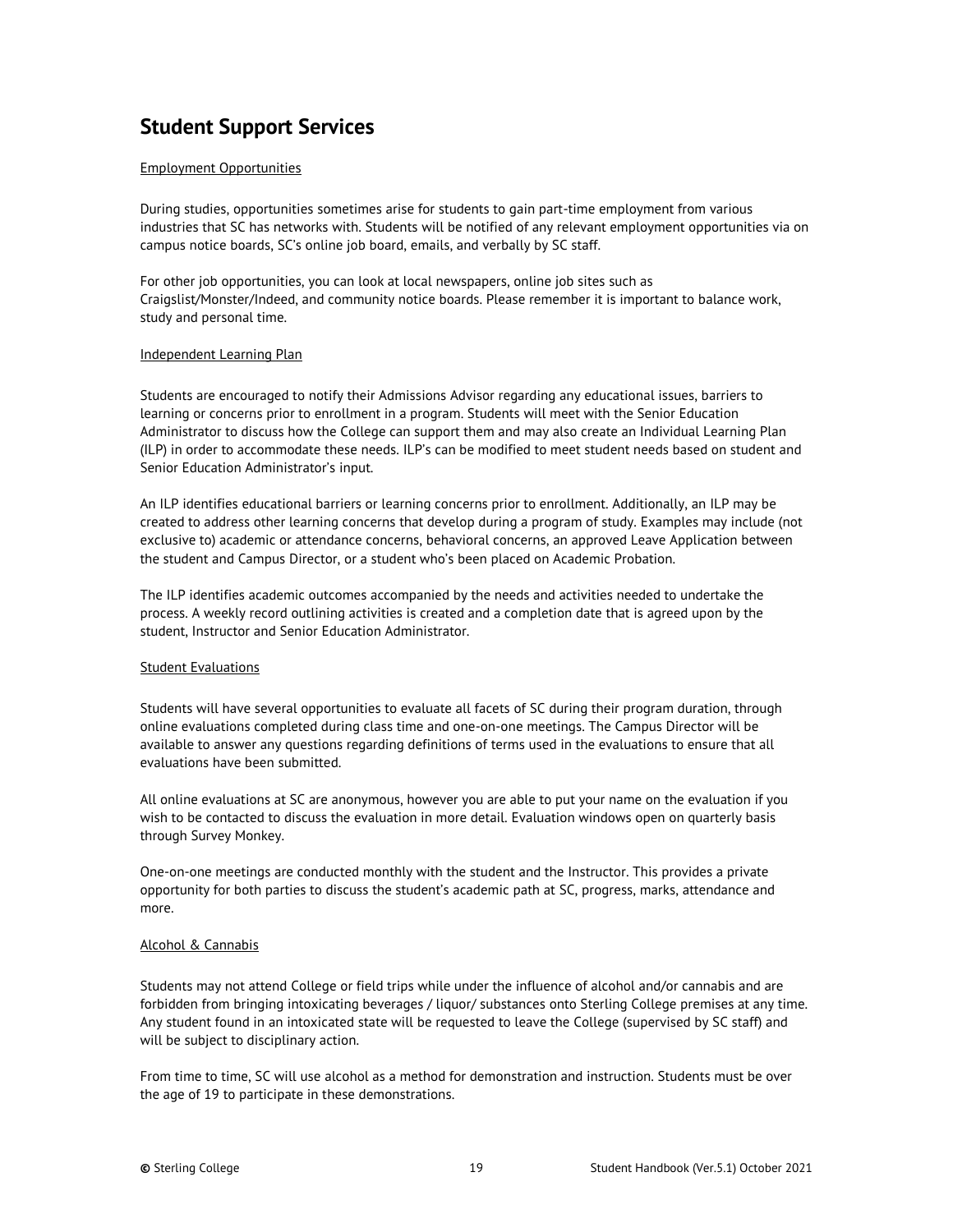#### <span id="page-19-0"></span>**Drugs**

SC forbids the use of illegal substances at any time during classes or field trips. This also includes the ownership of drug taking equipment. Any student found possessing, using or being under the influence of illegal substances will be removed from the College (supervised by SC staff) and the proper authorities will be informed. Consumption of illegal substances will result in disciplinary action.

#### <span id="page-19-1"></span>Smoking

Smoking of any kind is strictly prohibited on campus or at the building entrance as per provincial laws. This includes the use of tobacco, cannabis and vaping.

#### <span id="page-19-2"></span>Procedure for Reporting Allegations of Harassment and Bullying

Any individual or individuals that believe they have been victims of this type of harassment should report the incident to their Campus Director. It is preferable that incidents of this nature be reported as soon as possible.

SC will do all in its power to protect the privacy of the individuals involved and ensure that the complainant and accused are both treated fairly. Information about individual complaints is considered confidential and will be shared only if the complainant signs a written release form.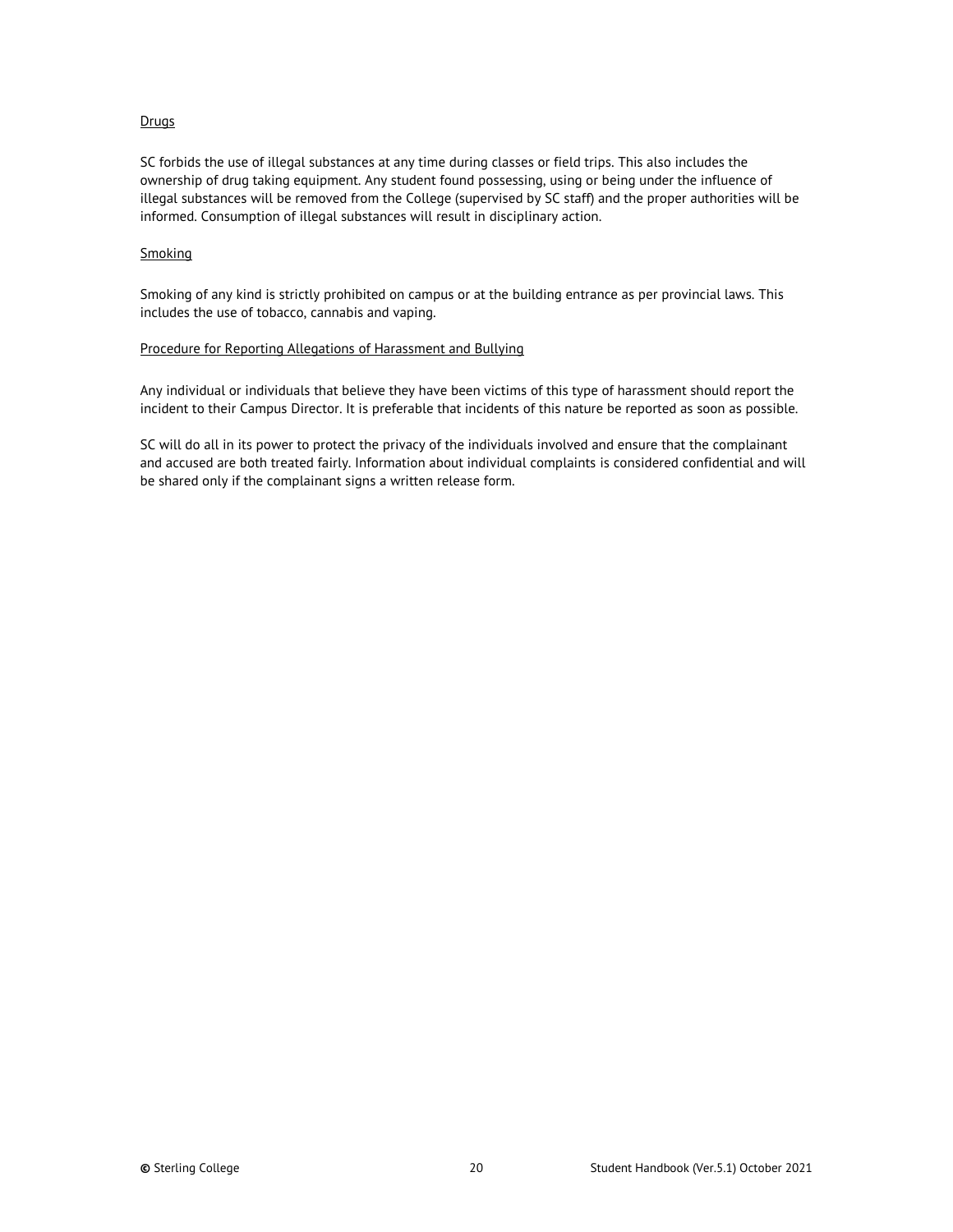# <span id="page-20-0"></span>**Academic Information**

#### <span id="page-20-1"></span>Attendance

In the event you are unable to attend your class or work experience for any reason it is required that you call or email your Instructor before the start time and leave a message detailing your name, class, and reason for absence. Where appropriate please also call any work experience provider to advise them of your absence. In all other circumstances speak to the Campus Director.

<span id="page-20-2"></span>Further details can be found towards the end of this handbook, under SC's [Attendance Policy.](#page-30-0)

#### Term Breaks & Requested Breaks in Study

There are 3 term breaks during the calendar year in programs at Sterling College: Spring Term Break (1 week), Summer Term Break (1 week) and Winter Term Break (2 weeks). During these breaks, no classes are in session and students can use these times as they please. Please refer to your student schedule for confirmation on the dates of the breaks.

Students may wish to take breaks outside of the term breaks, but it must be noted that the College's programs are not designed for students to take breaks at their own leisure and are strongly discouraged from taking breaks that will disrupt their study period.

Students are required to request an authorized leave from studies prior to making a commitment to take a break in studies no less than 4 weeks before the desired leave date. The maximum length of an authorized leave from studies is 4 weeks not including any term breaks. Applications for leave will not be considered if the course has already been delivered. An application fee of \$250.00 is due at the time of submission, no applications will be accepted until paid. Requests for leave received prior to the start of the student's program, will have the application fee waived.

Key Considerations for an authorized leave:

Scheduling: When and where will the courses that a student will miss next take place and are there any conflicts with existing scheduled courses.

Funding (Student Loans, First Nation Band Funding, HRSDC, WorkSafe BC): Is the student receiving any form of funding? If so, are there restrictions in place from that funding source that do not allow breaks in study other than the College's term breaks?

International Students: What are the expiration dates of the student's study and/or co-op visa's? Is there a risk that the student may face challenges in returning to or completing studies? Does the student have visa extension applications pending? Is the student aware they are not allowed to work during a personal break?

Academic status: Is the student in good standing both in program progress and attendance? Should a student go on an unauthorized leave, they will be issued a failing mark for any courses that took place during their leave which they did not attend. Should this occur students will be charged a course retake fee (Course Retake, p.13) for each course they have missed.

Where prior approval is sought, every effort will be made to assist the student to develop an Independent Learning Plan to make up missed assignment(s), class work or the rescheduling of modules.

#### <span id="page-20-3"></span>Class Expeditions / Field Trips

It is the expectation of SC that all students behave in a professional and organized manner. Dress will be business attire or as appropriate for the event, Instructors will advise.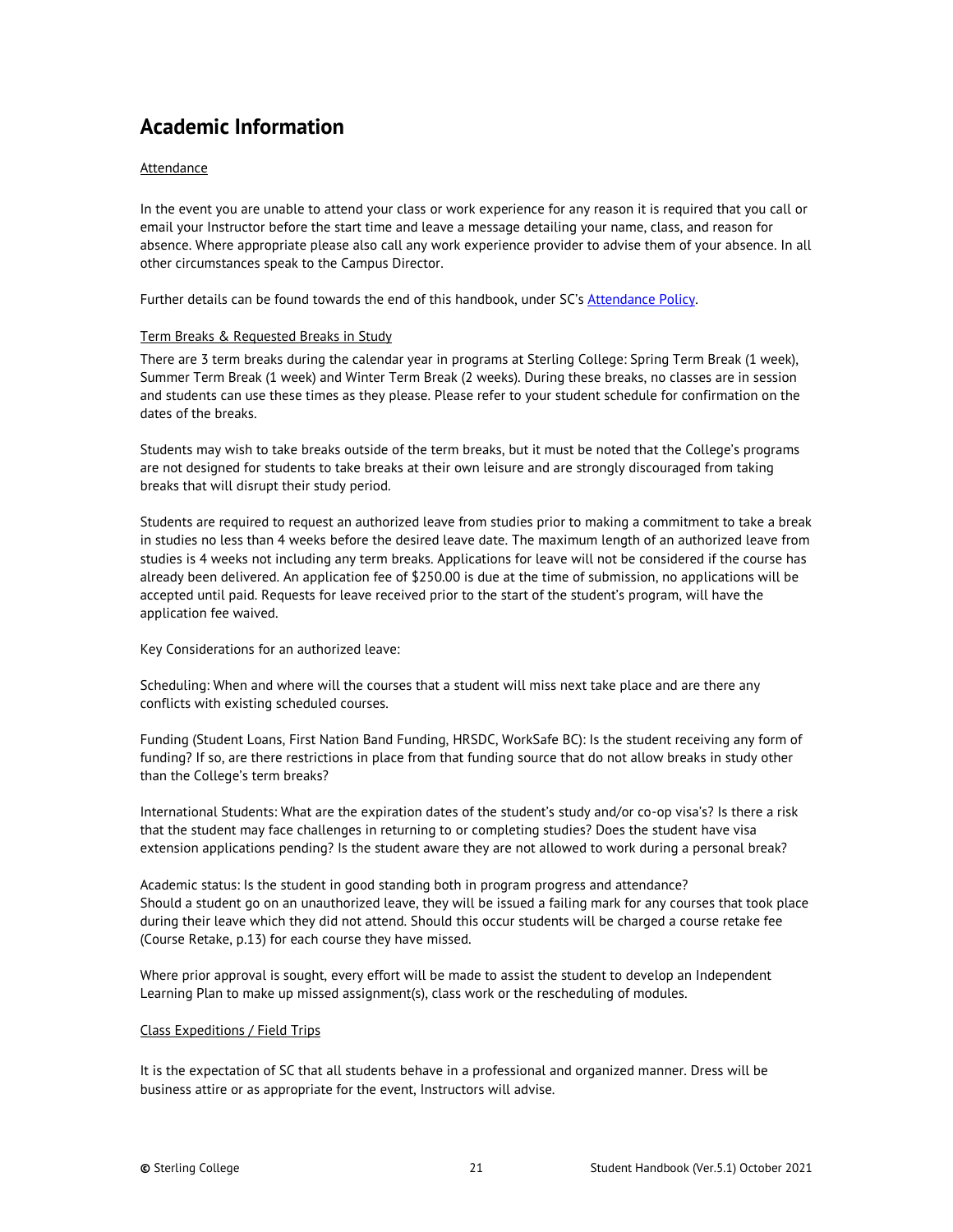Timekeeping will be agreed prior to trip and will be adhered to without exception. Field trips are a critical part of the learning process and must be taken seriously. If you miss a departure it will be your responsibility to join the group on route.

#### Enriched Academy

The College's commitment to our student's success goes well beyond completing their career training modules. Financial literacy is a fundamental skillset that can help adults maximize their potential for the future. Enriched Academy's, Wealth Mastery course is provided as an online learning experience that teaches students how to prepare for their future through investing, debt management, student loan repayment, budgeting and long-term goal setting. Students are required to complete the Wealth Mastery course as their learning experience. Access to the Wealth Master program as well as all its tools and resources is then available to all students for life at no additional cost.

#### <span id="page-21-0"></span>Closures – Weather Related

In the result of severe weather conditions please make sure you check our website as well as our social media pages for College closure, rescheduling of classes, or any other announcements that may be made. Notices of closure will be posted no later than 6:30am.

#### <span id="page-21-1"></span>Mobile Phones

Mobile phones are permitted on campus but must be turned off or turned to silent prior to entering a learning and practice setting. Your Instructors will accommodate emergency calls. All emergency calls must be taken outside the classroom environment. Failure to comply could result in a warning letter and/or further disciplinary action.

#### <span id="page-21-2"></span>School Supplies

While in attendance at SC students are responsible for supplies as required. Typically, the following items may be required: laptop, pens, pencils, binders, loose leaf lined paper, white out, basic four function calculator (phones are not permitted in exams), highlighters, ruler, and a flash drive.

Students should have a computer or regular access to one to conduct research and complete assignments. Please inquire with an Admission Advisor for software specifications and requirements.

#### <span id="page-21-3"></span>Allergies

With respect for others, SC is a scent-free zone. Please do not bring or wear strongly scented products to the College as these can greatly impact other student's ability to comfortably focus on their studies. Many forms of strong scents can cause a harmful impact to a student leading up to and including the need to seek medical attention. Various forms of scents can create this impact and examples may include but not be limited to: perfumes, colognes, body sprays, hand sanitizers, moisturizers, sunscreen, lip balm, certain foods and beverages and even some laundry detergents. The use of strong-smelling foods, such as seafood, in the microwaves is also prohibited.

It's asked that students refrain from wearing anything that has a strong scent and instead seek alternatives that have a neutral aroma.

If a student feels they are being adversely affected by a scent, they should privately discuss the concern with their instructor who will assist them in identifying an appropriate course of action which may include addressing the individual(s) who are not adhering to a scent-free zone policy. Further accommodation for the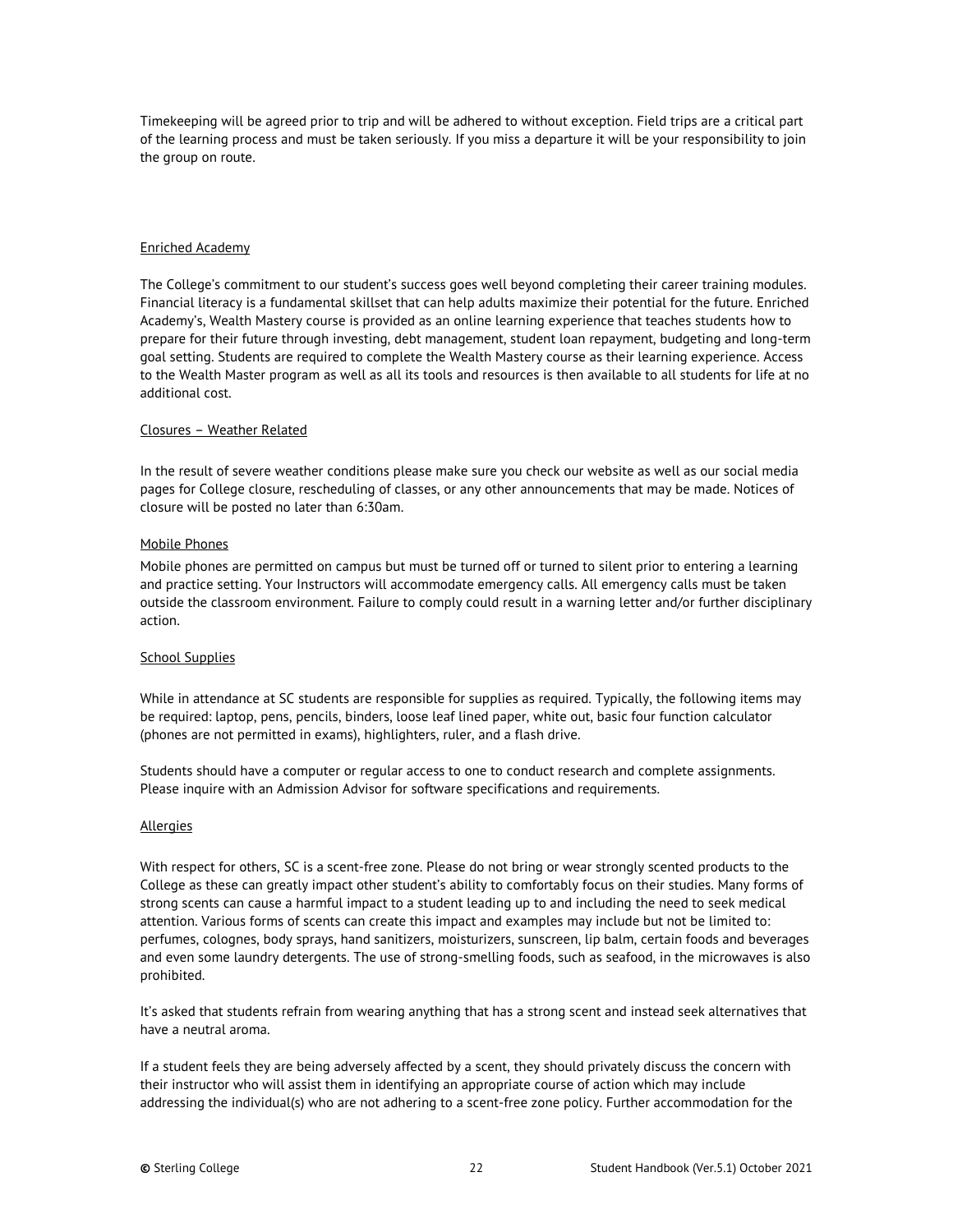student affected by the scent may be provided if necessary. If it is clearly evident that an individual is not upholding the scent free policy, the may be asked to wash off the scent or sent home for the day if they are unable to do so.

#### <span id="page-22-0"></span>**Etiquette**

It is understood that while in class, all students will listen intently to their Instructor. Should a student have to leave or enter the class during scheduled class times, please do so in a quiet and non-disruptive manner.

Etiquette includes no eating or drinking while on a host's premises. Cell phones must be switched off or in silent mode during class. Please extend basic courtesy while hosts are giving tours and speeches.

If you arrive to class late, your instructor reserves the right to not allow entry into class. If you are permitted to enter class, please quietly take your seat and do not disrupt the classroom

#### Food & Drink

In an effort to provide students and visitors with a well-kept, clean and tidy campus environment, consumption of food and beverages must take place in the designated eating areas as it is not permitted in the classrooms. However, water that is kept in an enclosed and sealable container is acceptable. In consideration of student allergies, strongly scented food such as garlic and seafood are not permitted to be used in the campus microwaves.

#### <span id="page-22-1"></span>Handouts and Classroom Materials

If you should be absent from a classroom session, it is your responsibility to contact classmates or your instructor to receive any handouts or information missed.

#### <span id="page-22-2"></span>Visitors

Visitors are defined as any person or persons not registered with SC. Visitors must have authorization from the Instructor or SC representative to attend classroom sessions. Children and pets are not permitted in class during study periods without the expressed consent of the Campus Director. Students violating this conduct will be asked to leave and be responsible for gathering any missed schoolwork.

# <span id="page-22-3"></span>**When You Finish Studying**

#### <span id="page-22-4"></span>**Graduation**

SC will offer all students completing a qualification the opportunity to be publicly awarded at the graduation ceremony. Graduation ceremonies are typically held in May and November.

A Campus Administrator will notify students when they are eligible for graduation. Eligible students will be graduates of their program (including respective work experience, if applicable) or scheduled to graduate within 4 weeks of the event. All students should note that only those who have applied and been invited will be eligible to graduate in SC graduation ceremonies.

Please note that these occasions require a formal dress code unless otherwise stated. Formal regalia (grad gowns) are required and will be provided by SC on the day of the ceremony

#### <span id="page-22-5"></span>Qualification and Achievement Certification and Transcript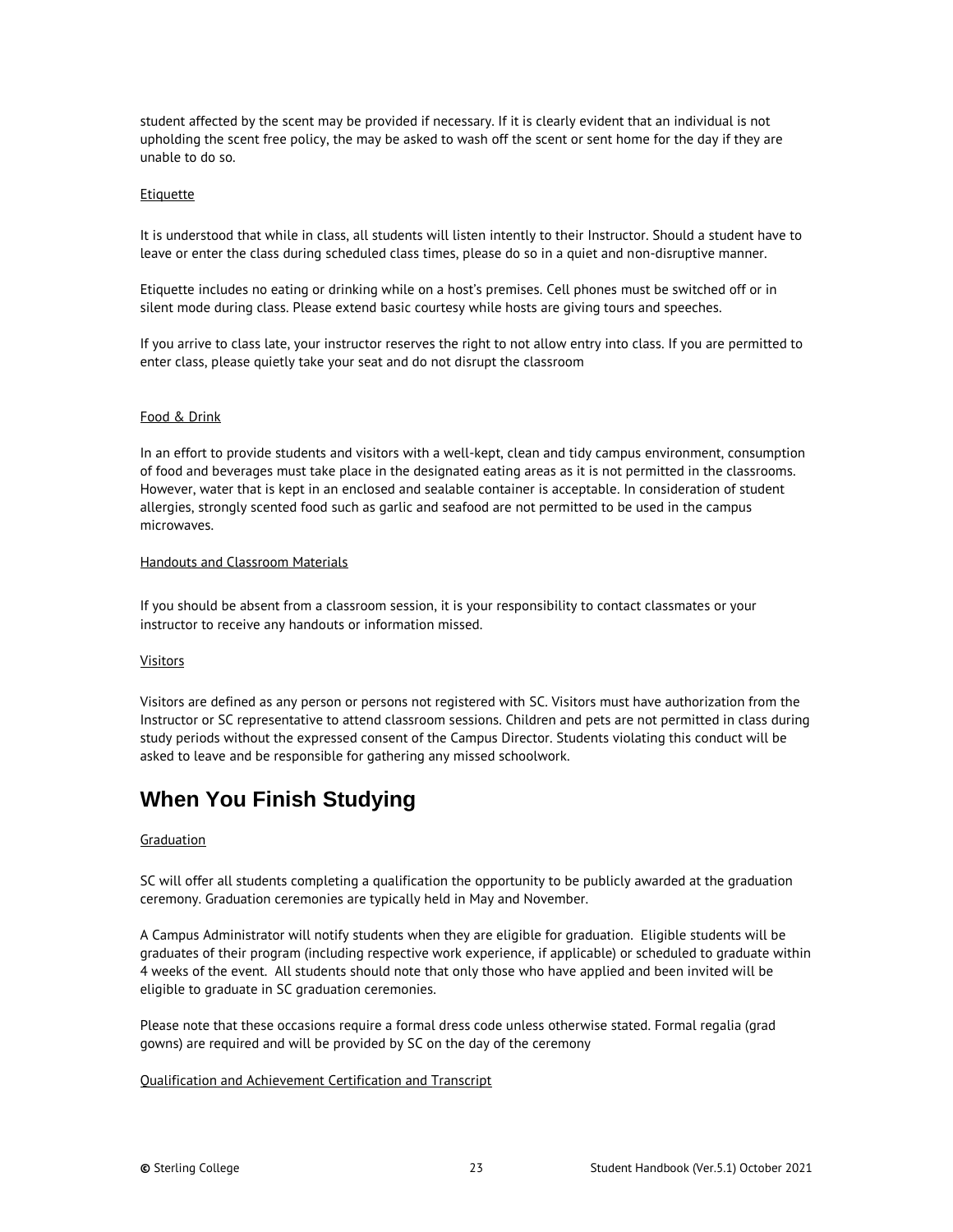All students are provided with a copy of their qualification and achievement certification (certificate or diploma) and transcript. Final transcripts, certificate(s) and/or diploma achieved will be available 60 days after completion of the program. Students will be notified via email that their completion documents will be available for pick up at the Vancouver campus. NOTE: The College does not issue diplomas/certificates/transcripts at the graduation ceremonies. They must be picked up from the Campus.

To ensure receipt of these documents, students must meet the following requirements:

- 1. All course work, assignments, exams, quizzes and other methods of assessments are submitted by the scheduled date, prior to the end date on the Enrollment Contract.
- 2. All work experience components (practicum or co-op if applicable) to be completed with proper documentation and log hours submitted.
- 3. Account balance to be paid in full.

For dual credential programs, students are required to submit an application for graduation to the secondary institution for their credential (ie. Red Deer College). For assistance on how to do so, please contact Sterling College.

#### <span id="page-23-0"></span>Grading System

SC Instructors will evaluate student performance that will formalize a student's success within a course and/or program. The college is responsible for ensuring that students are evaluated in a consistent and equitable manner that is clear and communicated to ensure student success. The purpose of outlining SC's grading system is to establish these responsibilities of both the student and college. For students who may be dissatisfied with a grade, please follow the appeal policy located in the **Dispute Resolution Policy**.

Passing mark for all courses is 65%. All weighted courses must be passed in order to earn a certificate or diploma. Please refer to your program outline and Campus Administrator for more clarification if required.

| Grade | %           | <b>GPA</b> |
|-------|-------------|------------|
| A+    | 90-100%     | 4.33       |
| A     | 85-89.99%   | 4.0        |
| A-    | 80-84.99%   | 3.67       |
| B+    | 77-79.99%   | 3.33       |
| B     | 73-76.99%   | 3.0        |
| B-    | 70-72.99%   | 2.67       |
| $C+$  | 67-69.99%   | 2.33       |
| C     | 63-66.99%   | 2.0        |
| $C -$ | 60-62.99%   | 1.67       |
| D+    | 57-59.99%   | 1.33       |
| D     | 53-56.99%   | 1.0        |
| D-    | 50-52.99%   | .67        |
| F     | 0.00-49.99% | 0          |

#### <span id="page-23-1"></span>Post Placement Support

All students exiting SC through course completion, end of program or withdrawal or dismissal date are encouraged to have an appointment with a Campus Director or a relevant staff member to discuss what you will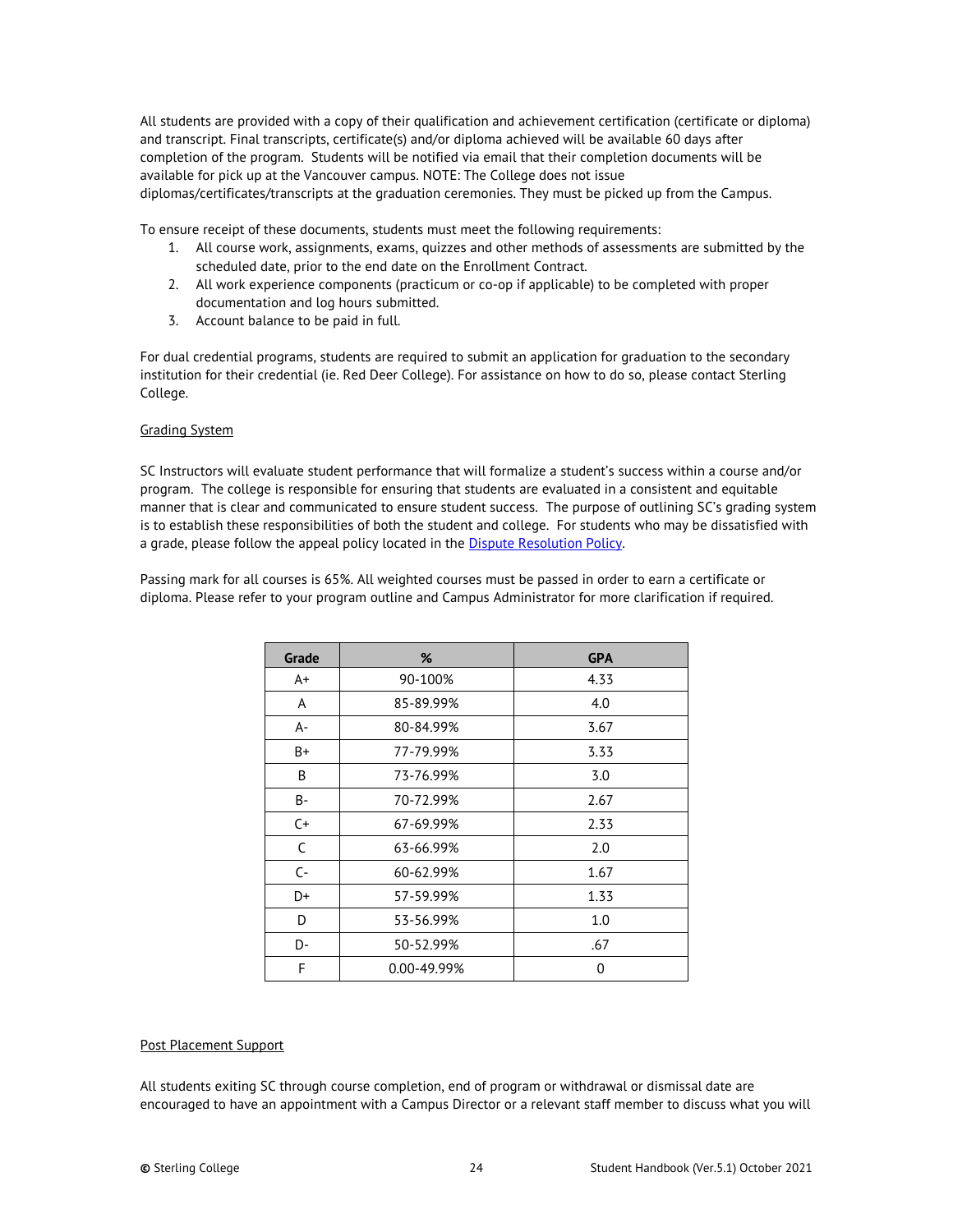do after your studies at SC. The College will also reach out to former students via email, SMS text messages and phone to touch base after their study period.

Please provide us with as much honest feedback so that we can assist you in achieving positive outcomes. This information can also be used to keep in touch with our Alumni students.

#### <span id="page-24-0"></span>Refresher Courses

Alumni are eligible to attend up to a maximum of three courses at no cost, to refresh their skills. As a part of ongoing support and job placement assistance, it's important that alumni be current within their skill sets. It is quite common as industry changes, technology advances,

Alumni will be required to follow the enrollment process and may participate in class however there will be no formal assessment or credit awarded.

#### <span id="page-24-1"></span>Alumni Discounts

A \$250 discount is available to all SC Alumni when registering for a second diploma program. A prior learning assessment may also be completed to award any tuition credit for courses previously completed from the previous program.

#### <span id="page-24-2"></span>Document Re-Issue Fees

• There will be a charge of \$40.00 for re-issuing a transcript, certificate, or diploma. Records requiring retrieval that are archived at SC's offsite facility are subject to additional fees.

#### <span id="page-24-3"></span>**Taxes**

Students may access their T2202 tax receipt electronically through the Student Login portal. Tax receipts are provided for each on-campus, full-time student.

Students of our online programs are not eligible for a tax receipt.

For more information, please refer to *Students & Income Tax*, and *Eligible Tuition Fees* on the CRA website.

In order to ensure accuracy on the T2202 tax receipt, please update your mailing address through the Student Login portal.

#### <span id="page-24-4"></span>Reward Incentive Referral Program

If a referral is made by an alumni or current student and leads to a registered full time student at SC, the student will be eligible for a \$150.00 referral gift for diploma programs and \$75.00 referral gift for certificate programs.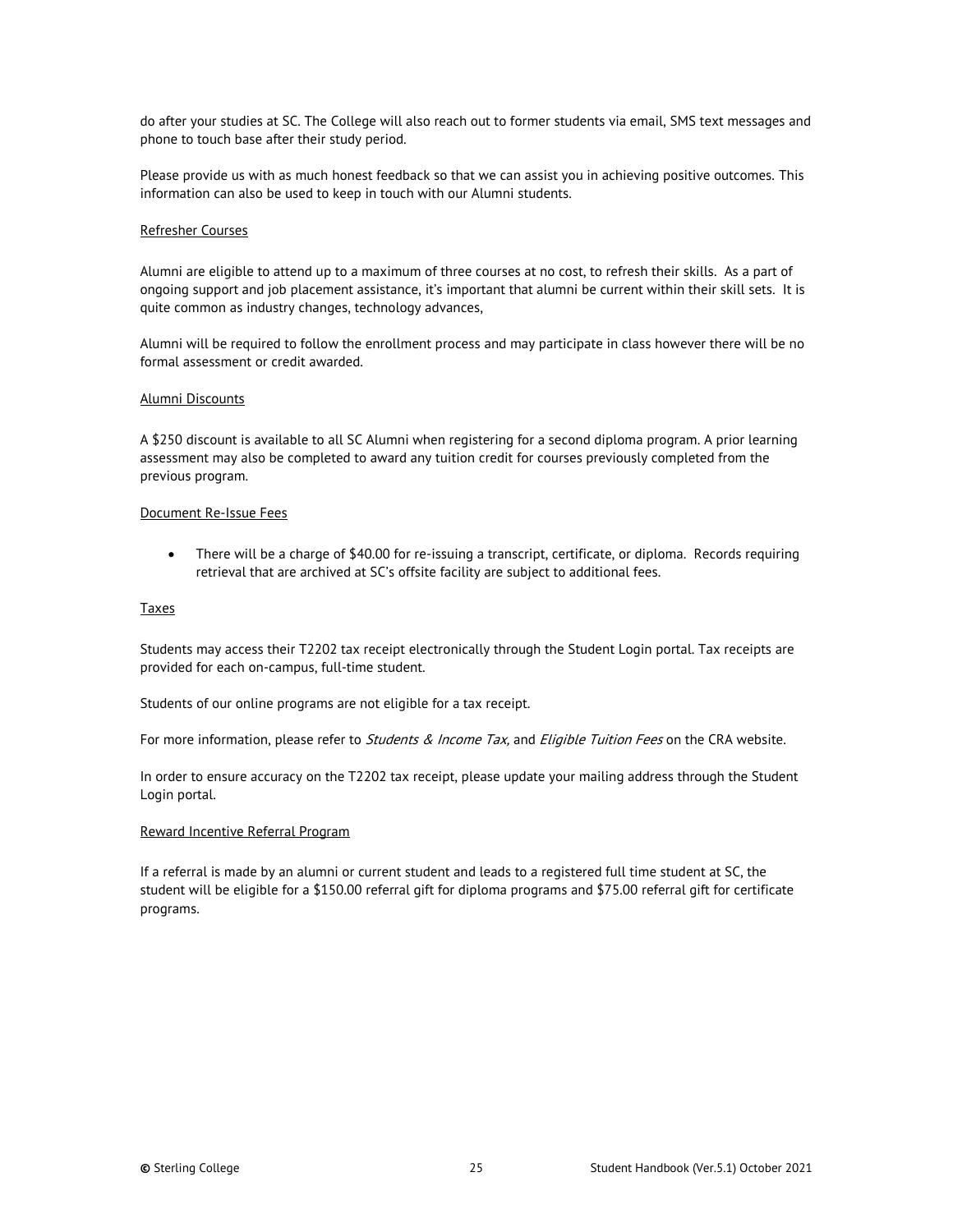<span id="page-25-0"></span>**Sterling College Policies**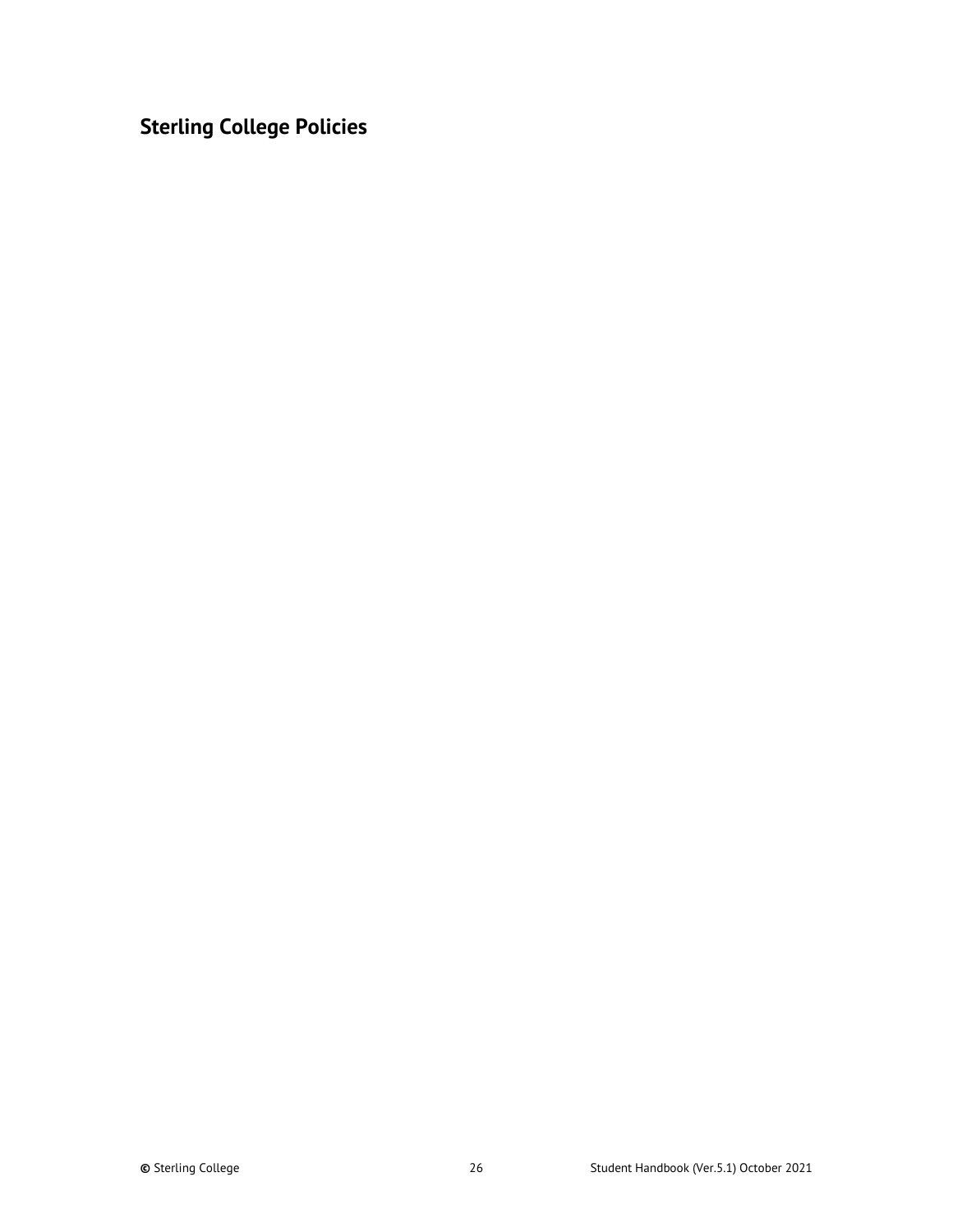<span id="page-26-0"></span>

ACADEMIC INTEGRITY POLICY

Sterling College:

## **Academic Integrity**

Name of Policy

## **All employees are responsible for administering this policy.**

Position(s) Responsible

## **Policy:**

Academic integrity refers to any form of cheating that occurs in relation to a formal submission of student work (this may include research papers, essays, homework, assignments, quizzes, exams etc.). Forms of cheating are listed below, but not exclusive:

- 1. Plagiarism the use of words, ideas, distortion of the truth, or improper use of another's work without crediting the original source to obtain an academic advantage. Work that is considered to be either of direct text copy, copy and paste, not cited, cited incorrectly, has been previously submitted for marks, or any other variation will be returned to the student and marked as incomplete. This may range from an entire assignment or specific passages within an assignment, taken without appropriate acknowledgment.
- 2. Cheating attempts to gain or give assistance without appropriate acknowledgement.
- 3. Impersonation using a student's identity to gain academic advancement for said student, or outsourcing work to either an organization or a person for academic advancement and claiming it as original work.
- 4. Deception providing false information regarding a formal submission. For example, this could include false reasoning for not submitting an assignment or claiming an assignment was submitted.
- 5. Bribery or paid services providing or receiving information for academic advancement with monetary value or some other non-monetary exchange is involved and has altered the behavior of the recipient or influenced the action of a College employee.

Students are responsible for ensuring that they understand the Academic Integrity policy among other policies outlined in the Student Handbook. Each student is responsible for the work they produce, should they have doubts regarding the work they intend to submit, they should consult their Instructor.

Breach of the Academic Integrity policy is considered an academic offense and is outlined as grounds for dismissal. A student's academic future with the College will be reviewed on an individual basis. Should the College offer leniency; a student will be placed on Academic Probation, which is outlined in the policy section of the Student Handbook.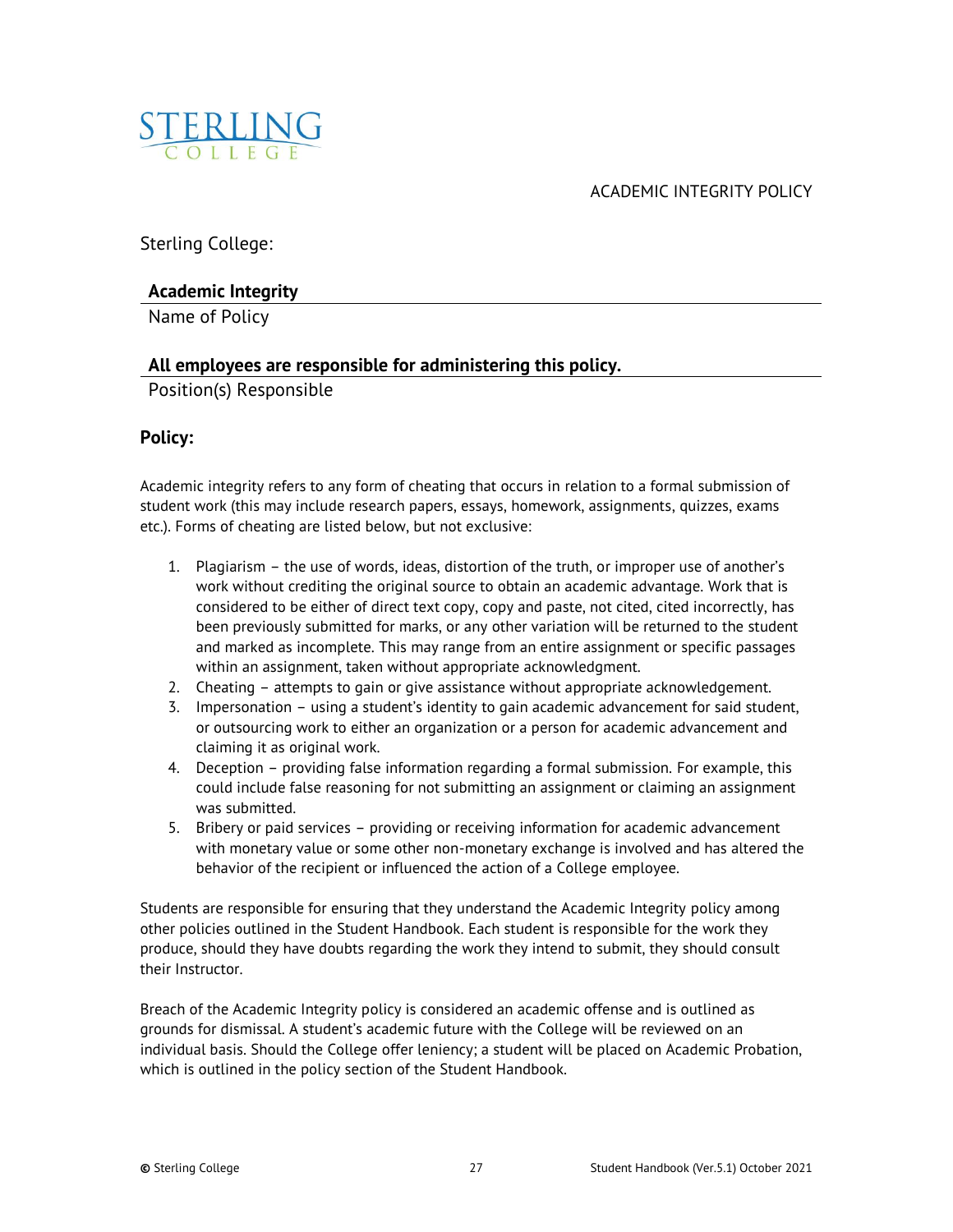Plagiarism software may be used in the determination of plagiarism; however, its use is at the discretion of the College.

## **Procedure:**

- 1. A meeting between the student, Instructor and Campus Director will take place within 10 days of said alleged conduct.
- 2. An investigation will take place to further determine whether the alleged conduct is true, please refer to the procedures outlined in the **Student Dismissal Policy**, found in the Student Handbook.
- 3. As a result of the investigation, the student may be dismissed from the College or placed on academic probation.
	- a. [Student Dismissal](#page-48-0) please refer to the policy.
	- b. [Academic Probation](#page-28-0) please refer to the policy. Should the student be placed on academic probation, the student will receive a mark of zero and will be required to retake for a no more than the minimum passing mark (please see "Rewrites" p. 13), rewrite fees may apply.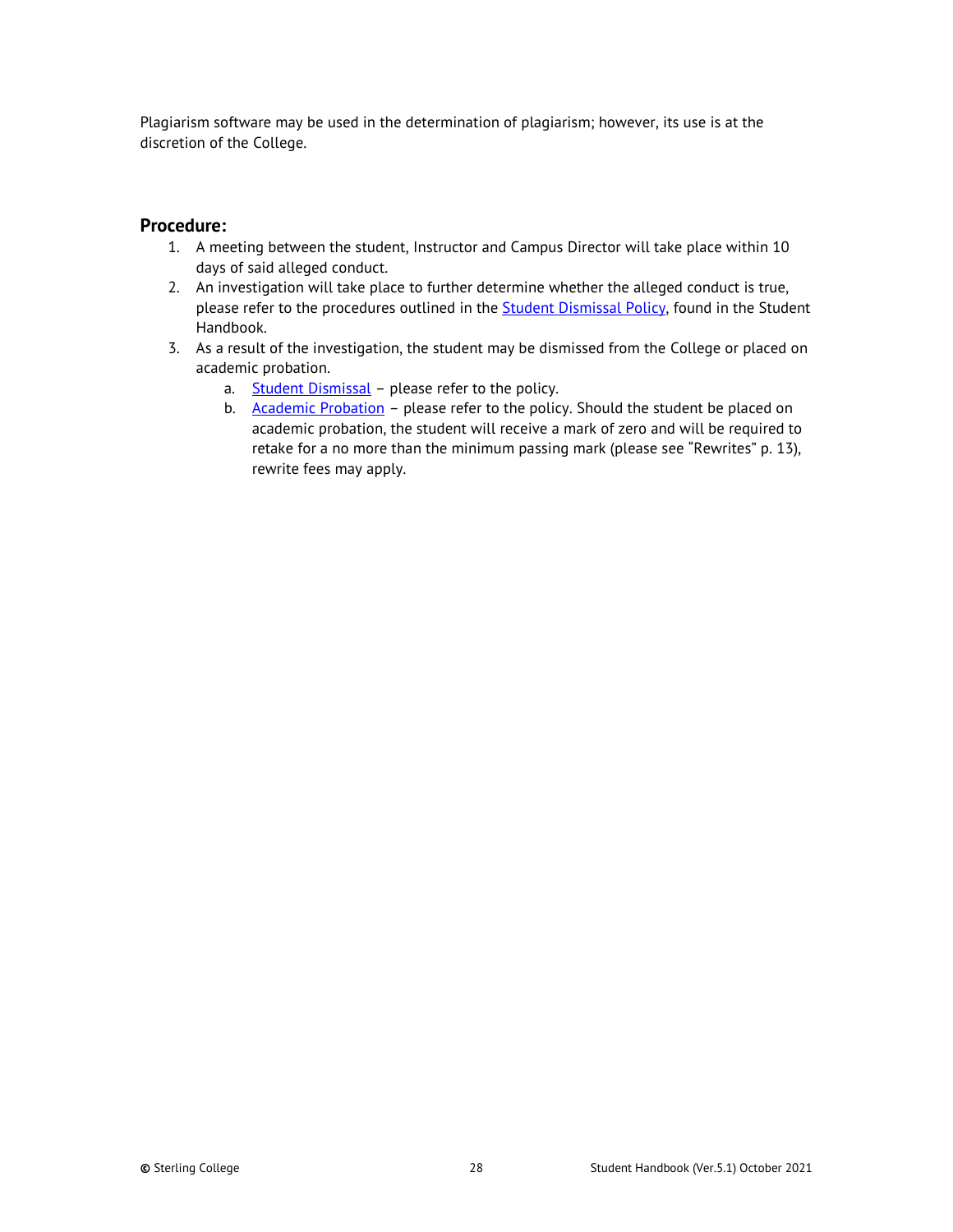<span id="page-28-0"></span>

ACADEMIC PROBATION POLICY

Sterling College:

## **Academic Probation**

Name of Policy

## **All employees are responsible for administering this policy.**

Position(s) Responsible

## **Policy:**

Academic Probation will be assigned to a student who, while not falling under the grounds of immediate dismissal, has:

- Earned a cumulative average of less than the minimum passing mark in any three modules, at any given point during the program.
- Earned a cumulative attendance average throughout the duration of the program of less than 90%. Excluding medical issues with a supporting doctor's note, exceptional circumstances or other pre-arranged circumstances that have been approved by the Campus Director. All fees are owing and payable as per the contract.
- Has not upheld the terms outlined in the Respectful and Fair Treatment of Students Policy, Dismissal Policy, and Academic Integrity Policy.

A student placed on Academic Probation will have one month from the infraction to complete any outstanding assignments, projects, quizzes, exams or assessment methods outlined by the Instructor. Students will be placed on an Independent Learning Plan, written and agreed upon by the College and student. The Independent Learning Plan will outline what's outstanding, when the outstanding items are to be completed and submitted, any associated fees, with a maximum mark no greater than the minimum passing mark for the module. Each case will be reviewed on an individual basis. Please note, fees and conditions may apply.

A student placed on Academic Probation is unable to register for further programs until they are placed in to good standing. This restriction may be waived at the discretion of Campus Directors of the College.

Academic Probation will be changed to good standing if the student's cumulative average raises above 65%, or the outstanding terms are reconciled.

Students who do not enter in to good standing after one month from being placed on Academic Probation, may have their probationary period extended or may be dismissed from the program.

Any further violation while under Academic Probation will result in immediate dismissal (please refer to our dismissal policy).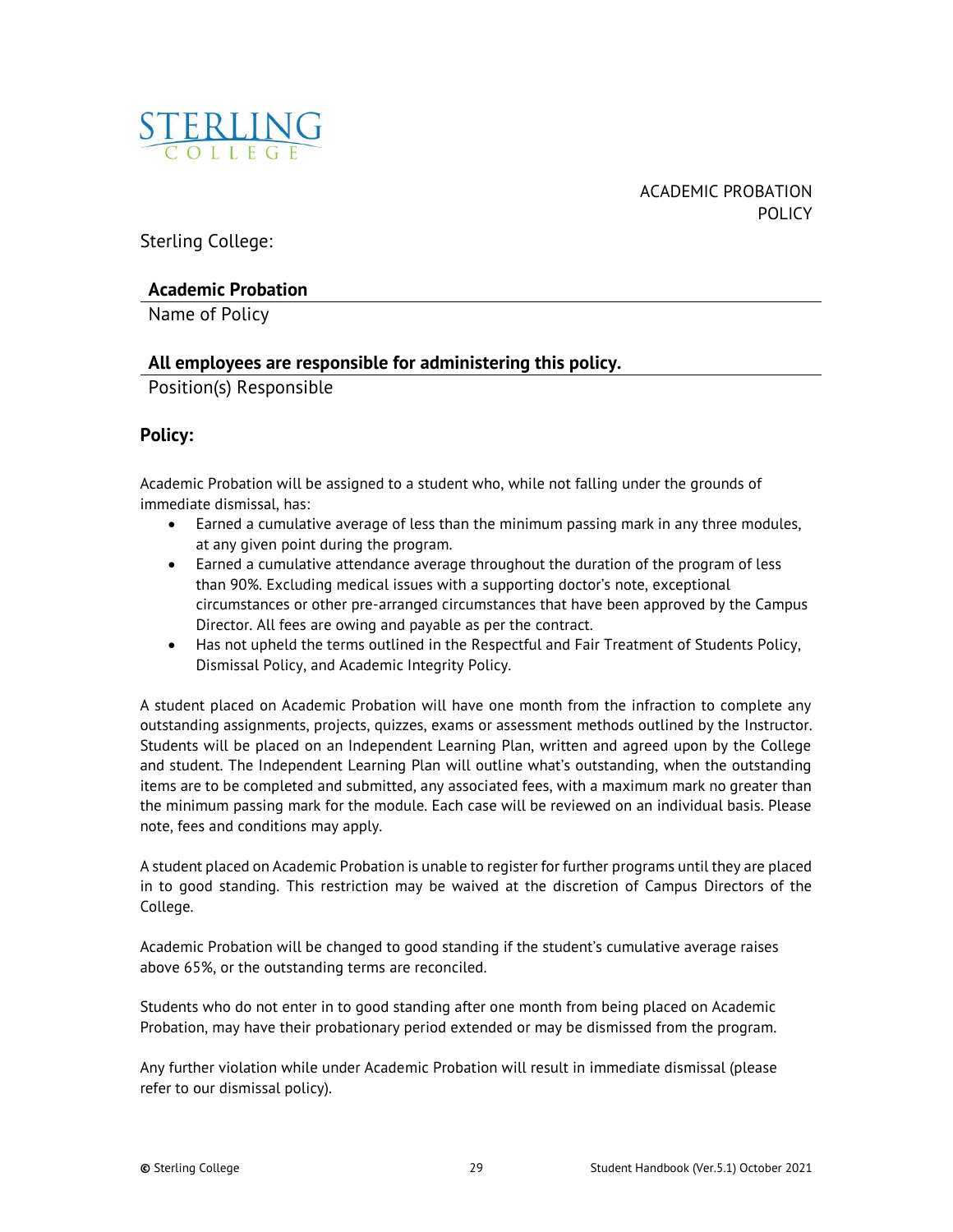ADMISSION POLICY

<span id="page-29-0"></span>

Sterling College

## **Admission Policy**

Name of Policy

## **Admissions Advisor**

Position(s) Responsible

## **Policy:**

Sterling College is committed to enrolling students who meet all of our program admission criteria and who are likely to succeed in meeting their education and career goals. The admission requirements are designed to ensure those who wish to enroll in Sterling College programs have the foundations necessary to best position them for success. All students must satisfy their program specific admission requirements by providing all required documentation to the admissions department *prior* to the start of their studies. Students will not be permitted to commence studies until all requirements are satisfied.

Program admission requirements may not be waived by the student or the institution. For program specific admission requirements, refer to the College's website (sterlingcollege.ca), your program outline, or enrolment contract.

For domestic students, Canadian citizenship or landed immigrant status is required. International students are required to possess a valid study visa for programs longer than 6 months and prior to the program start date. International students are also automatically enrolled in insurance coverage through the College's partner, Guard.me. This coverage provides emergency insurance coverage for international students that go beyond the basic coverages of BC's Medical Service Plan (MSP).

In addition, SC recommends the following personal attributes: enjoy working with people, have a positive attitude, be enthusiastic, be responsible, be willing to learn and be ready to take on new challenges and ideas.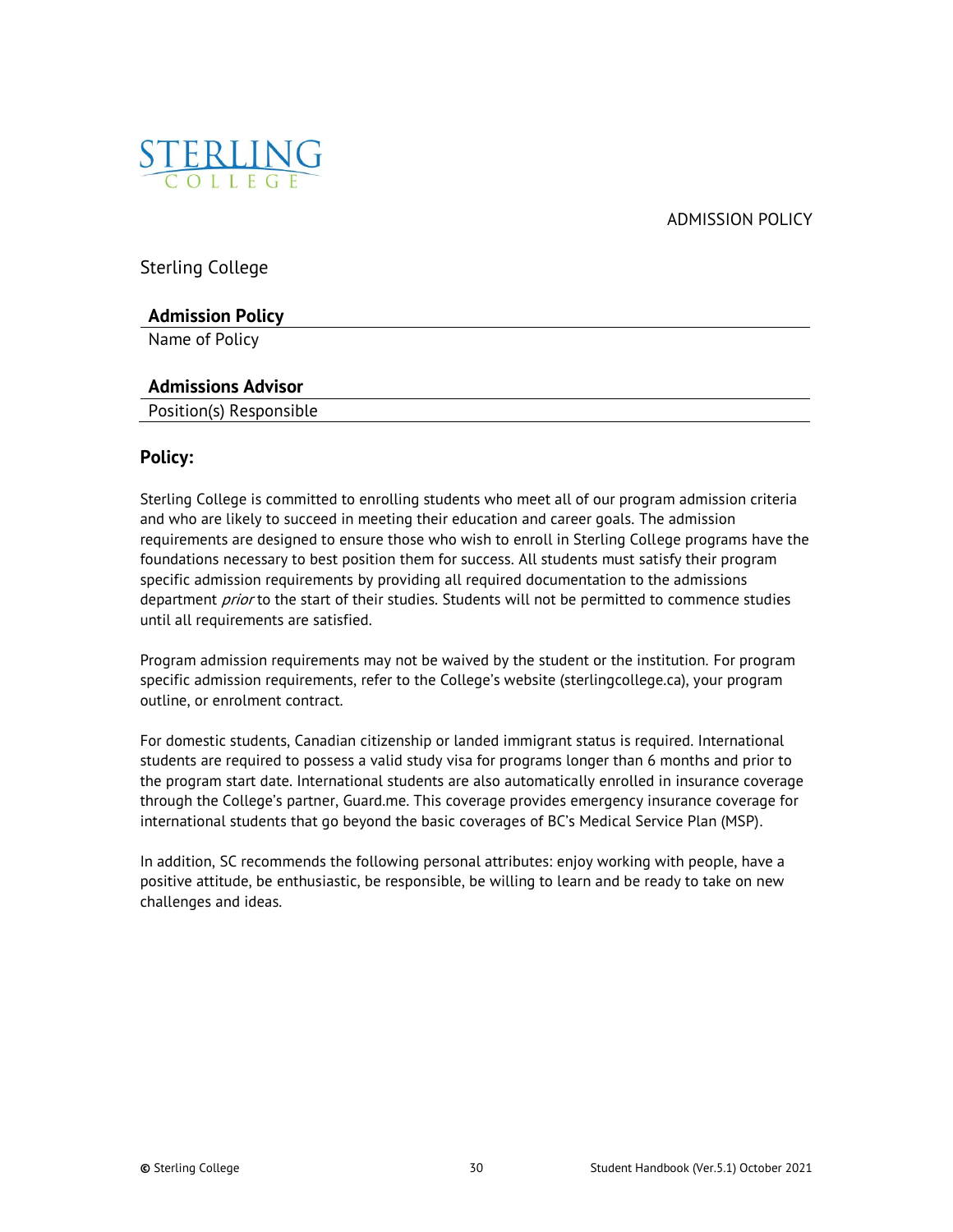<span id="page-30-0"></span>

ATTENDANCE POLICY

Sterling College

## **Attendance Policy**

Name of Policy

## **Campus Director**

Position(s) Responsible

## **Policy:**

#### Absence

Due to the interactive nature of the programs at SC and professional conduct requirements, all students are required to maintain a minimum of 80% attendance of the courses in which they are enrolled. Students, who fail to maintain the 80% attendance requirement may result in dismissal from the program, please refer to the Dismissal Policy for procedures.

Students will be required to provide explanations for absences however this does not equal an 'excused absence'. Absence to be marked as 'excused absence' and be exempt from the 80% attendance requirement must be approved by the Campus Director.

Students, who have absence from class due to illness for more than one day, are required to submit a medical certificate to the Campus Director. This document must include the name of the physician, address, telephone number, verbiage affirming the medical issue along with dates that support the period of time the student was absent.

#### Excessive Absence

Students are expected to be in attendance as per the Enrollment Contract. Each student is provided a program schedule on induction day, outlining his or her day-to-day sessions throughout the educational period at SC. Depending on the program, a student may have one session or two sessions per day (morning or afternoon), delivered in four-hour intervals.

Excessive absence includes but is not limited to:

- 1. Unscheduled, unexplained absences
- 2. Tardiness including late arrivals or early departures
- 3. Attending a morning session and not the afternoon session, or vice versa

Students with excessive, erratic, unexplained attendance may face the following consequences:

- 1. A verbal warning for regular unexplained absences
- 2. A first warning letter for three days of unexplained consecutive absences and/or for sporadic attendance resulting in falling below 80% attendance requirement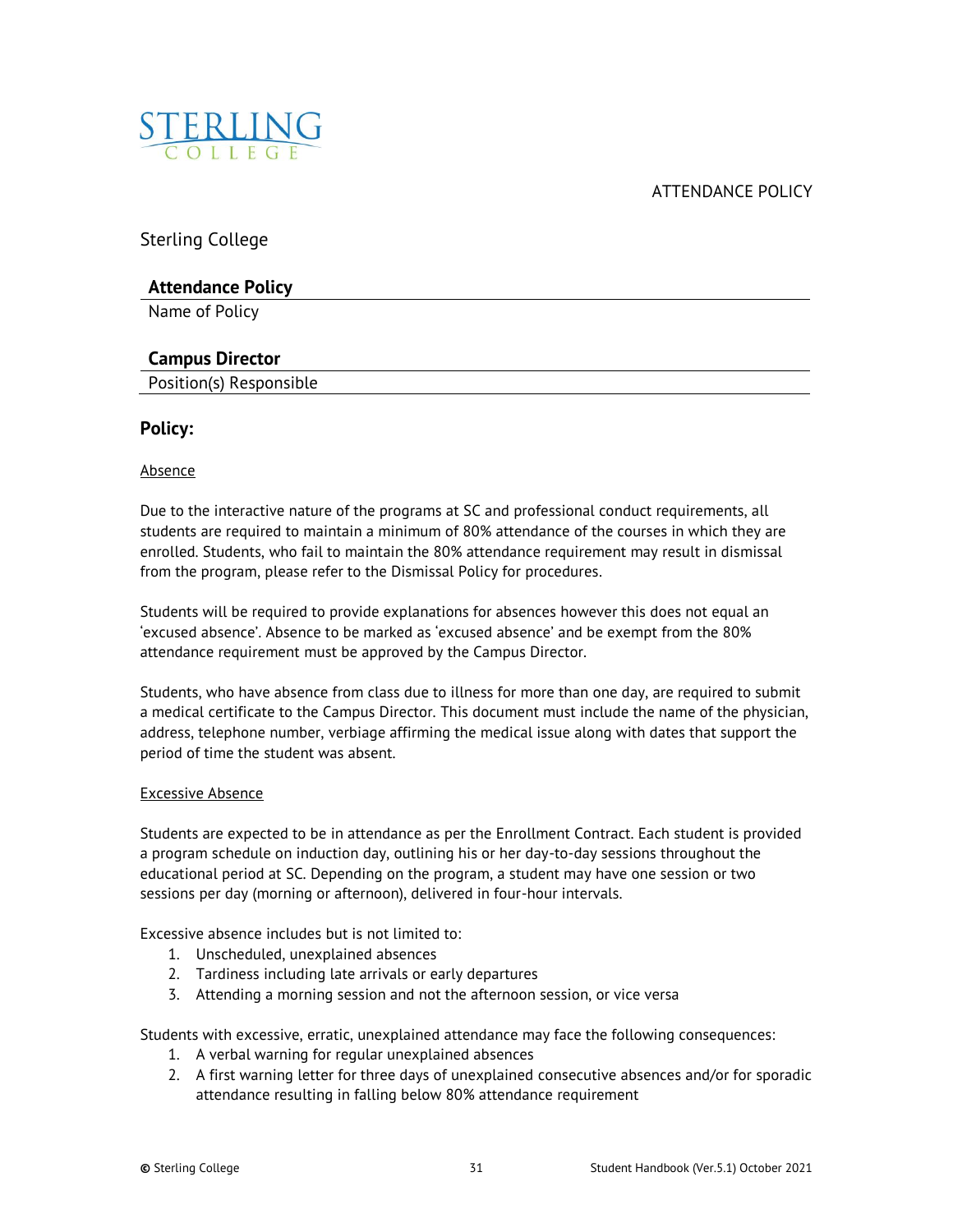- 3. A final warning letter for four days of unexplained consecutive absences and/or for no improvement after the agreed time frame stated in the student's Independent Learning Plan
- 4. A dismissal letter after five days of unexplained consecutive absences and/or failure to improve attendance after one verbal warning and two written warnings

Commitment to study is one that should not be considered lightly. Absent students will be missing out on important material during class delivery time that can be very difficult to repeat. This will make completing assessments very challenging. Please make full use of the delivery time your Instructors provide to enhance your learning experience with SC.

Attendance and punctuality are very important and are recorded on a daily basis. Attendance is tracked by the hour and may be used in reporting purposes to the following organizations; Student Loans, Citizenship and Immigration Canada, Workers Compensation Board, Employment and Social Development Canada and more. Additionally, these records are used when calculating participation marks, practicum or co-op work experience. In order to guarantee the work experience placement, it is required that attendance is 90% or higher. Attendance to all aspects of your program is mandatory.

For those on **Student Loans**, please familiarize yourself with the requirements to maintain your loan and continue you in your studies.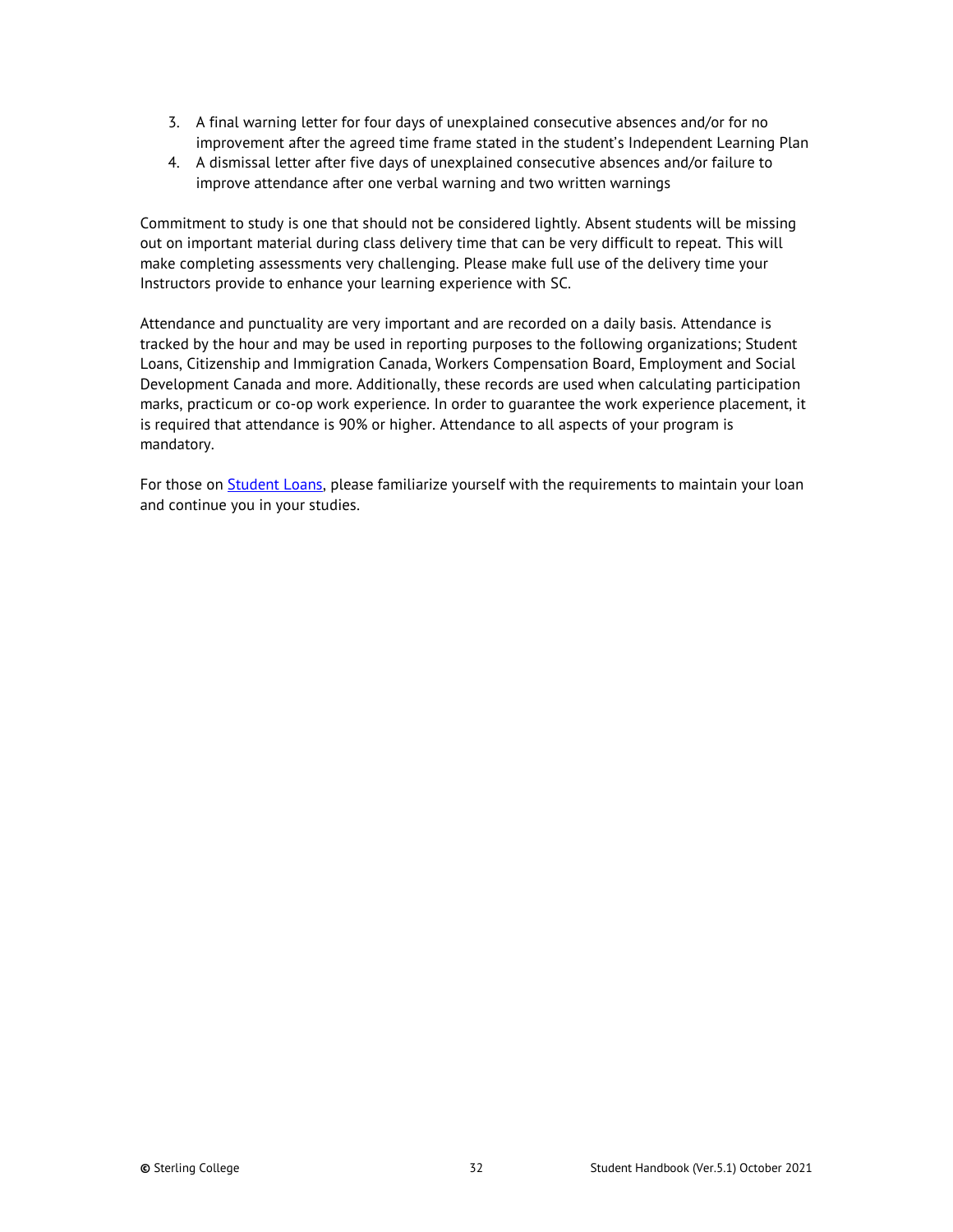<span id="page-32-0"></span>

## DISPUTE RESOLUTION/GRADE APPEAL POLICY

Sterling College:

## **Dispute Resolution/Grade Appeal Policy**

Name of Policy

## **Campus Director**

Position(s) Responsible

## **Policy:**

SC provides an opportunity for students to resolve disputes of a serious nature and grade appeals in a fair and equitable manner. This policy governs complaints from students respecting Sterling College and any aspect of its operations. Student will not be subject to any form of retaliation as a result of filing a complaint.

The policy applies to all current students and former students who are within 1 year of their graduation, withdrawal, or dismissal date. Students wishing to appeal marks must submit their dispute 30 days from the date the mark was received to submit their concern in writing to the Campus Director.

Grades on the following assessment methods may be appealed; assignments, projects, and exams.

The student making the complaint may be represented by an agent or lawyer.

If the student is or was enrolled in an approved program, is dissatisfied with the determination, and has been misled by the institution regarding any significant aspect of that program, he or she may file a complaint with the Private Training Institutions Branch [\(http://www.privatetraininginstitutionsbranch.bc.ca\).](http://www.privatetraininginstitutionsbranch.bc.ca/)

## **Procedure for Student Disputes:**

- 1. When a concern arises, the student should address the concern with the staff member most directly involved. If the student is not satisfied with the outcome at this level, the student should put his/her concern in writing.
- 2. The student must provide the written complaint to the Campus Director, Davie Harvie (davie@sterlingcollege.ca), who is responsible for making determinations in respect of complaints. If the Campus Director is absent or is named in a complaint, the student must provide the complaint to the Senior Education Administrator, Angela Johnston (angela@ilac.com).
- 3. The Campus Director will arrange to meet with the student to discuss the concern and desired resolution within 5 College days of receiving the student's written concern, or as soon as practicable.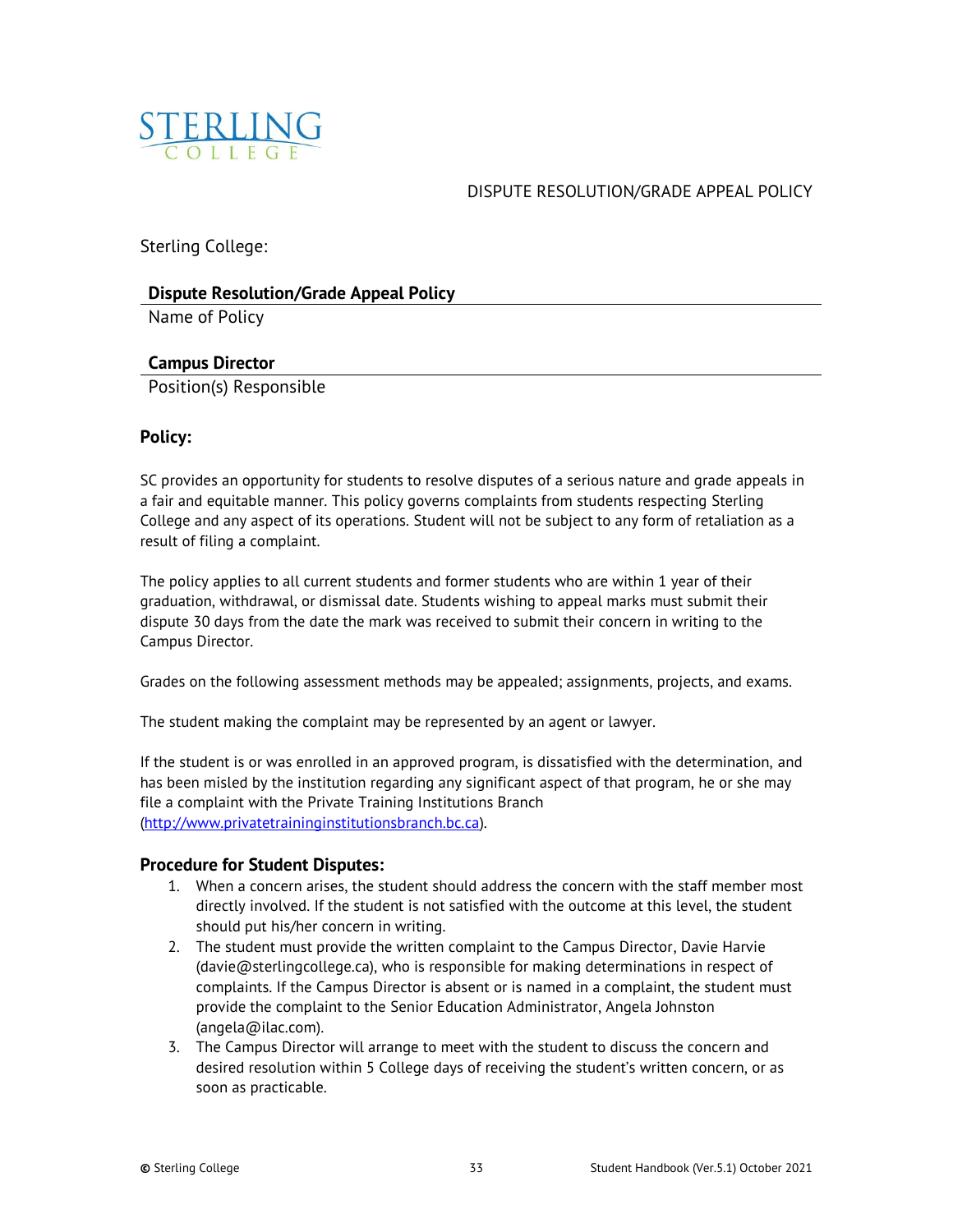- 4. Following the meeting with the student, the Campus Director will conduct whatever enquiries and/or investigations are necessary and appropriate to determine whether the student's concerns are substantiated in whole or in part. Those inquiries may involve further discussion(s) with the student either individually or with appropriate SC personnel.
- 5. The necessary enquiries and/or investigations shall be completed no later than 10 College days following the receipt of the student's written concerns. The Campus Director will do one of the following within 10 days of receiving the student's written concerns:
	- a. Determine that the student's concerns are not substantiated; or
	- b. Determine that the student's concerns are substantiated in whole or in part;
- 6. The student and the institution's personnel involved shall receive a written summary of the reasons for the determination. All parties should sign a copy of all documentation relating to every student's complaint. A copy shall be given to the student, and the original will be placed in the student file.
- 7. If it has been determined that the student's concerns are substantiated in whole or in part the Campus Director shall include a proposed resolution of the substantiated concern(s).
- 8. If the student is not satisfied with the determination of the Campus Director, the student must advise the Campus Director within 48 hours of being informed of the determination. The Campus Director will immediately refer the matter to the Senior Education Administrator who will review the matter and meet with the student within 5 College days.
- 9. The Senior Education Administrator of the institution shall either confirm or vary the determination of the Campus Director. The student and the institution's personnel involved shall receive a written summary of the reasons for the determination by the Senior Education Administrator.
- 10. If the issue is of a serious nature the Senior Education Administrator of the College may, in his/her sole discretion and cost, engage the services of a third party mediator to assist in the resolution of the dispute.
- 11. If the student is dissatisfied with the determination by the Senior Education Administrator, and/or believes they have been misled by the institution regarding any significant aspect of that program, the student may file a complaint with the Private Training Institutions Branch (PTIB) [\(www.privatetraininginstitutions.gov.bc.ca\)](http://www.privatetraininginstitutions.gov.bc.ca/). Complaints must be filed with PTIB within one year of the date a student completes, is dismissed from, or withdraws from the program.

## **Procedure for Grade Appeal:**

- 1. If a student is dissatisfied with the grade received for a mid-term or final course assessment and can provide evidence that a higher grade is warranted, he/she should discuss with his/her Instructor. The Instructor will reconsider the grade and, if warranted, assign a different grade.
- 2. If the student is not satisfied with the outcome of his/her appeal to the Instructor, he/she should submit a written appeal to the Senior Education Administrator.
- 3. The Senior Education Administrator will obtain a copy of the assessment from the Instructor and will have the assessment re-marked by another Instructor.
- 4. If the assessment achieves a higher grade on re-mark, the higher grade will be assigned to the student. If the assessment achieves a lower grade on re-mark, the original grade will be retained.
- 5. If the Senior Education Administrator reviews the grade appeal, the grade assigned following the re-mark and review will be final and cannot be appealed further.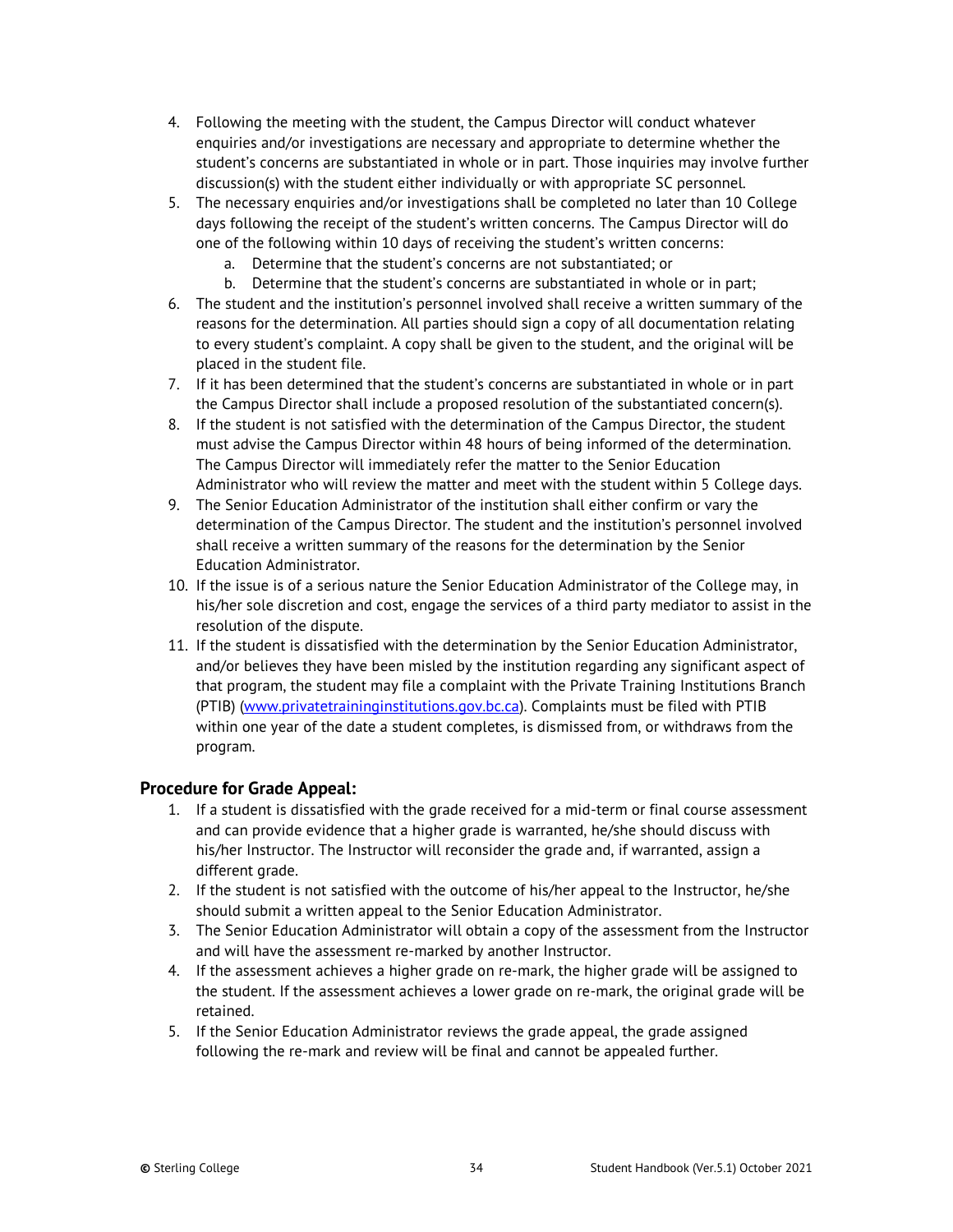FEE PAYMENT POLICY

<span id="page-34-0"></span>

Sterling College:

## **Fee Payment Policy**

Name of Policy

## **Campus Director, Student Finance Officer, Admissions Advisor**

Position(s) Responsible

## **Policy:**

Sterling College provides students several options to paying their program fees which they are required to confirm at the time of enrolment. Once a payment method has been determined, the student is responsible for adhering to the agreed to payment plan (established through a Schedule A) and ensuring all payments are made on time. Students receiving financial assistance to pay for their schooling through programs such as: student loans, Work BC sponsoring programs, Work Safe BC vocational rehabilitation programs, and Indigenous Band funding are responsible for ensuring that all necessary steps are completed so that funding may be released to pay for program fees as per their payment schedule.

All fees paid to Sterling College must be paid in Canadian dollars (the College does not accept cryptocurrencies, such as Bitcoin, at this time).

Students who are paying for their program fees directly with the College are required to have all program fees paid in full a minimum of 8 weeks prior to a work experience practicum or co-op. Students with outstanding fees will not be eligible to attend practicum or co-op work experiences. Students registered in a program that does not have a work experience component or the program duration is 3 months or less, are required to have all program fees paid in full a minimum of 4 weeks prior to the program end date. No official documentation will be released to a student (official transcript and/or certificates/diplomas) that is delinquent on their fees until they are paid in full.

Fees may be paid to the College by the following methods:

- 1. **Cash (up to a maximum of \$1,000 CDN):** Due to the rising concern of money laundering activities in British Columbia, including in the post-secondary system, a single student may provide cash payments to a maximum amount of \$1,000 for their entire program. The balance of a student's program fees must be paid by one of the other payment methods indicated below.
- 2. **Debit:** The College accepts payment by debit card, however students are responsible for ensuring they are aware of any daily transaction limits (often \$1000) and how this may affect their ability to pay their fees on time. If a student is unable to pay the full amount of a fee owing due to a transaction limit, they may be charged a late fee of \$15.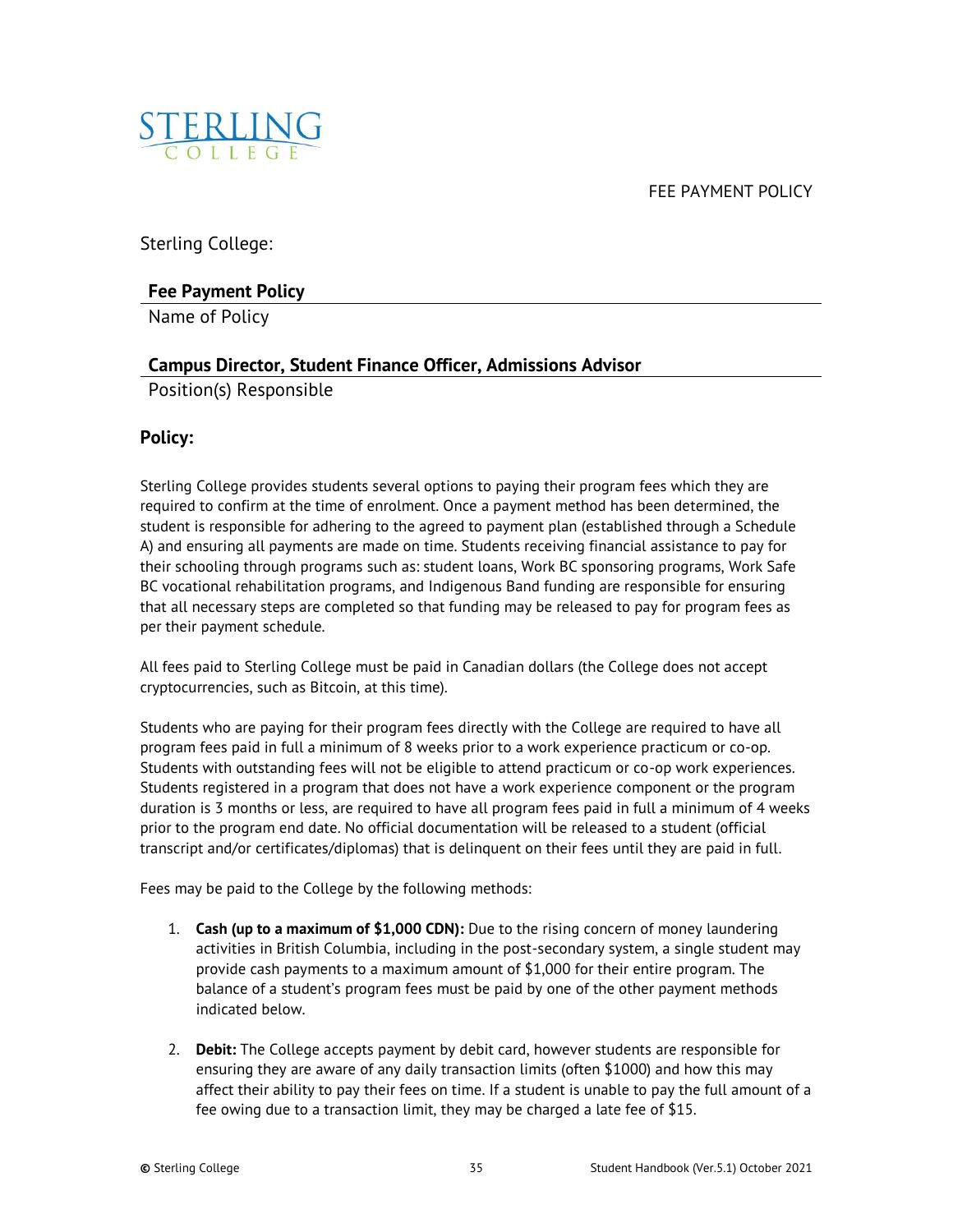- 3. **Credit:** Students may make credit payments on school fees and when doing so, are encouraged to complete a "Pre-Authorized Credit Card Payment Form" so that payments are processed on time without the need for students to have to process the payment in person. Pre-Authorized Credit Card Payment Forms are kept in the student's records and locked in the institution's student records room.
- 4. **Cheque**: Payments may be processed by cheque and students are encouraged to provide post-dated cheques that the College will process as each payment becomes due. Post-dated cheques are kept with the student's records and locked in the institution's student records room.
- 5. **Certified Cheque:** Certified cheques are received from a student's financial institution and allow a student to make large sum payments to the institution. A certified cheque provides confirmation from the student's financial institution that sufficient funds exist in the account to cover the cheque by setting aside the funds needed to cover the cheque until it is cashed by the institution.
- 6. **Money Order/Bank Draft:** A similar method to certified cheques guaranteed by the student's financial institution with the difference of the institution requiring a prepayment to be made by the student first.
- 7. **Bank Transfer:** Students may conduct an e-transfer of funds from their account directly to the College. To conduct an e-transfer please speak to your admissions advisor or Student Finance Officer.
- 8. **Wire Transfer:** Students who are overseas (outside of Canada) only, may send payment for program fees by wire-transfer. To conduct a wire-transfer please speak to your international admissions advisor.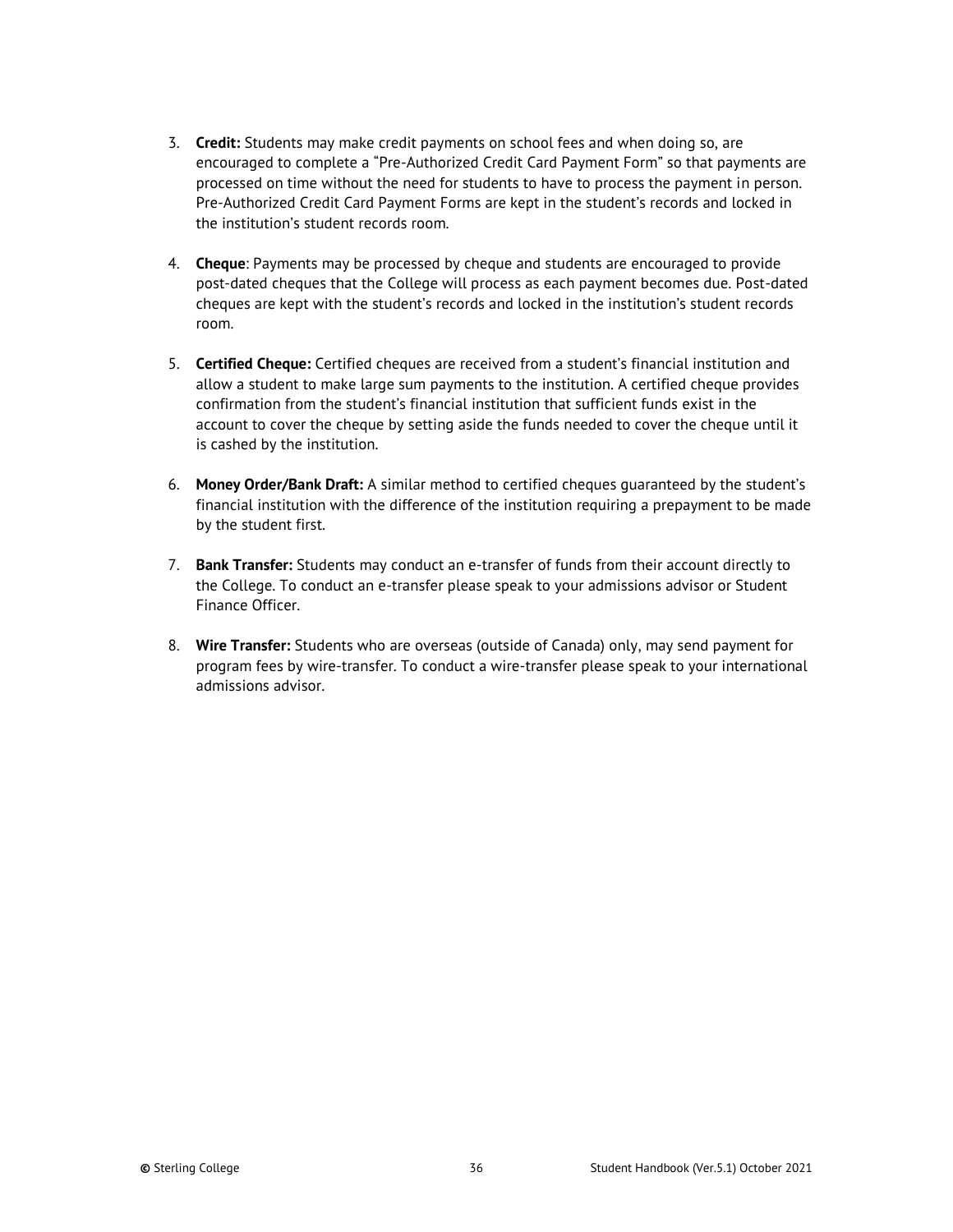<span id="page-36-0"></span>

HEALTH AND SAFETY POLICY

Sterling College:

## **Health and Safety Policy**

Name of Policy

## **All employees are responsible for administering this policy.**

Position(s) Responsible

## **Policy:**

SC is committed to providing a healthy and safe working and learning environment for all employees and students. The policy applies to all SC employees and students.

## **Procedure for Fire Safety:**

- 1. The Campus Director ensures that adequate fire suppression equipment is available as needed throughout the campus and a qualified inspector inspects all fire suppression equipment at least annually.
- 2. The Campus Director ensures that all employees receive training in the operation of the fire suppression equipment and in the College fire evacuation procedures.
- 3. The designated institution safety officer is responsible for preparing and posting emergency exit instructions route maps in each classroom at the campus with the exit from that room specifically noted in a coloured highlight.
- 4. In the event of a fire emergency, the Campus Director will dial 911 and advise the fire department of the location of the College. They will provide details of the type of fire (if known) and the location of the fire within the campus.
- 5. The Campus Director will advise all employees to evacuate the campus.
- 6. Instructors will escort their students to the evacuation rendezvous point for their campus ensuring that he or she takes the class list with them. The instructor will check the students present against the list of students in attendance that day and will immediately advise the Campus Director if anyone is missing.
- 7. The Campus Director will act as a liaison between fire officials and students/employees during the emergency. If necessary, the Campus Director will authorize College closure.
- 8. No student or employee will re-enter the campus until the fire officials have authorized reentry.

## **Procedure for Earthquake Safety:**

10. The Campus Director ensures that adequate precautions are taken throughout the campus to ensure that injury due to falling or unstable items during an earthquake is limited. This may include securing file cabinets to walls and providing lipped shelving for books or binders that are located at or above head-level.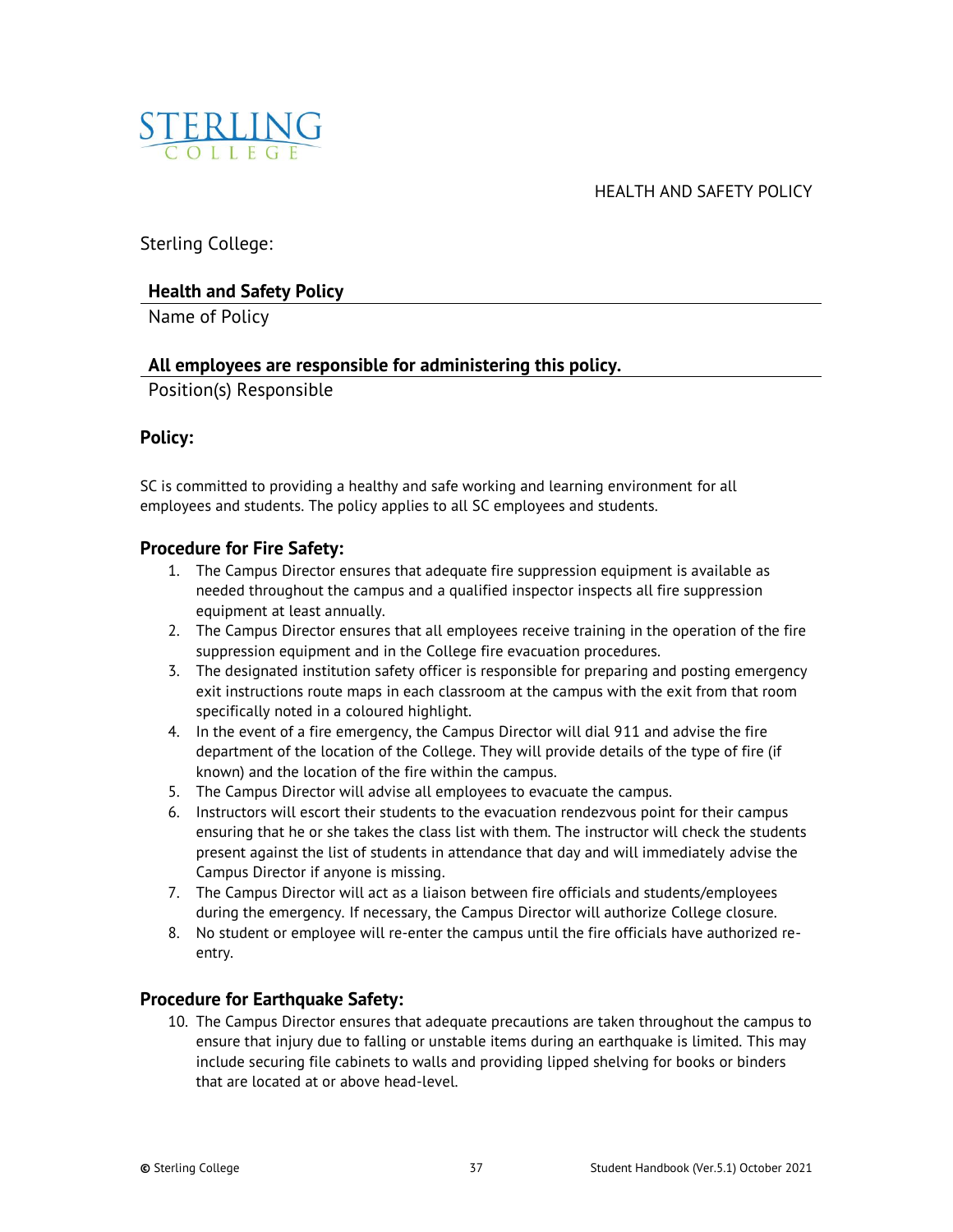- 11. The Campus Director ensures that all employees receive training in the College earthquake evacuation procedures.
- 12. The designated institution safety officer is responsible for preparing and posting emergency instructions and exit route maps in each classroom at the campus with the exit from that room specifically noted in a coloured highlight.
- 13. In the event of an earthquake emergency, all staff and students will take cover and remain under cover until the shaking stops.
- 14. When it is deemed safe to do so, the Campus Director will advise all employees to evacuate the campus.
- 15. Instructors will escort their students to the rear parking lot on the east side of the building ensuring that he or she takes the class list with them. The Instructor will check the students present against the list of students in attendance that day and will immediately advise the Campus Director if anyone is missing.
- 16. The Campus Director will act as a liaison between rescue officials and students/employees during the emergency. If necessary, the Campus Director will authorize College closure.

No student or employee will re-enter the campus until the rescue officials have authorized re-entry.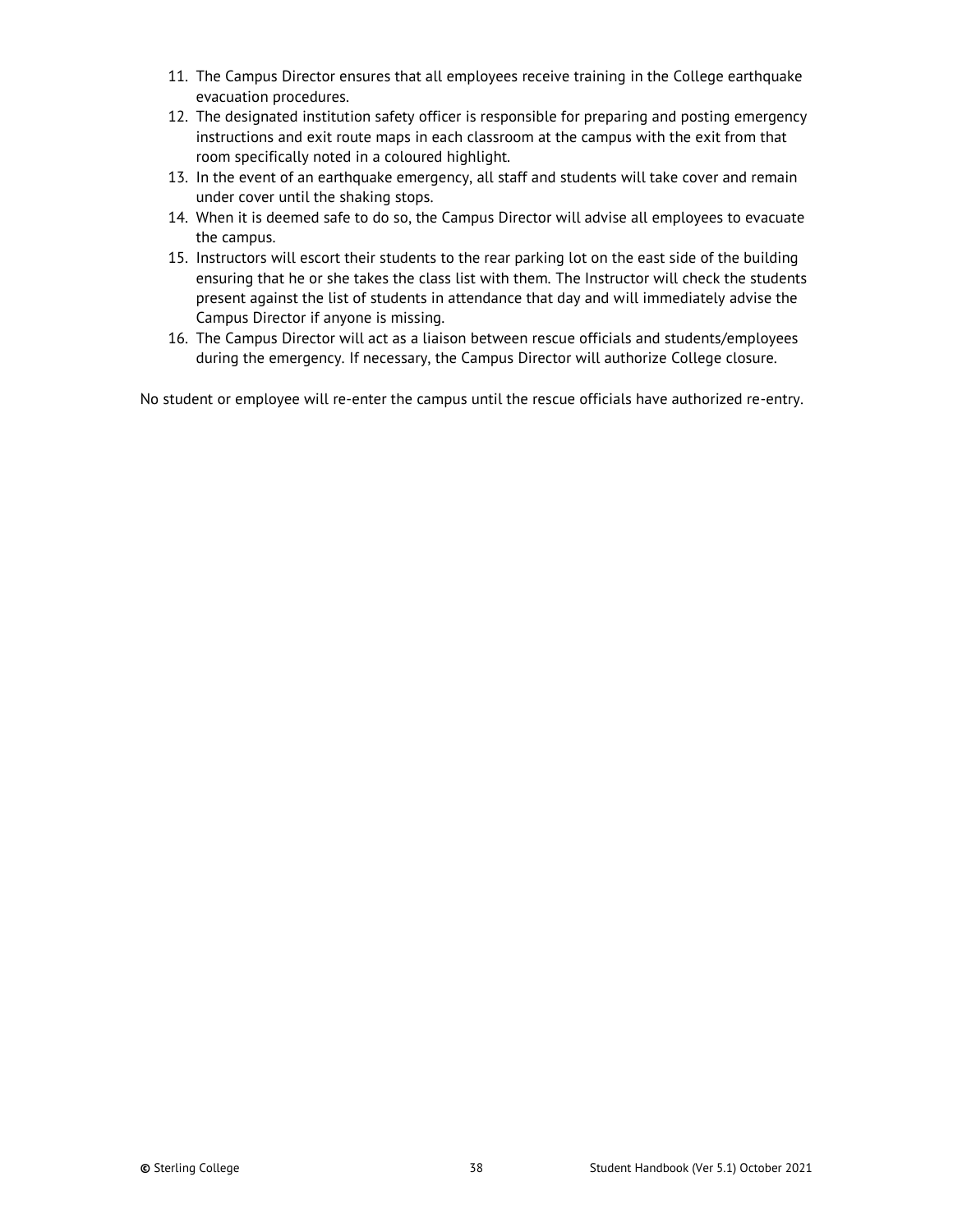

<span id="page-38-0"></span>

Sterling College

## **Mental Health Policy**

Name of Policy

## **Campus Director**

Position(s) Responsible

## **Policy:**

SC is committed to the success of all its students including those with mental health difficulties or a mental health condition. This policy is designed to provide advice or guidance to:

- 1. Students who are experiencing mental health difficulties or a mental health condition;
- 2. SC faculty who have a role in advising and supporting students with mental health difficulties or a mental health condition;
- 3. Students who may have a concern regarding another student's mental health.

It's SC's belief that no student should be disadvantaged from successful completion of their program due to mental health. SC is committed to providing support to students to facilitate their success using an Independent Learning Plan along with ensuring other college policies are adhered to, for example, the Attendance Policy.

\*It is important to note that while SC faculty are not certified counsellors, nor do they specialize in treatment of mental health difficulties or mental health conditions. SC staff will be available to support students within the scope of completion of the program. Additionally, SC staff will be a resource for suggestions on outreach support services within our respective communities for the student.

SC will:

- Create a stigma-free environment
- All personal information is kept private and confidential
- Encourage students to seek help
- Work with the student to create an Independent Learning Plan while keeping their education as normal as possible and adhering to the programs requirements
- Ensure that the physical and mental health of our students a priority

Procedure

- 1. Students who are experiencing difficulties are encouraged to speak, when possible, to a SC staff member at his/her earliest convenience. It should be noted that students are not obligated to disclose a mental health condition however in order to receive assistance, it is encouraged to be brought to SC's attention sooner rather than later.
- 2. A student who has spoken to a SC staff member will be referred to the Campus Director (if they haven't been already) at which point, SC will:
	- a. Refer the student to appropriate counseling services or mental health services.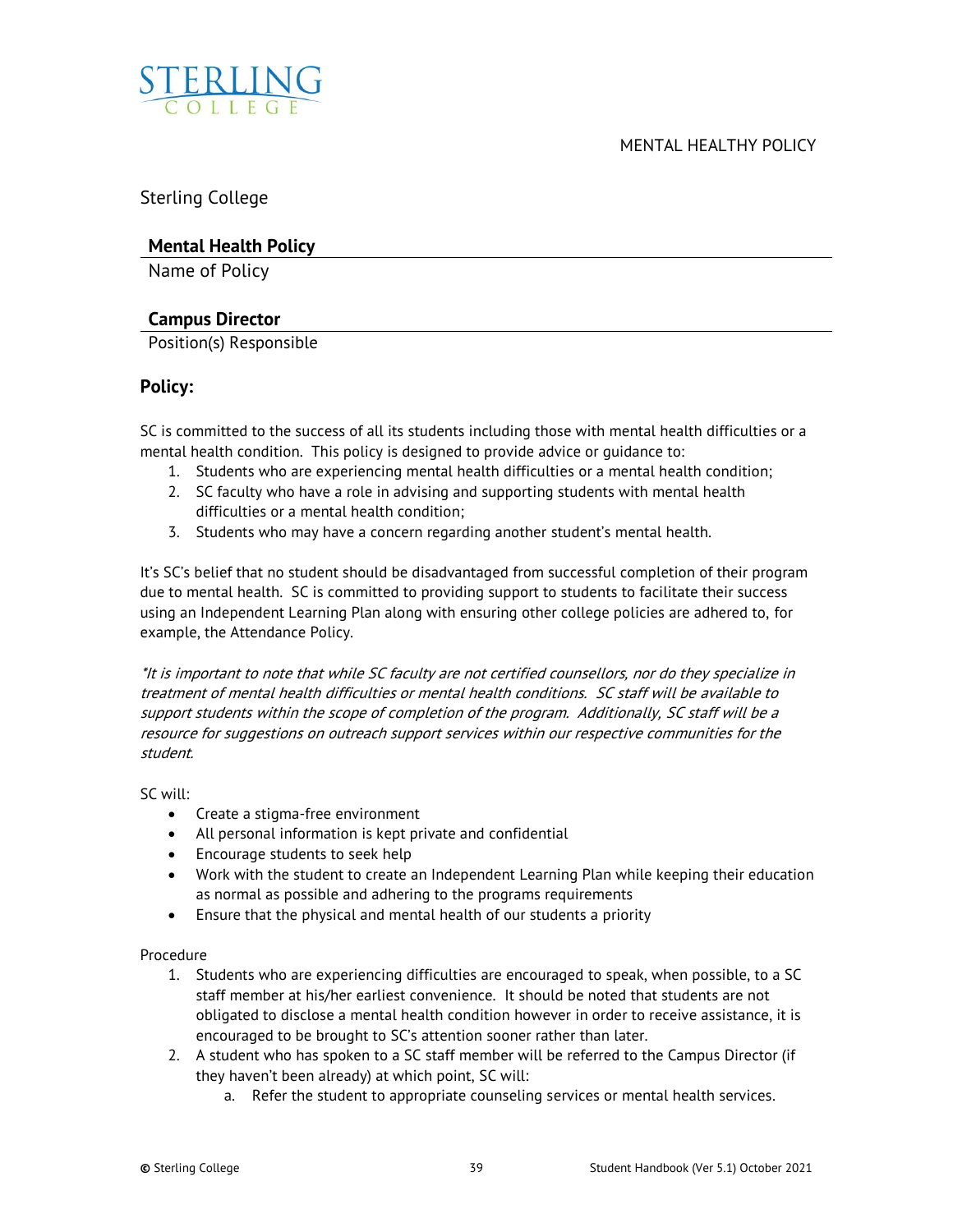- b. Work together to create an Independent Learning Plan to help accommodate the needs of the student while ensuring academic standards are met. Accommodations may include:
	- i. A review of course load or complete alternative assignments
	- ii. Allowing a student to postpone an assignment, project, exam
	- iii. Reschedule a course
	- iv. Allowing a student to complete an online version of the course if SC has one comparable to the in-class version
- c. Discuss medical leave and/or re-entry to SC.
- d. Respond to "at-risk" behavior
- e. SC has a responsibility to disseminate the information and guidance relating to the Mental Health Policy to relevant staff members (those who interact on a daily basis and are responsible with facilitating the student's success in the program) and provide training and updates where appropriate.
- f. Any accommodation made by SC must be compliant with related organizations such as The Private Training Institutions Branch (PTIB), Student Aid BC (SABC), Immigration, Refugees and Citizenship Canada (IRCC), various funding organizations and others that may apply.
- 3. Staff and students, who observe a student who is exhibiting "at–risk" behavior, academic, behavioral or other difficulties, and a suicidal gesture or know to have contemplated suicide will be referred to the Campus Director.
- 4. All services provided by SC are on a voluntary basis and it remains the student's decision whether or not to seek the services. If a student does not seek services through the college or outside service, SC will make efforts to reach out to the student to encourage him/her to do so.
- 5. In the event of a medical emergency, first aid may be administered and 911 may be called if required. A first aid kit is available at each campus reception.
	- a. In the event that a student is sent to the hospital or medical center, the students emergency contact provided at enrollment will be notified.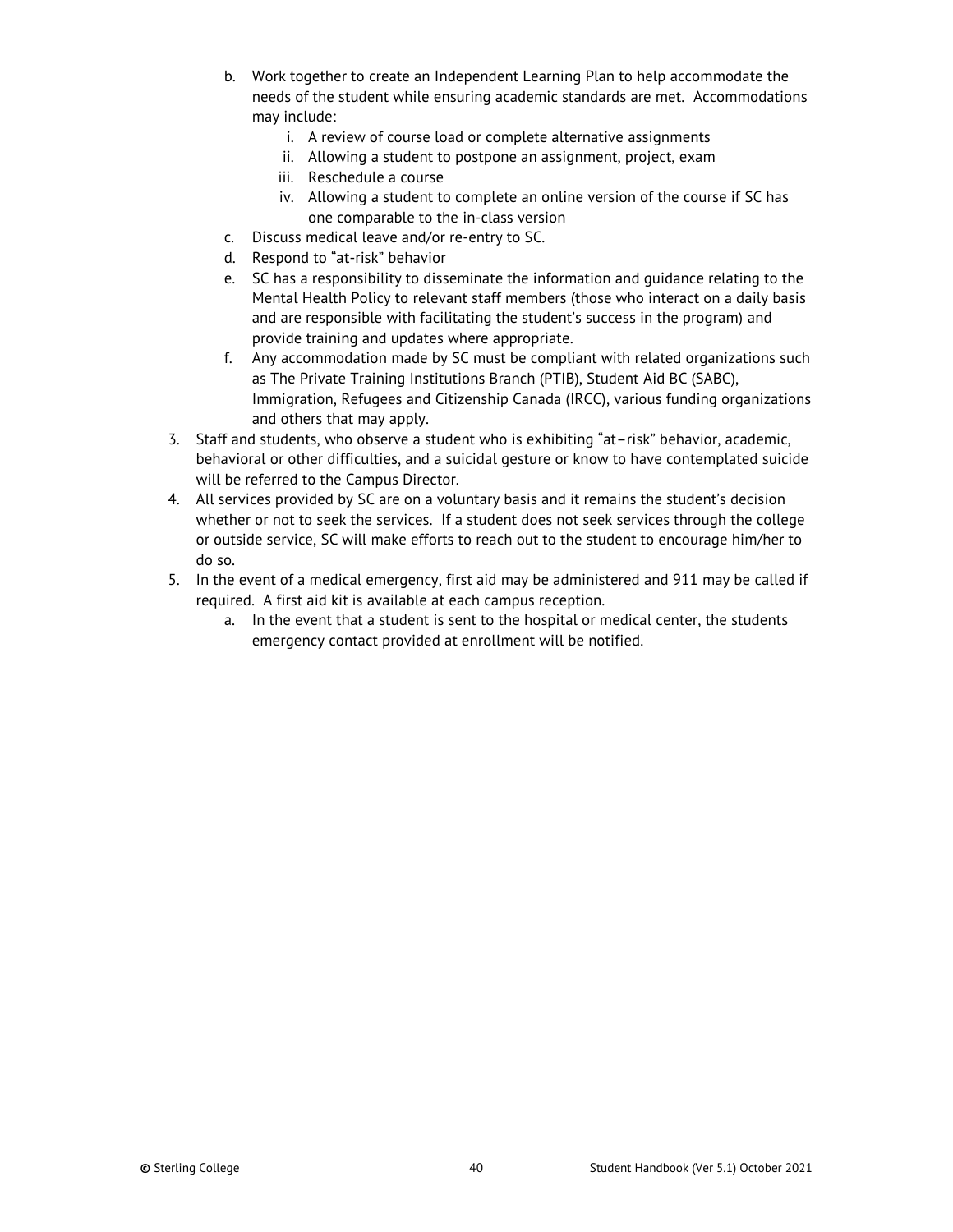<span id="page-40-0"></span>

Sterling College

## **Privacy Policy**

Name of Policy

## **Campus Director**

Position(s) Responsible

## **Policy:**

SC collects students' personal information for the following reasons:

- To maintain student records as required by PTIB
- To maintain student records as required by SABC (accredited schools)
- To keep students/graduates informed of activities of the College
- To issue T2202s in accordance with Canada Revenue Agency

Students' personal information is not used for any other purpose.

For students enrolled in a full program of study, SC retains a student file for a period of seven (7) years and are accessible to PTIB upon request. These must include the enrollment contract, results of any entrance examinations, evidence of having met admission requirements, the student's transcripts, and financial records including payment records, any refund, student dispute and/or dismissal information and a copy of any study permits where applicable.

A student record must be stored with a vendor within 60 days of completion of a student's full program of study or the withdrawal or dismissal of the student. SC uploads an electronic copy of the students' contract, transcripts and credential (if any) to an approved third-party vendor. These records are retained for a period of twenty-five (25) years by the third-party vendor. SC provides a copy of a signed contract with a vendor acceptable to PTIB, providing secure off-site storage

## **Procedure for maintaining student files:**

- 1. Student personal information is collected throughout the student's attendance at the institution. All required information regarding the student is placed in the student file.
- 2. Student files containing personal information are safely stored in locking file cabinets and access to the student files is limited to the appropriate administrative staff, the Campus Director, and the Senior Education Administrator.
- 3. When a student leaves the College either by withdrawal, dismissal or graduation a transcript is prepared showing the marks achieved in the courses completed. If the student has completed all courses within the program of study, a program credential is also prepared. The Campus Director signs these documents and copies of the signed documents are placed in the student file.
- 4. Within 60 days of the student leaving College, student records are uploaded electronically to a third-party vendor and the hard copies are sent to an additional third-party vendor for long-term storage.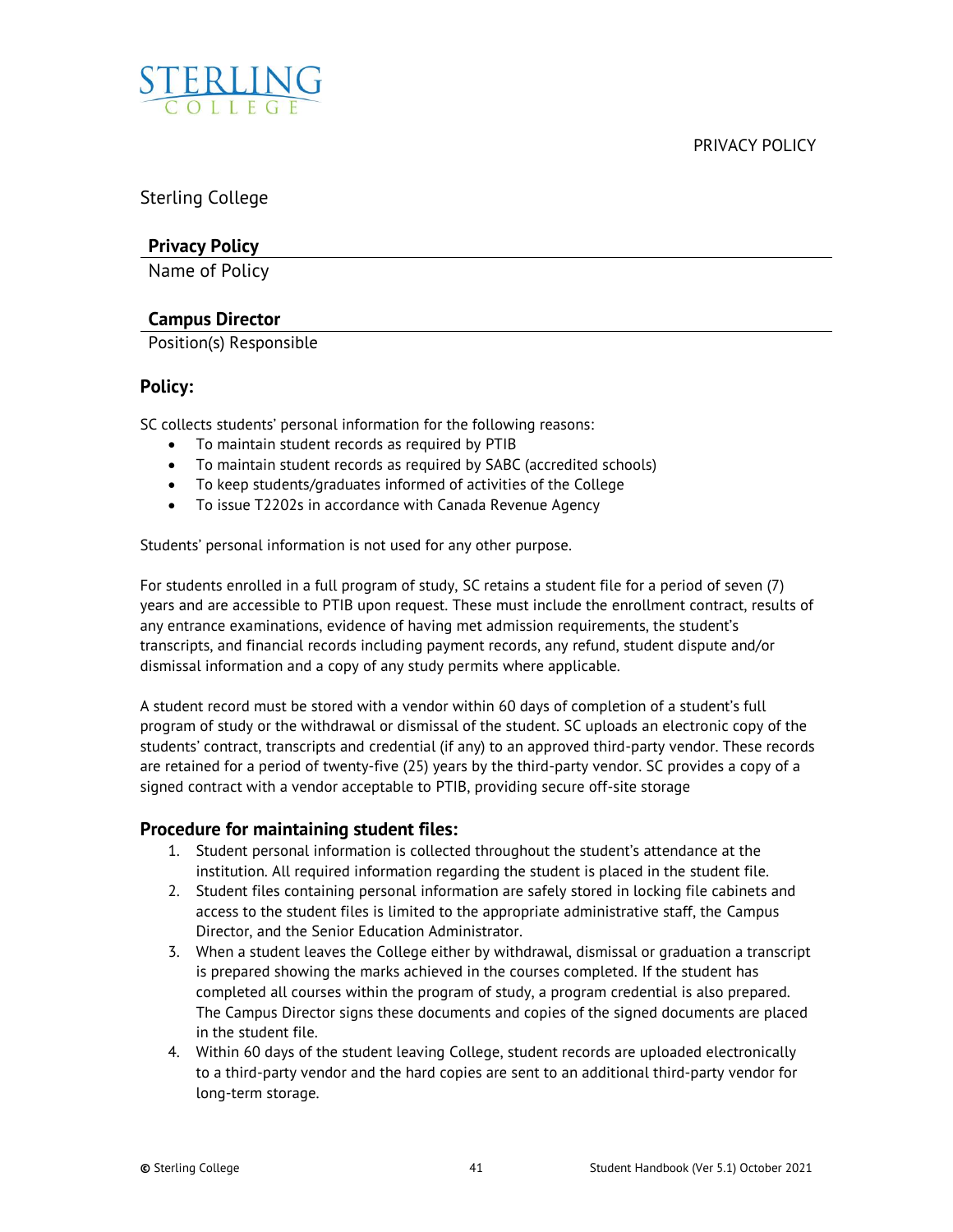## **Procedure for student access to the information on file:**

- 1. Students wishing to access the information in the student file must make the request in writing.
- 2. Students wishing to have copies of their transcripts or credential must prepay in advance.

## **Procedure for authorizing release of information:**

- 1. If a student wishes to authorize a third party to access information in his/her student file, he/she must do so in writing.
- 2. The College will not release information to any person other than people authorized by the student to access information unless required to do so by legislation, a subpoena, court order or if release of information is necessary as part of an ongoing police investigation. Please note, fees will apply.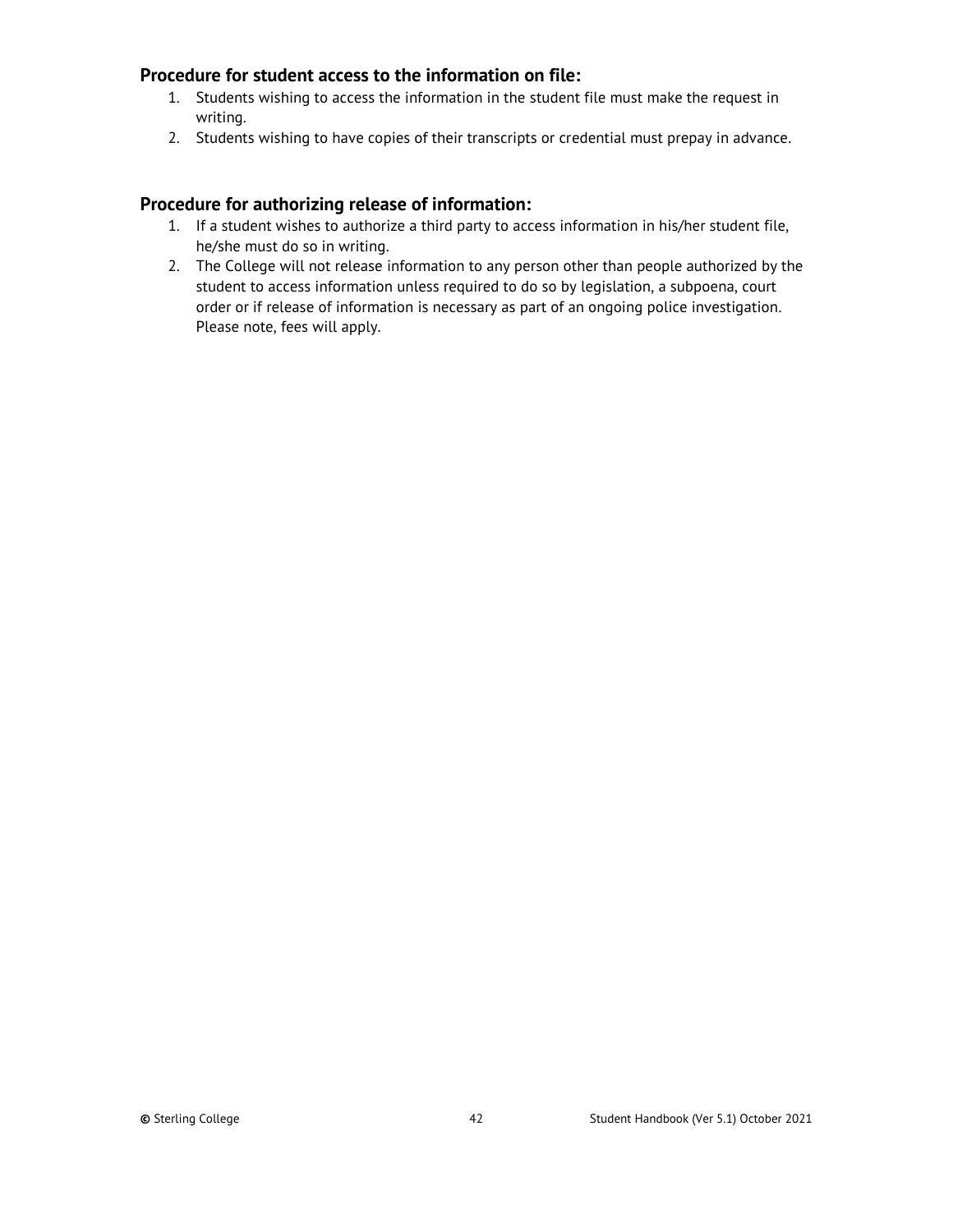<span id="page-42-0"></span>

## RESPECTFUL AND FAIR TREATMENT OF STUDENTS POLICY

Sterling College

## **Respectful and Fair Treatment of Students Policy**

Name of Policy

## **Campus Director**

Position(s) Responsible

## **Policy:**

Sterling College is committed to ensuring that its learning environment promotes the respectful and fair treatment of all students. This policy reflects an understanding of the contribution needed to ensure the successful achievement of the students desired goals and promotes respectful and fair treatment for both students and staff.

## **SC Commitment to the Student:**

- Work with you on an individual basis with respect for your needs and abilities.
- Facilitate your learning in an interesting, safe, supportive and positive manner.
- To fairly and impartially grade and evaluate your performance.
- To rapidly report your grades on tests and projects.
- Clearly state information relating to the assessment process, assignment requirements, timetable and textbooks.
- To start all classes on time with prepared faculty.
- Provide access to appropriate members of staff to discuss related concerns.
- Respect for personal dignity, which includes sensitivity towards cultural needs and freedom from any form of harassment or coercion from others.
- Official policies and processes are put in place by SC and are widely available and accessible to all students.

## **Student Commitment to the College:**

- Complete the enrollment process and make arrangements for the payment of any applicable fees before attending classes.
- Acknowledge that the programs delivered at Sterling College are provided in English and therefore I will also speak in English only while in class.
- Attend punctually to all scheduled classes in which you are enrolled.
- Complete all homework assignments on time and to a designated standard.
- Demonstrate integrity in all transactions of admission, enrollment and course of study, and not to engage in false information-giving, cheating or plagiarism.
- Follow standards of hygiene and dress appropriate to the profession of study.
- Request assistance when necessary.
- Speak with Instructors over any issues I may have.
- Understand that my behaviour shown in the College will reflect how I will perform in the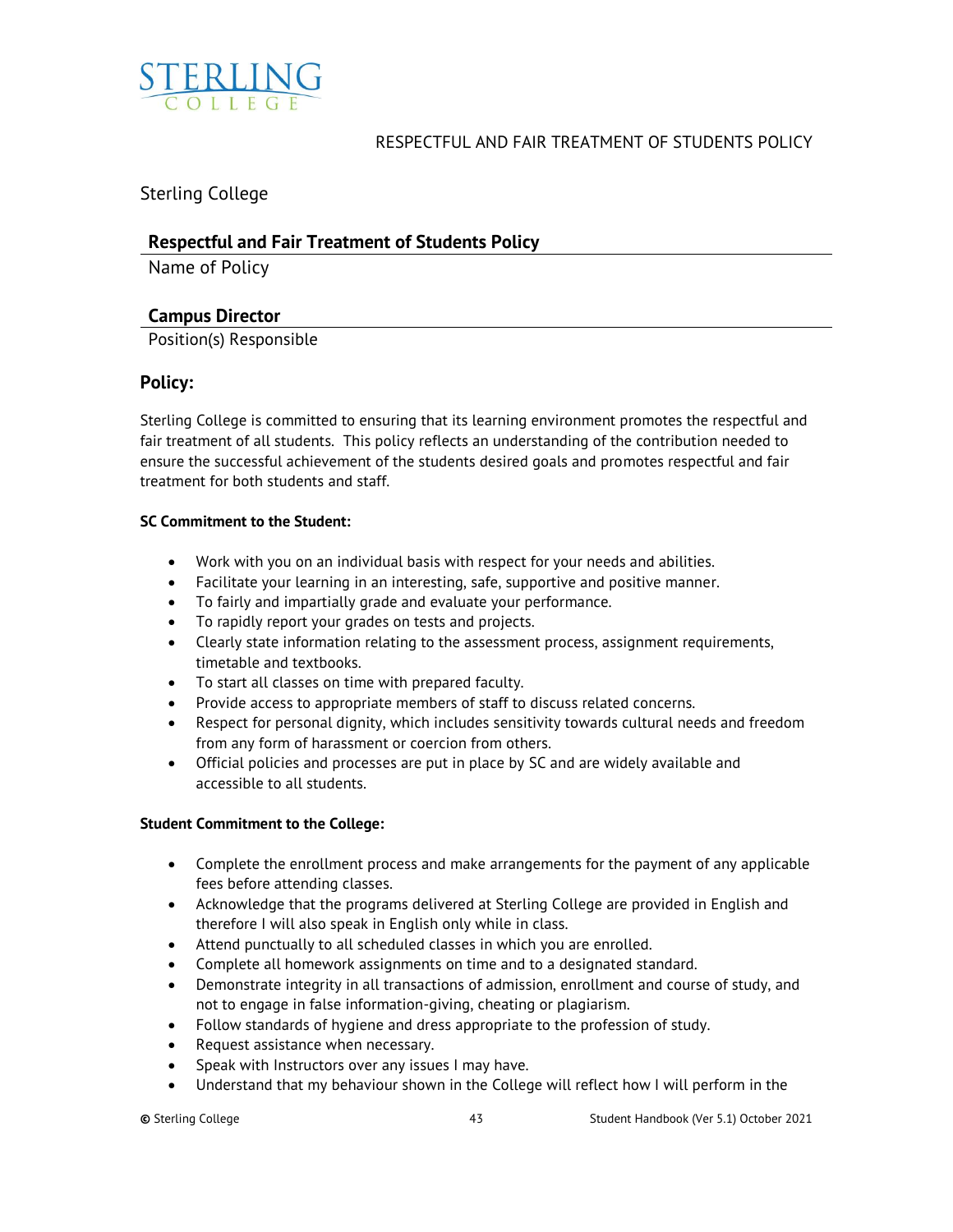industry.

- Turn mobile phones and other audio devices off during class.
- Have a positive attitude, to show respect and consideration toward the College, other students, the faculty, and staff.
- Take a professional approach while engaging in all assignments, projects, team work, and work experience components.
- Comply with expectations for completion of assessments.
- Seek solutions and opportunities.
- Manage conflicts effectively (with mediation, if necessary).
- Refrain from harassment of, abuse of, or discrimination against any person or group of people.
- Observe particular regulations governing the use and misuse of computing equipment including software piracy, emailing, accessing or downloading any prohibited or offensive material.
- Return all SC College property, including books upon completion of study (books vary by program).
- Observer current legislation that prohibits the use or possession of illegal drugs or other methods that alter a student's state of mind. Any student suspected of carrying illegal drugs or other methods that alter a student's state of mind on SC property will be reported to the police and will be subject to the Student Dismissal policy.
- Refrain from bringing alcohol on to SC property, and not to attend any class under the influence of alcohol.
- Adhere to all policies outlined in the Student Handbook.

While on campus premises or during activities or events hosted by Sterling College, the student is required to behave in a professional manner, outlined in the commitments noted above. Activities that are prohibited and are grounds for dismissal are either commitments not upheld listed above or are identified expectations of students that are outlined in the Student Dismissal Policy.

If under any circumstances, a prohibited activity occurs, please refer to the [Student Dismissal Policy](#page-48-0) that outlines the process for addressing such activities.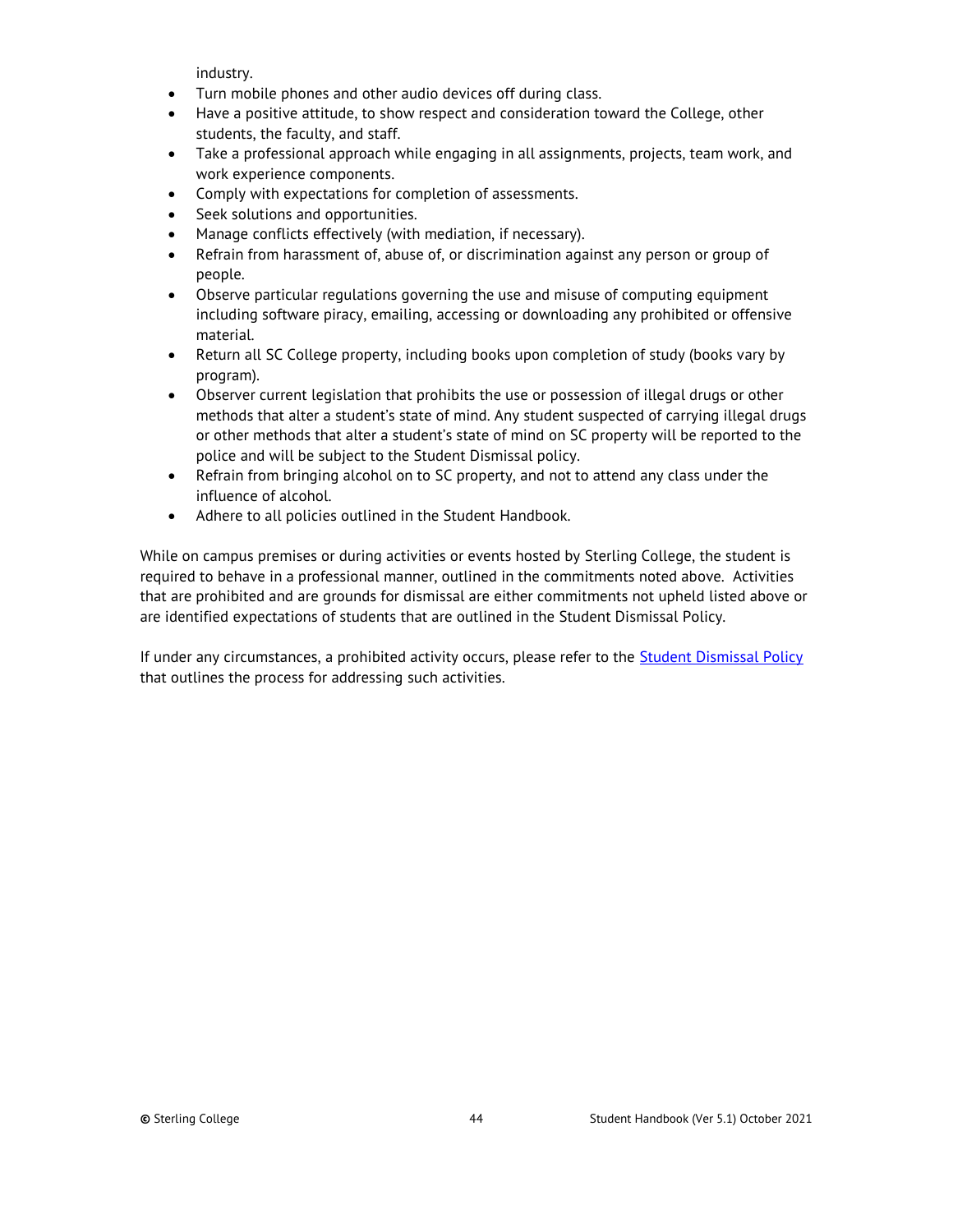<span id="page-44-0"></span>

## SEXUAL VIOLENCE AND MISCONDUCT POLICY

Sterling College

## **Sexual Violence and Misconduct Policy**

Name of Policy

## **Campus Director**

Position(s) Responsible

## **Policy:**

Sterling College is committed to providing its students with an environment free from sexual violence and treating anyone who reports incidents of sexual violence or misconduct with dignity and respect.

This Sexual Violence and Misconduct Policy defines sexual violence and misconduct, and outlines SC's policies and procedures for training staff and students, as well as reporting and responding to complaints of sexual violence made by or involving its students. Any person(s) accused of engaging in sexual violence or misconduct will be referred to as the "Respondent(s)" and the person(s) making the allegation as the "Complainant(s)".

If this policy conflicts with the any other SC Policy, the Sexual Violence and Misconduct Policy prevails.

## **Definition of Sexual Violence and Misconduct**

Sexual violence and misconduct means any sexual act or act targeting a person's sexuality, gender identity or gender expression, whether the act is physical or psychological in nature, that is committed, threatened or attempted against a person without the person's consent, and includes sexual assault, sexual harassment, stalking, indecent exposure, voyeurism, sexual exploitation and the distribution of a sexually explicit photograph or video of a person to one or more persons other than the person in the photograph or video without the consent of the person in the photograph or video and with the intent to distress the person in the photograph and video.

## **Training, Reporting and Responding to Sexual Violence and Misconduct**

A copy of the Sexual Violence and Misconduct Policy is included in every contract through the made between SC and its students. Furthermore, a copy of the Sexual Violence and Misconduct Policy is given to all SC teachers, staff, other employees as well as SC contractors, and training is provided regarding the policy and the processes of reporting, investigating, and responding to complaints of sexual violence.

The Sexual Violence and Misconduct Policy is available in the Student Handbook found on the SC website and available to students, teachers, and staff at any time.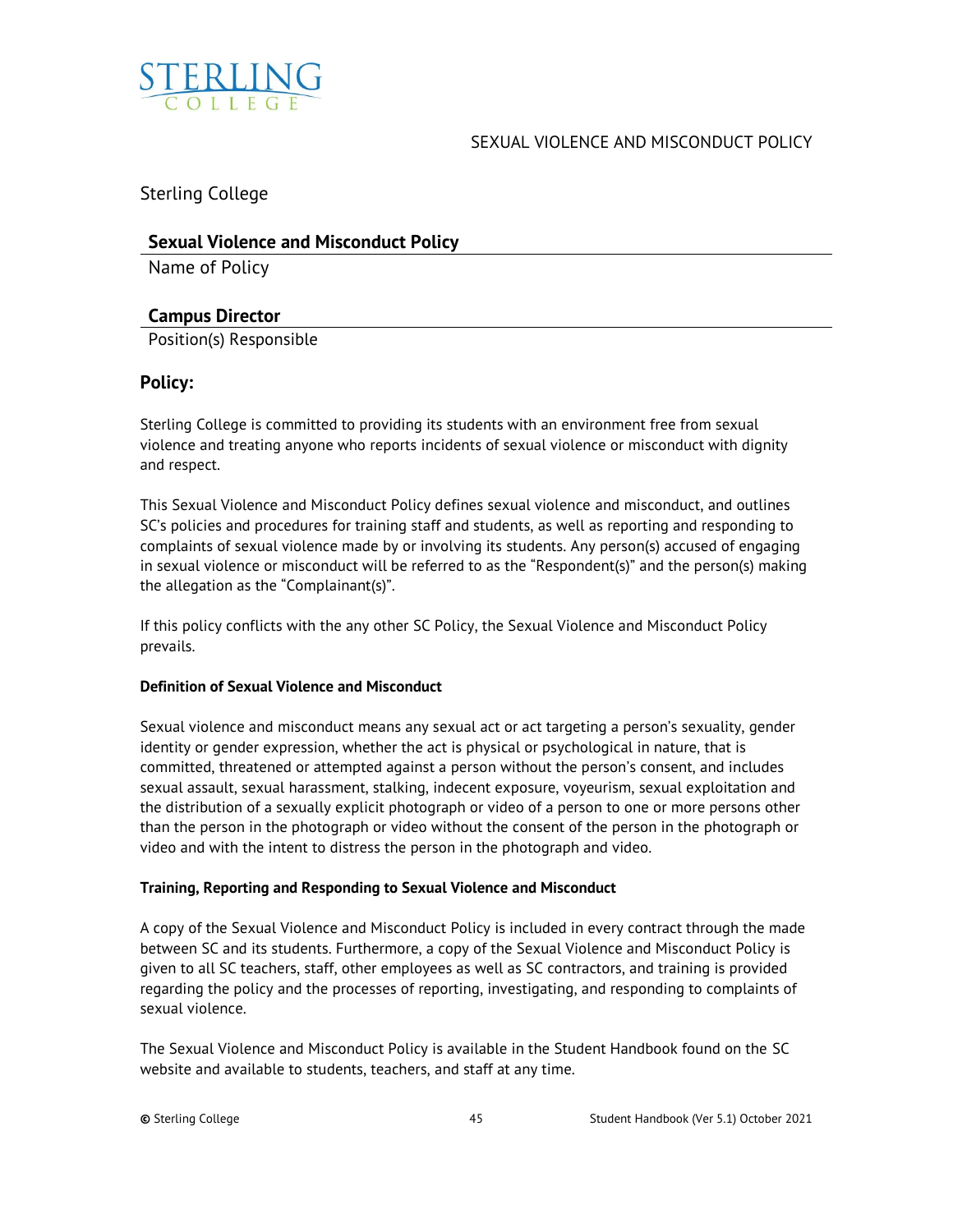SC teachers, staff, and any other employees and contractors of SC will report incidents of or complaints of sexual violence or misconduct to their Campus Director upon becoming aware of them. Students who have been affected by sexual violence or misconduct who need information about support services should contact the Campus Director immediately.

Subject to Section 4 below, to the extent it is possible, SC will attempt to keep all personal information of persons involved in the investigation confidential, except in those circumstances where it believes an individual is at imminent risk of self-harm, or of harming another, or there are reasonable grounds to believe that others on its campus or the broader community are at risk. This will be done by:

- ensuring that all complaints/reports and information gathered as a result of the complaint/reports will be only available to those who need to know for purposes of investigation, implementing safety or other measures that may be required ; and
- ensuring that the documentation is kept in a separate file from that of the Complainant/student or the Respondent.

SC recognizes the right of the Complainant not to report an incident of or make a complaint about sexual violence/misconduct or not request an investigation, and not to participate in any investigation that may occur.

Notwithstanding, in certain circumstances, SC may be required by law or its internal policies to initiate an internal investigation and/or inform police without the complainant's consent if it believes the safety of members of its campus or the broader community is at risk. In all cases, including the above, SC will appropriately accommodate the needs of any student affected by sexual violence or misconduct.

In this regard, SC will assist students who have experienced sexual violence to obtain counselling and medical care and provide them with information about sexual violence support services available in the community. Students are not required to file a formal complaint in order to access support services.

## **Investigating Reports of Sexual Violence and Misconduct**

Under this Sexual Violence and Misconduct Policy, any student of SC may file a report of an incident or a complaint to the Campus Director in writing. Other officials, offices or departments may be involved in any investigation including the Human Resource Department.

Upon receipt of a report of an incident or a complaint of alleged sexual violence being made, the Campus Director will respond promptly and:

- determine whether an investigation should take place and if the Complainant wishes to participate in the investigation;
- determine who should conduct the investigation with regard to the seriousness of the allegation and the parties involved;
- determine whether the incident should be referred immediately to the police;

In such cases or where civil proceedings are commenced with respect to allegations of sexual violence or misconduct, SC may conduct its own independent investigation and make its own determination in accordance with its policies and procedures; and

• determine what interim measures ought to be put in place pending the investigation process such as removal of the Respondent or seeking alternate methods of providing course delivery.

**©** Sterling College 46 Student Handbook (Ver 5.1) October 2021 Once an investigation is initiated, the following will occur: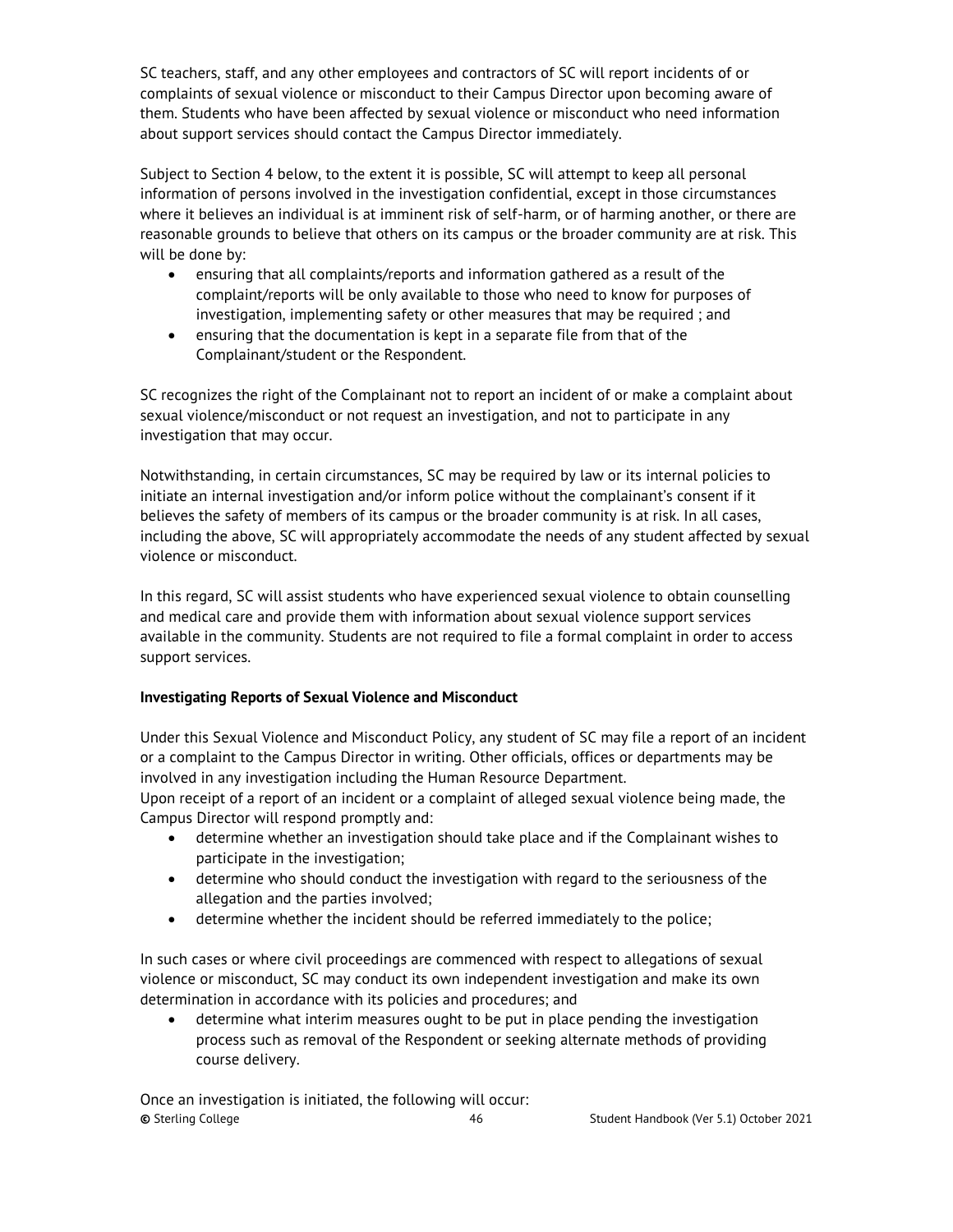- the Complainant and the Respondent will be advised that they may ask another person to be present throughout the investigation;
- the Complainant will be interviewed to ensure a complete understanding of the allegation and to gather additional information that may not have been included in the written complaint, such as the date and time of the incident, the persons involved, the names of any person who witnessed the incident and a complete description of what occurred;
- the Respondent will be interviewed and informed of the complaint, provided details of the allegations, and provided an opportunity to respond to the allegations, including providing any witnesses the Respondent feels are essential to the investigation;
- any person involved or who has, or may have, knowledge of the incident and any identified witnesses will be interviewed;
- reasonable updates to the Complainant and the Respondent about the status of the investigation will be provided; and
- following the investigation, the Campus Director will:
	- o review all of the evidence collected during the investigation;
	- o determine whether sexual violence occurred; and if so
	- $\circ$  determine what disciplinary action, if any, should be taken as set out in Section 5 below.

## **Disciplinary Measures**

If it is determined by SC that the Respondent did engage in sexual violence or misconduct, immediate disciplinary or corrective action will be taken. This may include:

- disciplinary action up to and including termination of employment of teachers or staff; or
- expulsion/dismissal of a student; and /or
- the placement of certain restrictions on the Respondent's ability to access certain premises or facilities; and/or
- any other actions that may be appropriate in the circumstances.

#### **Appeal**

Should the Complainant or the Respondent disagree with the decision resulting from the investigation, he or she may appeal the decision to the VP Operations within 5 business days by submitting a letter/email advising of the person's intent to appeal the decision.

#### **Making False Statements**

It is a violation of the Sexual Violence and Misconduct Policy for anyone to knowingly make a false complaint of sexual violence or to provide false information about a complaint.

Individuals who violate the Sexual Violence and Misconduct Policy are subject to disciplinary and/or corrective action up to and including termination of employment of teachers or staff or expulsion of a student.

## **Reprisal**

It is a violation of the Sexual Violence and Misconduct Policy to retaliate or threaten to retaliate against a complainant who has brought forward a complaint of sexual violence, provided information related to a complaint, or otherwise been involved in the complaint investigation process.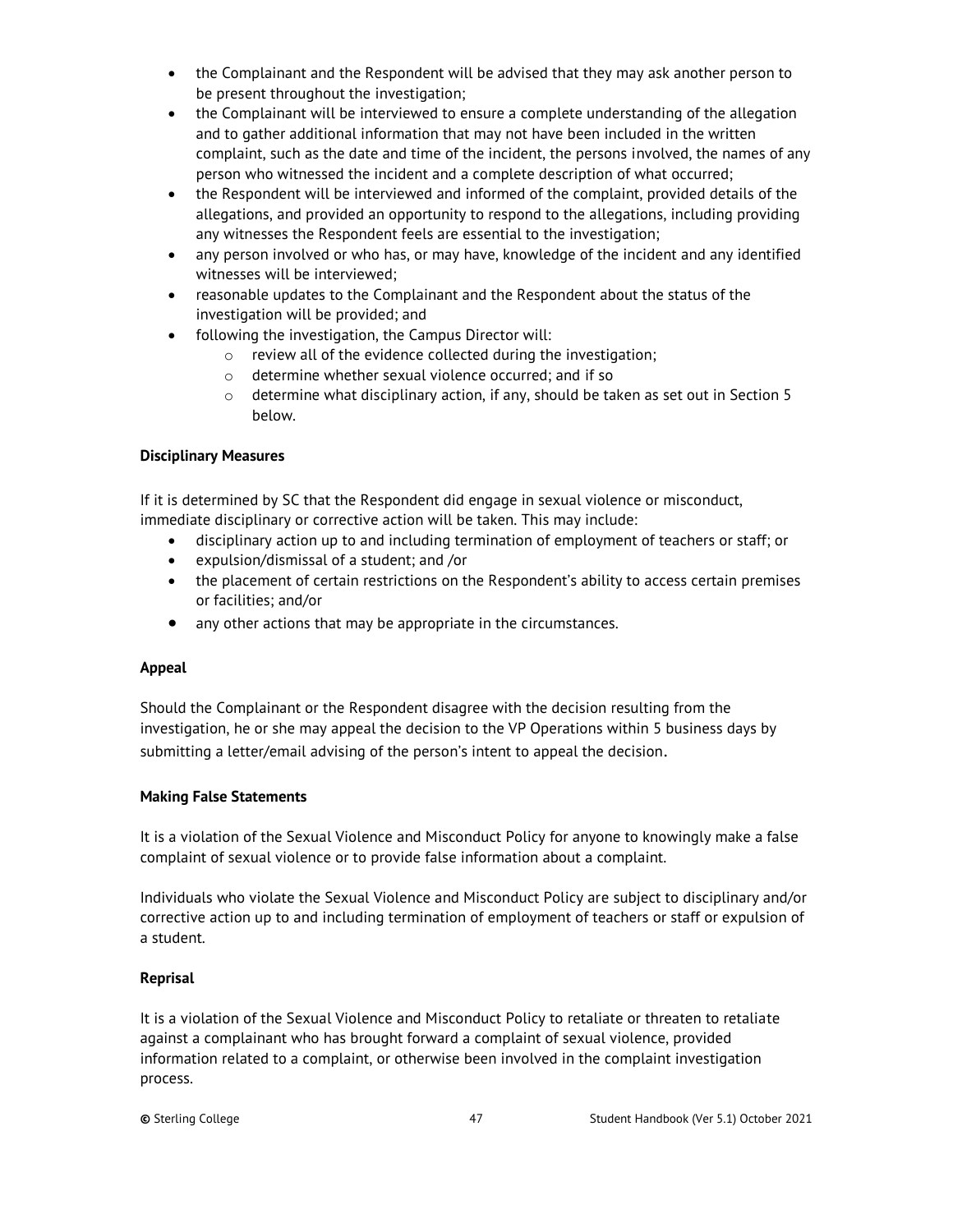Individuals who violate the Sexual Violence and Misconduct Policy are subject to disciplinary and/or corrective action, up to and including termination of employment of teachers or staff or expulsion of a student.

#### **Review**

SC shall ensure that student input is considered every time the Sexual Violence and Misconduct Policy is reviewed or changed. SC will review its Sexual Violence and Misconduct Policy at least once every 3 years and amend it where appropriate.

For a list of support services, centers and other resources in British Columbia, please see Appendix I accompanying this policy available at https://www.sterlingcollege.ca/student-handbook.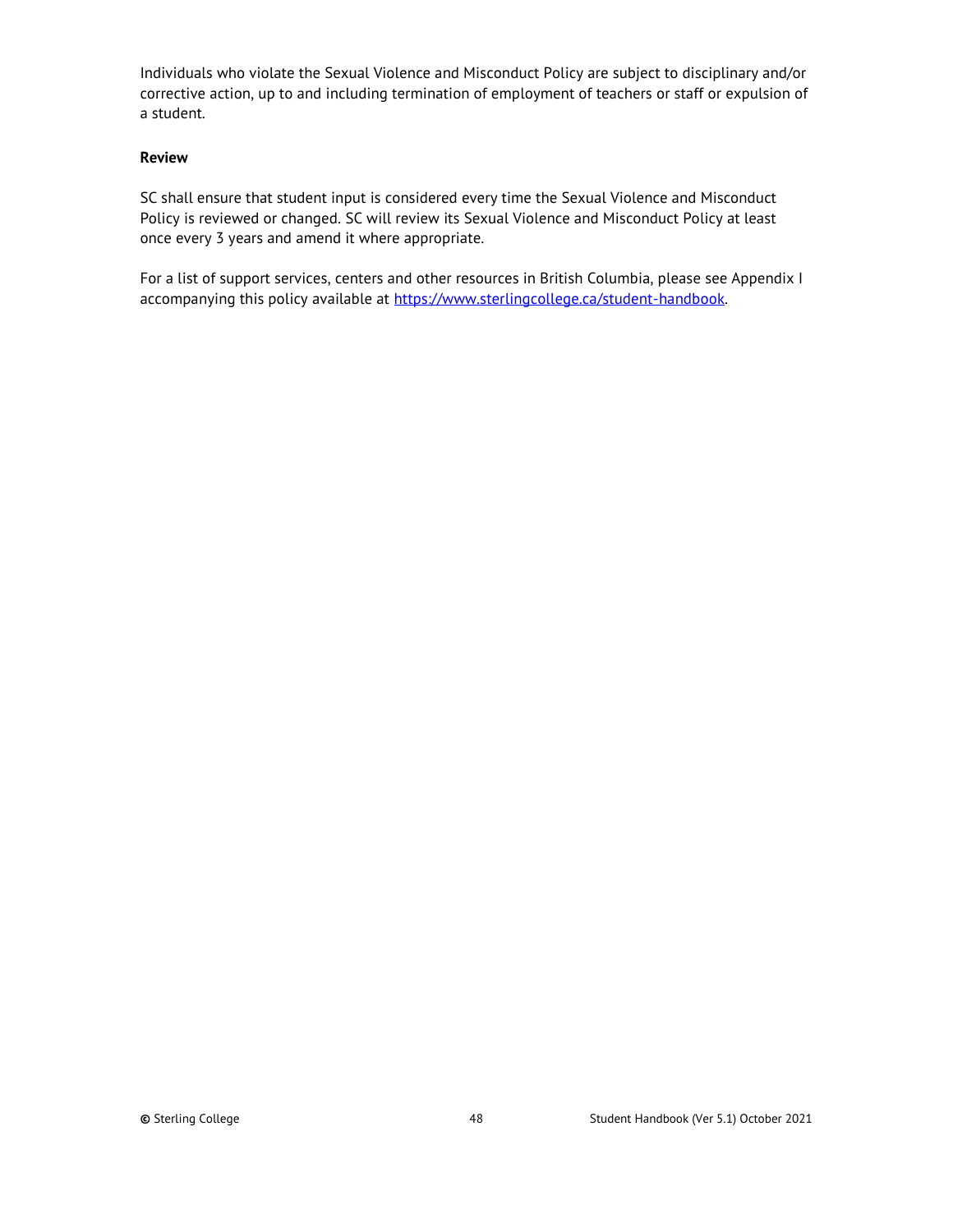<span id="page-48-0"></span>

STUDENT DISMISSAL POLICY

Sterling College

## **Student Dismissal Policy**

Name of Policy

## **Campus Director**

Position(s) Responsible

## **Policy:**

SC expects students to meet and adhere to an expected level of professionalism while completing their program of study. The list below outlines the expectations that all students are required to follow. If needed, students should request clarification from the Campus Director if they have any questions.

"Student" is defined as including prospective students as well as those currently registered or enrolled in any SC programs or activity.

Expectations for Students:

- Abide by all policies outlined in the Student Handbook.
- Treat all students and staff with respect.
- Dress in accordance to the College's Professional Attire Policy outlined in the Student Handbook.
- Treat College property with respect.
- Complete all forms of assessment on the scheduled completion dates.
- Attend classes as per the attendance policy.

Students who do not meet the expectations above will be subject to the procedures outlined below which may include immediate dismissal from the institution depending on the severity of the misconduct.

Grounds for Dismissal:

- Falsification of any documents used in determining suitability for admission to SC
- Failing to maintain satisfactory scholastic standing in the program
- Violation of Internet rules
- Moral turpitude
- Lack of professional demeanor toward staff, other students or host work experience company
- Repetitive interruption of the educational process at SC
- Failure to uphold expectations for students outlined in SC Dismissal policy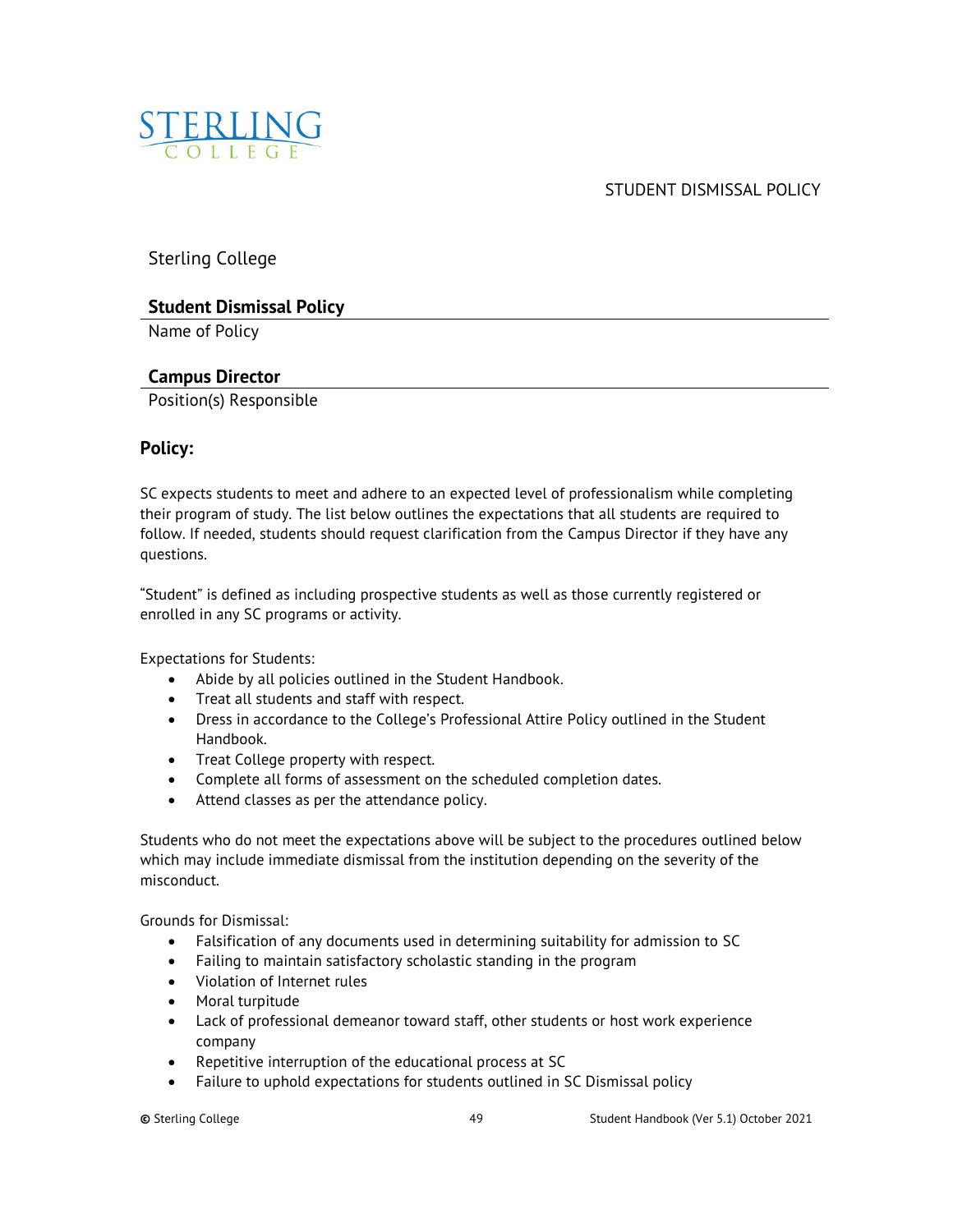• Any other conduct, which is determined to be detrimental or damaging to the other students, staff members or the Institution, is prohibited.

Any of the following, if substantiated, will result in immediate dismissal without a warning letter or probationary period:

- Sexual assault.
- Physical assault or other violent acts committed on or off campus against any student.
- Conviction of a criminal act while in attendance at the College
- Verbal abuse or threats.
- Vandalism of College property.
- Theft.
- Cheating in any form, as outlined in the Academic Integrity Policy.
- Under the influence or in possession of any illegal drugs, alcohol or any other mood altering substance at the institution.
- Infraction of Academic Probation.
- The institution forbids; disruptive or offensive classroom behavior; bringing weapons of any kind (i.e. knives, guns) to College; bringing any alcohol or any prohibited mood altering substances to the institution, brining any drugs to the institution, making inappropriate remarks concerning another student or staff's ethnicity, race, religion or sexual orientation and any other conduct which is determined to be detrimental or damaging to other students, staff members or the Institution.

Concerns related to a student's conduct should be referred to the Campus Director to process, in accordance with this policy.

## **Dismissal Procedure:**

- 1. All concerns relating to student misconduct shall be directed to the Campus Director or a senior manager of the College. Staff, students or the public may bring concerns to the attention of the Campus Director or senior management.
- 2. The Campus Director will arrange to meet with the student to discuss the concern(s) within 5 College days of receiving the complaint. If the alleged conduct is of such a serious nature that an immediate dismissal may be warranted the SC will meet with the student as soon as possible and follow the procedures under Immediate Dismissal Procedure listed below.
- 3. Following the meeting with the student, the Campus Director will conduct whatever further enquiry or investigation is necessary to determine whether the concerns are substantiated.
- 4. Any necessary inquiries or investigations shall be completed within 5 College days of the initial meeting with the student.
- 5. The Campus Director will meet with the student and do one of the following:
	- a. Determine that the concern(s) were not substantiated;
	- b. Determine that the concern(s) were substantiated, in whole or in part, and either:
		- i. Give the student a warning setting out the consequences of further misconduct;
		- ii. Set a probationary period with appropriate conditions; or
		- iii. Recommend that the student be dismissed from the Institution.
- 6. The Campus Director will prepare a written summary of the determination. A copy shall be given to the student, a copy will be placed in the institutions complaint file, and the original will be placed in the student file.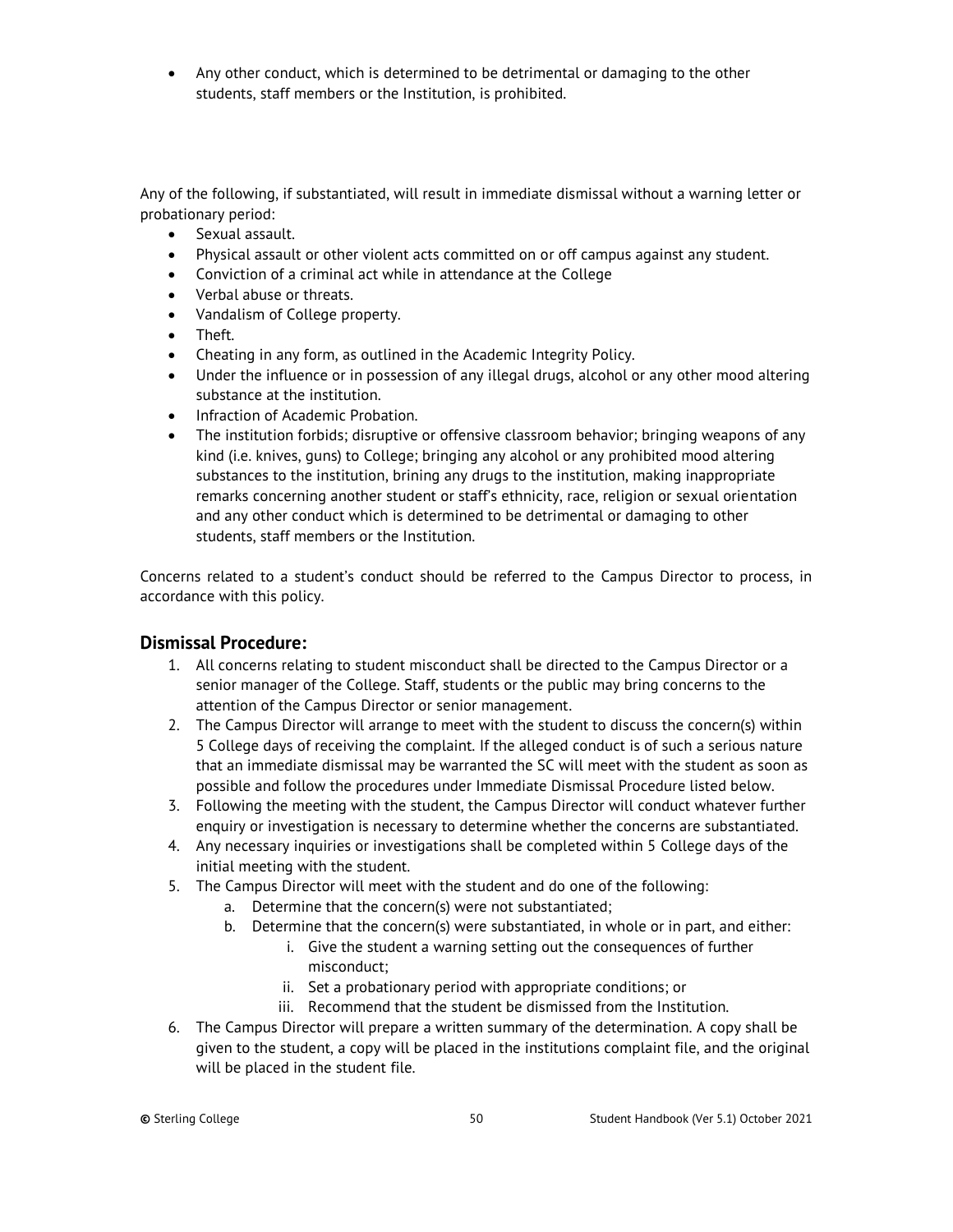- 7. If the student is issued a warning or placed on probation, the Campus and the student both sign the written warning or probationary conditions and the student is given a copy. The original document is placed in the student's file.
- 8. If the recommendation is to dismiss the student, the Campus Director of the College will meet with the student to dismiss him/her from study at the College. The Campus Director of the College will deliver to the student a letter of dismissal and a calculation of refund due or tuition owing, depending on the status of the student's financial account with the College.
- 9. If a refund is due to the student, the head of College will ensure that a cheque is forwarded to the student within 30 days of the dismissal.
- 10. If the student owes tuition or other fees to the College, the head of the College may undertake the collection of the amount owing.

## **Immediate Dismissal Procedure:**

- 1. All concerns relating to student misconduct shall be directed to the Campus Director. Staff, students or the public may bring concerns.
- 2. The Campus Director will immediately remove the student from class and conduct a meeting to discuss the misconduct brought forward.
- 3. Following the meeting with the student, the Campus Director will conduct further enquiry or investigation if necessary, to determine whether the concerns are substantiated.
- 4. If the misconduct is substantiated, the Campus Director of the College will deliver to the student a letter of dismissal and a calculation of refund due or tuition owing, depending on the status of the student's financial account with the College.
- 5. If a refund is due to the student, the head of College will ensure that a cheque is forwarded to the student within 30 days of the dismissal.
- 6. If the student owes tuition or other fees to the College, the head of the College may undertake the collection of the amount owing.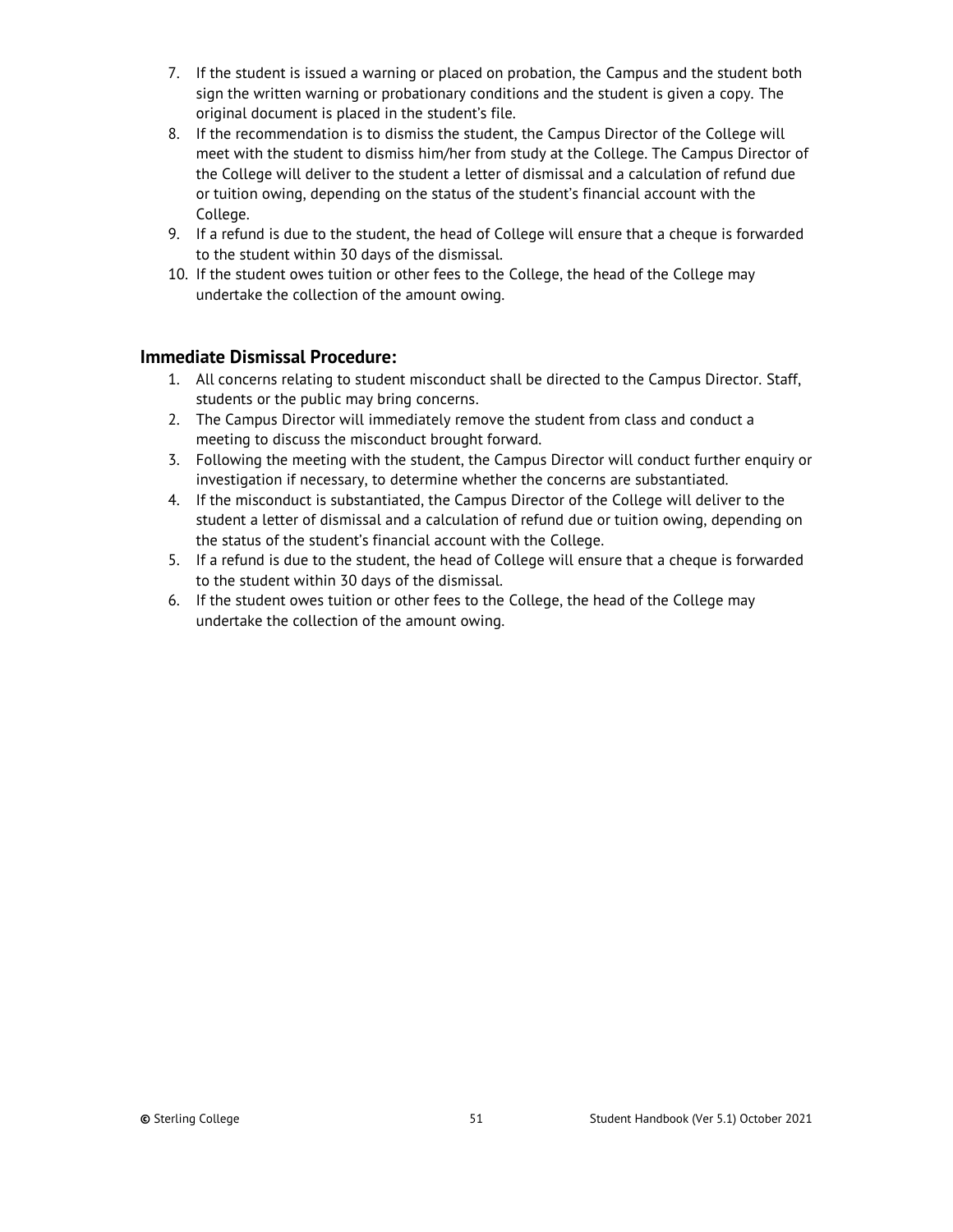<span id="page-51-0"></span>

STUDENT INTERNET USE MONITORING AND FILTERING POLICY

Sterling College:

## **Student Internet Use Monitoring and Filtering Policy**

Name of Policy

## **Campus Director**

Position(s) Responsible

## **1.0 Purpose**

The purpose of this policy is to define standards for systems that monitor and limit web use from any host within SC's network. These standards are designed to ensure students use the Internet in a safe and responsible manner, and ensure that student web use can be monitored or researched during an incident.

## **2.0 Scope**

This policy applies to all SC students, customers, guests and vendors with a SC-owned or personally owned computer or devices connected to the SC student network.

This policy applies to all end user initiated communications between SC network and the Internet, including web browsing, instant messaging, file transfer, file sharing, and other standard and proprietary protocols.

## **3.0 Policy**

## **3.1 Web Site Monitoring**

SC shall monitor Internet use from all computers and devices connected to the student network. For all traffic the monitoring system will record the source IP Address, the date, the time, the protocol, and the destination site or server. Where possible, the system will record the User ID of the person or account initiating the traffic. Internet Use records will be preserved for 180 days.

## **3.2 Access to Web Site Monitoring Reports**

General trending and activity reports will be made available to any user as needed upon request to SC. SC members may access all reports and data if necessary to respond to a security incident.

## **3.3 Internet Use Filtering System**

SC shall block access to Internet websites and protocols that are deemed inappropriate for the College environment. The following protocols and categories of websites will be blocked:

- Adult/Sexually Explicit Material
- Advertisements & Pop-Ups
- Chat and Instant Messaging
- Gambling
- 
- Hacking
- Illegal Drugs
- Intimate Apparel and Swimwear
- Peer to Peer File Sharing

**©** Sterling College 52 Student Handbook (Ver 5.1) October 2021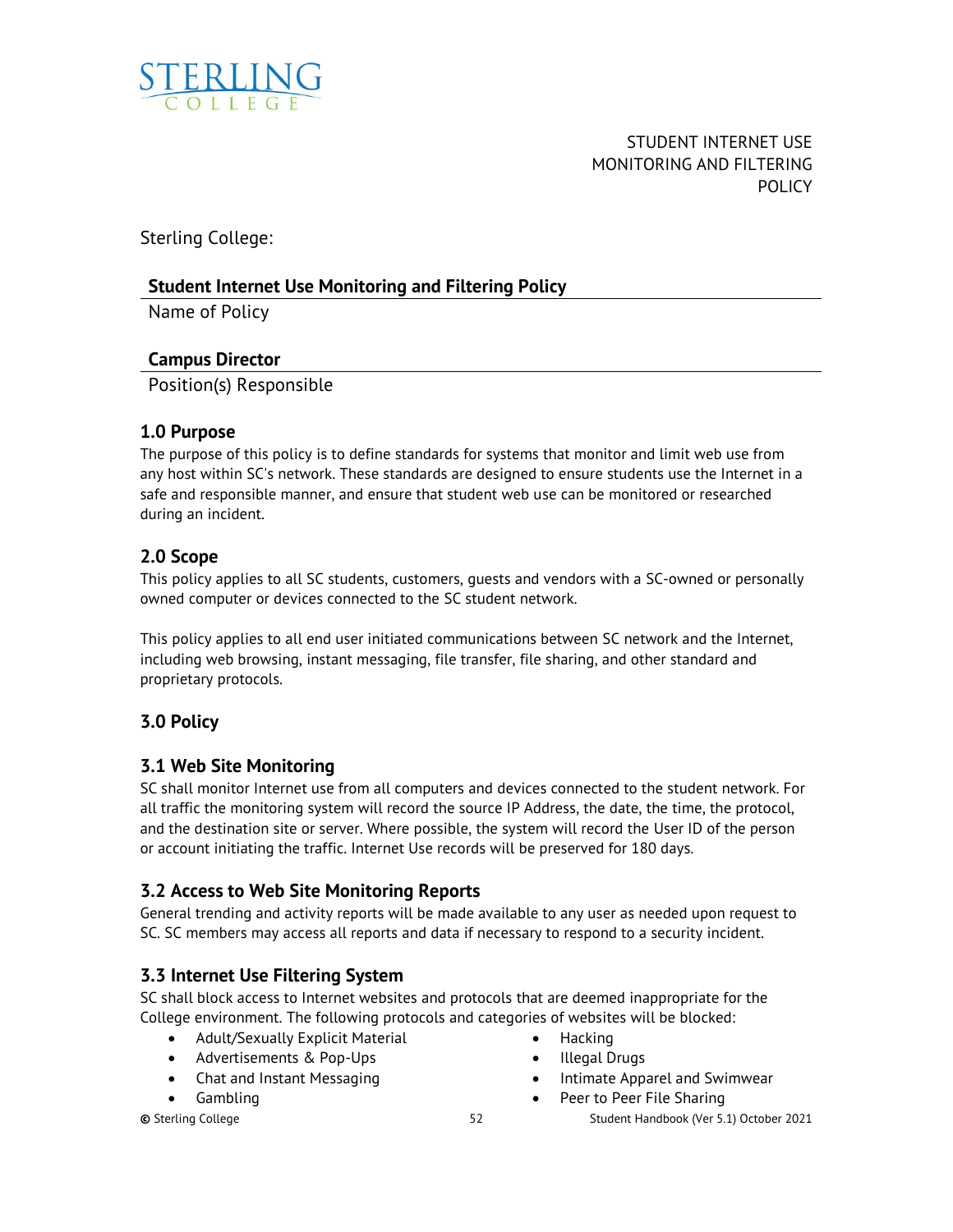- Personals and Dating
- Social Network Services
- SPAM, Phishing and Fraud
- Spyware
- Tasteless and Offensive Content

## **3.4 Internet Use Filtering Rule Changes**

SC shall periodically review and recommend changes to web and protocol filtering rules. Changes to web and protocol filtering rules will be recorded in the Internet Use Monitoring and Filtering Policy.

## **3.5 Internet Use Filtering Exceptions**

If a site is mis-categorized, students may request the site be un-blocked by submitting request to the College. SC will review the request and un-block the site if it is mis-categorized.

Students may access blocked sites with permission if appropriate and necessary for academic purposes. If a student requires access to a site that is blocked and appropriately categorized, they must submit a request to SC. SC will unblock that site or category for that student only.

## **4.0 Enforcement**

SC will periodically review Internet use monitoring and filtering systems and processes to ensure they are in compliance with this policy. Any student found to have violated this policy may be subject to disciplinary action, up to and including withdrawal from their program.

## **5.0 Definitions**

Internet Filtering – Using technology that monitors each instance of communication between devices on the corporate network and the Internet and blocks traffic that matches specific rules.

- User ID User Name or other identifier used when an associate logs into the student network.
- IP Address Unique network address assigned to each device to allow it to communicate with other devices on the network or Internet.
- SMTP Simple Mail Transfer Protocol. The Internet Protocol that facilitates the exchange of mail messages between Internet mail servers.
- Peer to Peer File Sharing Services or protocols such as BitTorrent and Kazaa that allow Internet connected hosts to make files available to or download files from other hosts.
- Social Networking Services Internet sites such as Twitter and Facebook that allow users to post content, chat, and interact in online communities.
- SPAM Unsolicited Internet Email. SPAM sites are websites link to from unsolicited Internet mail messages.
- Phishing attempting to fraudulently acquire sensitive information by masquerading as a trusted entity in an electronic communication.
- Hacking Sites that provide content about breaking or subverting computer security controls.

- Violence, Intolerance and Hate
- Web Based Email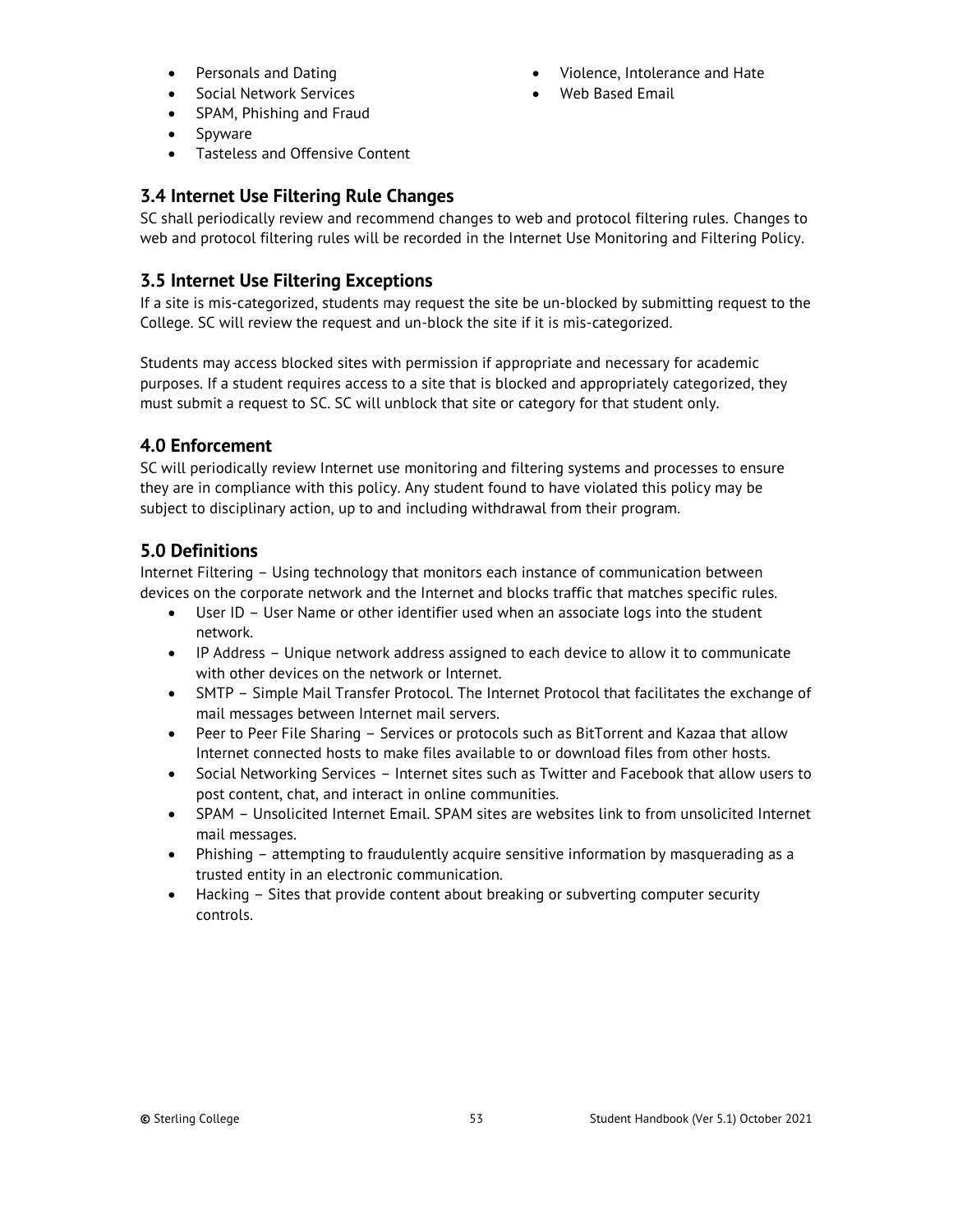<span id="page-53-0"></span>

## TUITION & FEE REFUND **POLICY**

Sterling College:

## **Tuition & Fee Refund Policy**

Name of Policy

## **Campus Director**

Position(s) Responsible

## **Policy:**

Sterling College's tuition & fee refund policy has been established in compliance with the Private Training Institutions Branch's (PTIB) established policy. This policy is included as a mandatory requirement and found within all enrolment contracts for Sterling College.

| <b>Circumstances when Refund Payable</b>                                                                                                                                                                                                                                                              | <b>Amount of Refund</b>                                                                                                                                                                                               |  |  |
|-------------------------------------------------------------------------------------------------------------------------------------------------------------------------------------------------------------------------------------------------------------------------------------------------------|-----------------------------------------------------------------------------------------------------------------------------------------------------------------------------------------------------------------------|--|--|
| Before program start date, institution receives a notice of withdrawal (applies to all students)                                                                                                                                                                                                      |                                                                                                                                                                                                                       |  |  |
| No later than seven days after student signed the enrolment contract,<br>$\bullet$<br>and<br>Before the program start date.                                                                                                                                                                           | 100% tuition and all related fees,<br>other than application fee. Related<br>fees include: administrative fees,<br>application fees, assessment fees,<br>and fees charged for textbooks or<br>other course materials. |  |  |
| At least 30 days before the later of:<br>The program start date in the most recent Letter of<br>a)<br>Acceptance (international students)<br>The program start date in the enrolment contract.<br>b)                                                                                                  | Institution may retain up to 10% of<br>tuition, to a maximum of \$1,000.<br>Institution must refund fees paid<br>for course materials if not provided<br>to the student.                                              |  |  |
| More than seven days after the student and institution signed the<br>enrolment contract, and<br>Less than 30 days before the later of:<br>The program start date in the most recent Letter of<br>a)<br>Acceptance (international students)<br>The program start date in the enrolment contract.<br>b) | Institution may retain up to 20% of<br>tuition, to a maximum of \$1,300.<br>Institution must refund fees paid<br>for course materials if not provided<br>to the student.                                              |  |  |
| After program start date, institution provides a notice of dismissal or receives a notice of withdrawal (applies to all<br>students, except those enrolled in a program delivered solely by distance education)                                                                                       |                                                                                                                                                                                                                       |  |  |
| After the program start date, and up to and including 10% of<br>instruction hours have been provided.                                                                                                                                                                                                 | Institution may retain up to 30% of<br>tuition.<br>Institution must refund fees paid                                                                                                                                  |  |  |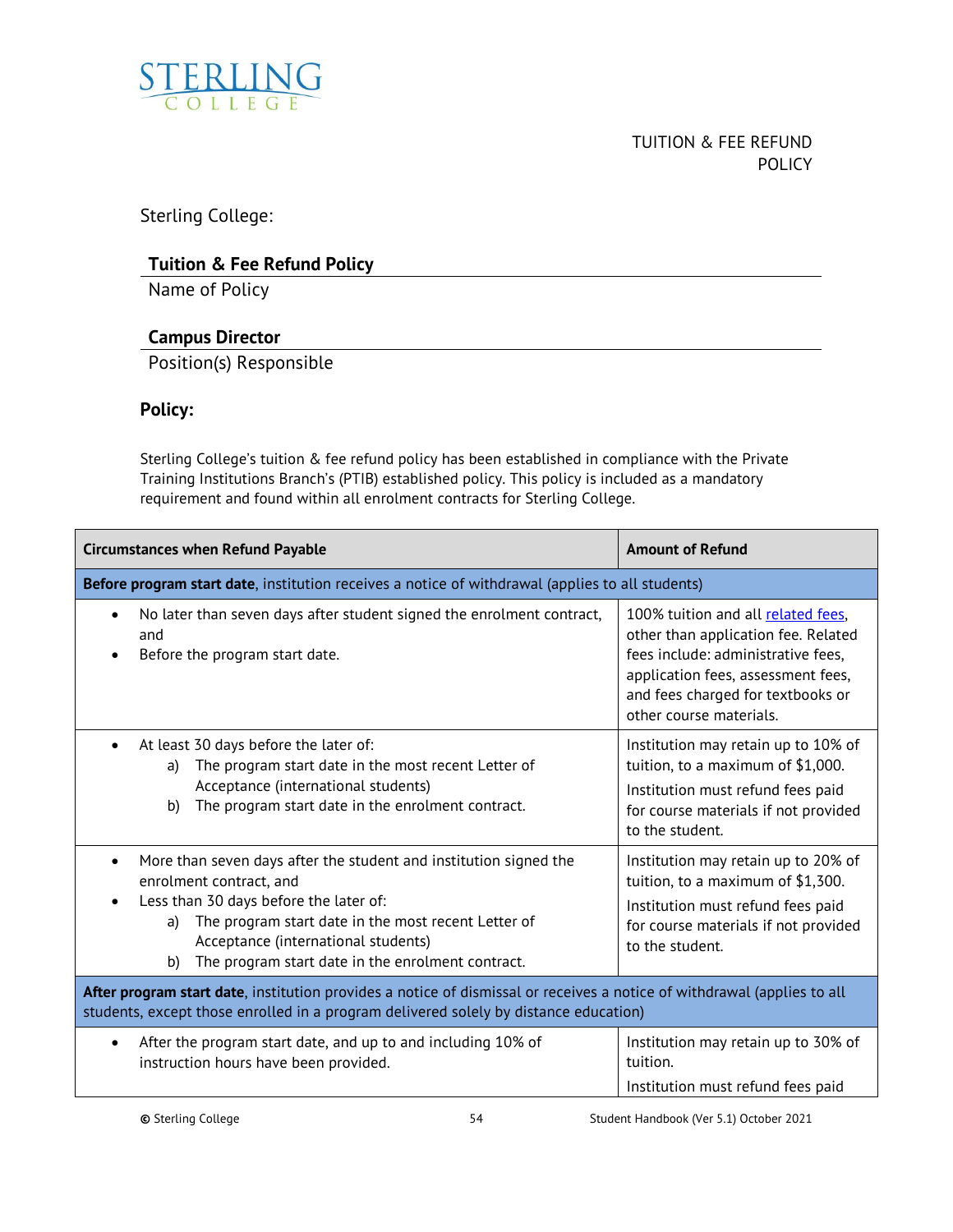| <b>Circumstances when Refund Payable</b>                                                                                                                                                                                                                                                                                                        | <b>Amount of Refund</b>                                                                                                                                                |
|-------------------------------------------------------------------------------------------------------------------------------------------------------------------------------------------------------------------------------------------------------------------------------------------------------------------------------------------------|------------------------------------------------------------------------------------------------------------------------------------------------------------------------|
|                                                                                                                                                                                                                                                                                                                                                 | for course materials if not provided<br>to the student.                                                                                                                |
| After the program start date, and after more than 10%, but before<br>30% of instruction hours, have been provided.                                                                                                                                                                                                                              | Institution may retain up to 50% of<br>tuition.<br>Institution must refund fees paid<br>for course materials if not provided<br>to the student.                        |
| Student does not attend program - "no-show" (applies to all students except those enrolled in a program delivered<br>solely by distance education):                                                                                                                                                                                             |                                                                                                                                                                        |
| Student does not attend the first 30% of the program.                                                                                                                                                                                                                                                                                           | Institution may retain up to 50% of<br>the tuition.<br>Institution must refund fees paid<br>for course materials if not provided<br>to the student.                    |
| Institution receives a refusal of study permit (applies to international students requiring a study permit):                                                                                                                                                                                                                                    |                                                                                                                                                                        |
| Before 30% of instruction hours would have been provided, had the<br>$\bullet$<br>student started the program on the later of the following:<br>The program start date in the most recent Letter of Acceptance<br>a)<br>The program start date in the enrolment contract<br>b)<br>Student has not requested additional Letter(s) of Acceptance. | 100% tuition and all related fees,<br>other than application fee.                                                                                                      |
| After the program start date, student withdraws or is dismissed (applies to students enrolled in a program delivered<br>solely by distance education):                                                                                                                                                                                          |                                                                                                                                                                        |
| Student completed up to 30% of the program.                                                                                                                                                                                                                                                                                                     | Institution may retain up to 30% of<br>the tuition.<br>Institution must refund fees paid<br>for course materials if not provided                                       |
| Student completed more than 30% but less than 50% of the program<br>(based on evaluation provided to student).                                                                                                                                                                                                                                  | to the student.<br>Institution may retain up to 50% of<br>the tuition.<br>Institution must refund fees paid<br>for course materials if not provided<br>to the student. |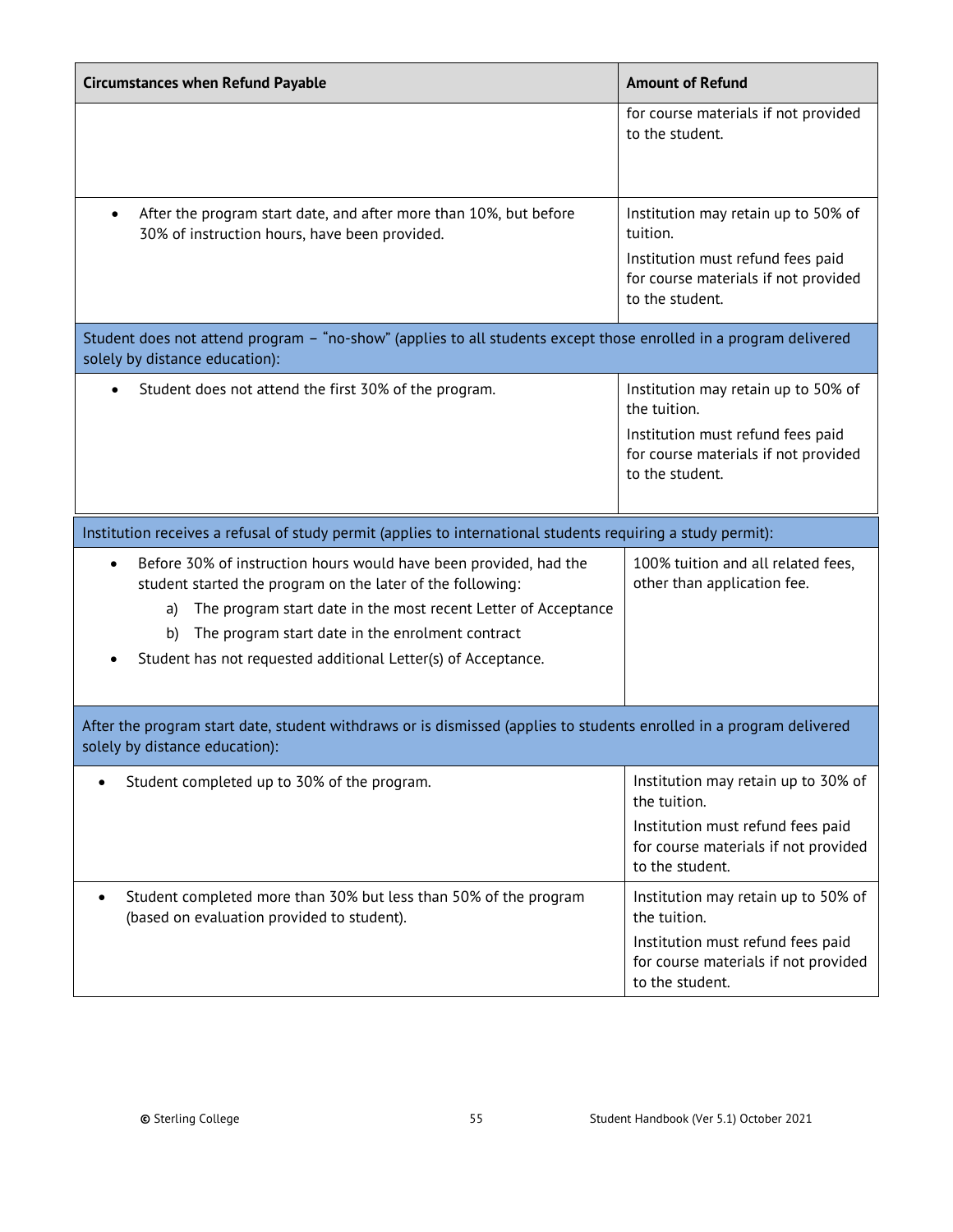<span id="page-55-0"></span>

WORK EXPERIENCE POLICY

Sterling College

## **Work Experience Policy**

Name of Policy

## **Work Experience Policy**

Name of Policy

## **Work Experience Coordinator**

Position(s) Responsible

As part of its programs, Sterling College will arrange (where applicable) industry-based learning experiences which enable students to be assessed in the workplace and provide practical experience. Work experience placements are defined as:

Practicum

- Consists of no more than 20% of the hours of instruction, and
- For which a student is not paid.

Co-op

- Consists of no more than 50% of the total hours of instruction, and
- For which a student is paid.

The following programs include a work experience that must be successfully completed in order to be eligible for graduation:

| Program Name:                                               | Work Experience Type: | <b>Required Hours:</b> |
|-------------------------------------------------------------|-----------------------|------------------------|
| Post Graduate Certificate in<br>Nursing Practice with Co-op | Co-op                 | 720                    |
| <b>Business Administration with</b><br>Co-op Diploma        | Co-op                 | 960                    |
| Diploma in Software<br>Development with Co-op               | Co-op                 | 960                    |
| Diploma in Network<br>Administration with Co-op             | Co-op                 | 960                    |

## **Policy:**

1. STERLING COLLEGE provides a work experience placement (only within Canada) for students who have successfully completed the academic (non-work experience) of a program of study for both on-ground and online students and met the 90% or higher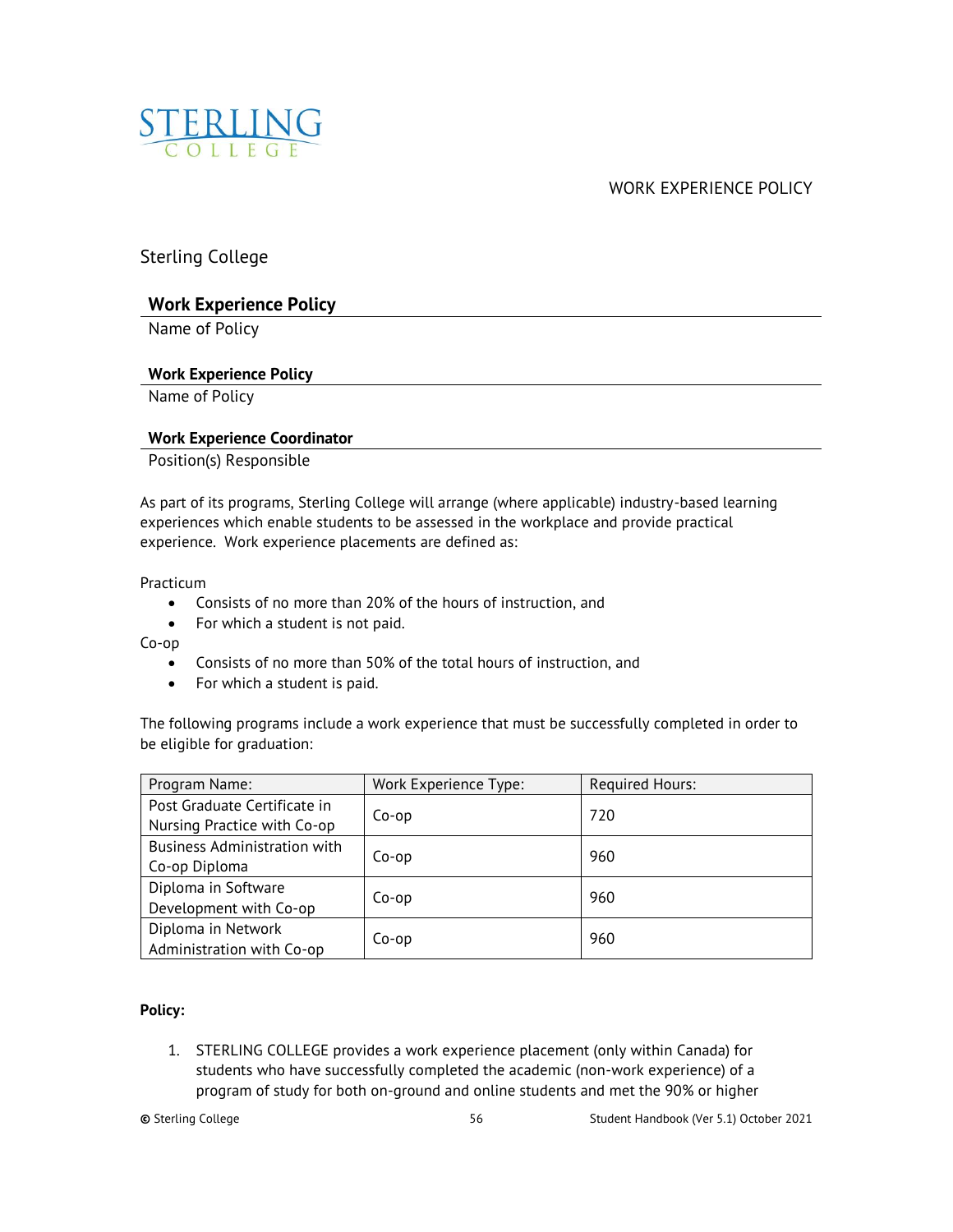attendance requirement. The work experience is included in the training period, while placement and monitoring is conducted by Sterling in conjunction with Sterling College's partner, Experience Education. Students are required to return to the College to complete an exit interview and return all required documentation prior to their program end date.

- 2. STERLING COLLEGE ensures that work experience placements provide an opportunity for students to enhance the skills learned throughout completion of a program of study.
- 3. STERLING COLLEGE seeks work experience placements for its students with employers who are committed to introducing students to work in the field of study.
- 4. STERLING COLLEGE works with host organizations to evaluate the student's performance during a work experience placement.
- 5. The duration of training varies between programs. Students are directed to the program outline provided at time of registration for required work experience hours and must complete these hours, and no more. Length of the workday and days of the week are open to negotiation between the work experience company and the individual student.
- 6. In the event of a placement being cancelled due to a student's unprofessional conduct, or a student quits the placement, it will then be the responsibility of the student to find and complete the required placement time.
- 7. Professional and proper business attire is required always during the work experience. Please be aware of the host organizations dress code.
- 8. Time Sheets Students will maintain a log of work experience hours and must be completed and submitted to Experience Education through their online reporting tool on a monthly basis.
- 9. Monthly Time Sheets are the responsibility of the student to complete and send in at the end of each month. Should the student not comply with this process, a mark of incomplete will be issued, the employer will be contacted and if necessary, a call to Citizenship and Immigration Canada (CIC) will be made informing them that the international student is not complying to their work permit requirements.
- 10. STERLING COLLEGE will contact the host organization monthly to ensure that the work experience is running smoothly.
- 11. STERLING COLLEGE requires the student to contact the Work Experience Coordinator monthly to discuss progress and any concerns that may arise.

## **Work Experience Requirements:**

- 1. Successful completion of on-site/online courses delivered within the program. Assessments of all programs must meet STERLING COLLEGE's level of competency.
- 2. Attendance must be 90% or higher.
- 3. All course fees paid, including but not limited to; tuition, textbooks, materials, and other items outlined in the Enrollment Contract or accrued throughout the educational period of study.
- 4. The student submits a resume and cover letter (hard copy and by email), for approval to the Work Experience Coordinator.
- 5. Students are not eligible to take breaks in study during the in-class component or during the work experience. Should a student suspend their studies at any point during their program, they will be responsible for finding their own placement following their return to studies.
- 6. International Student Work / Entry Visa International students wishing to complete a work experience must possess a valid study and work permit for the duration of their entire work experience.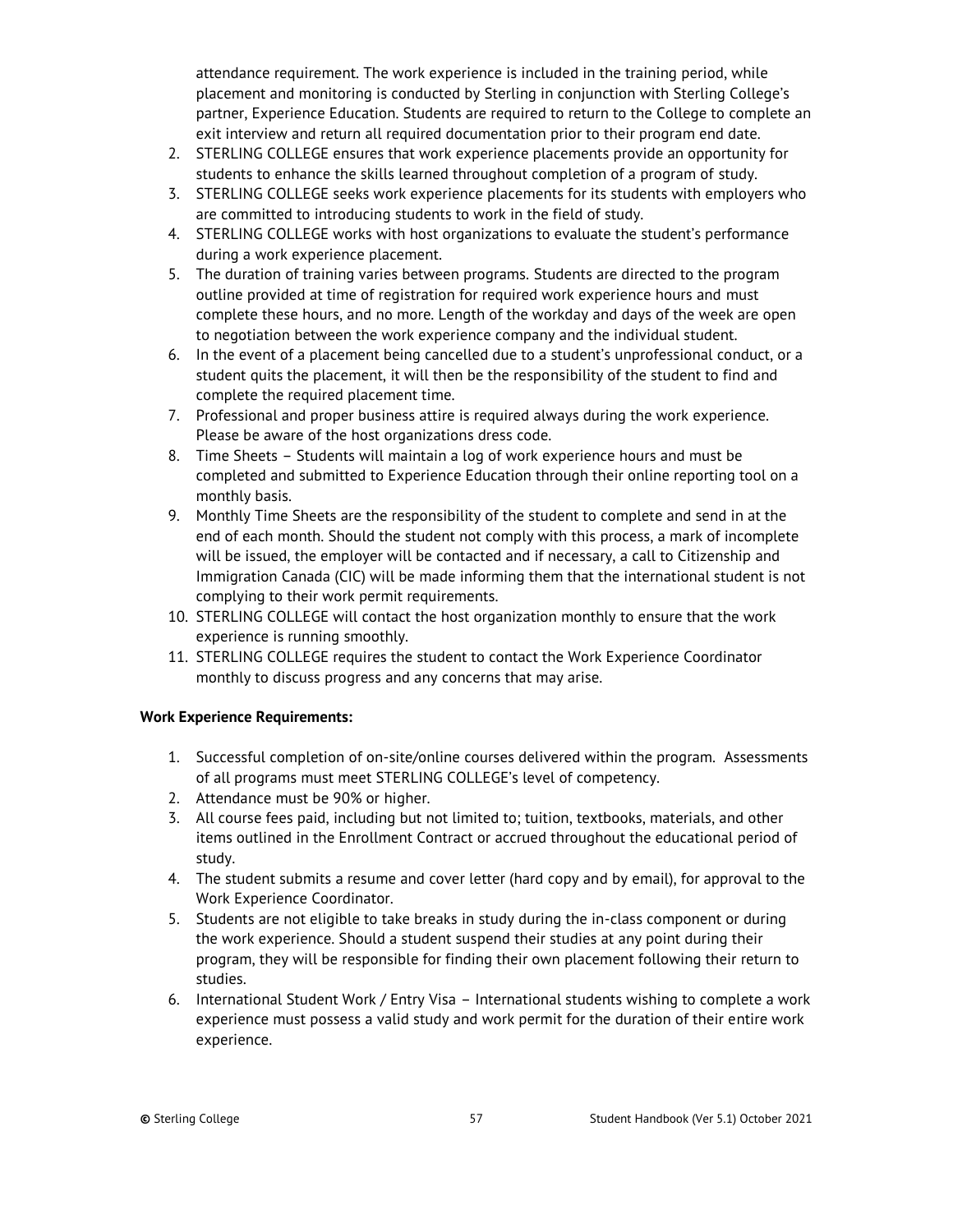#### **Placement and Evaluation:**

- 1. Placements within the industry are provided for students who satisfy the work experience requirements.
- 2. Students will be required to attend a work experience orientation and consultation.
- 3. Students will be provided with interview coaching and preparation, resume feedback and revisions.
- 4. Students will be placed with a host organization approved by STERLING COLLEGE. Each host organization is screened and aware of the work experience policies.
	- a. Students interested in a host organization that is not on the Sterling College approved organizations list may submit a request to the Work Experience Coordinator. This request must be completed 3 months prior to the scheduled work experience placement and include the following details:
		- 1) Proof of confirmation that the host organization is willing to accommodate the work experience.
		- 2) Provide host organization contact information:
			- 1. Business Name
			- 2. Contact Name
			- 3. Phone and fax number, email address and business address
			- 4. Type of work experience placement
	- b. A complete request will be reviewed by the Work Experience Coordinator however it should be noted that while the student has indicated a location that may support placement, the College will have final discretion in determining if the site is an appropriate host for a work experience.
- 5. Placement will be arranged once the student has completed their on-site portion of their program, have met the attendance requirements, and will conclude prior to their program end date.
- 6. Students are provided with a Work Experience Training Plan that outlines the following items:
	- a. The process by which the student is evaluated.
	- b. The intervals at which the work experience will be monitored.
	- c. Requirements for participation in the work experience.
	- d. Identification of the type of work experience; Practicum or Co-op.
	- e. A signed agreement for the host organization and the student that describes:
		- 1) The respective responsibilities of the host organization, the institution and the student
		- 2) The work experience activities the student will undertake
- 7. The Work Experience Coordinator will ensure that the work experience:
	- a. Is supervised by someone qualified in a relevant career occupation and employed or retained by the host organization.
	- b. Includes activities directly related to the learning objectives of the program or meets the requirements of a regulatory body for that career occupation.
	- c. Consists of no more than the hours of instruction for co-op placement and 160 hours for practicum placement.
	- d. Includes monthly evaluations with a minimum of 1 follow up made by the Work Experience Coordinator.
	- e. Ongoing host company management and communications.
	- f. Work experience activity tracking and collection of required documents.
	- g. An exit review/evaluation is completed.
	- h. The work experience is provided before the program end date.

**©** Sterling College 58 Student Handbook (Ver 5.1) October 2021 \*Students enrolled in the Post Graduate Certificate in Nursing Practice or the Post Graduate Certificate in Nursing Practice with Co-op program, in consideration of the time there may be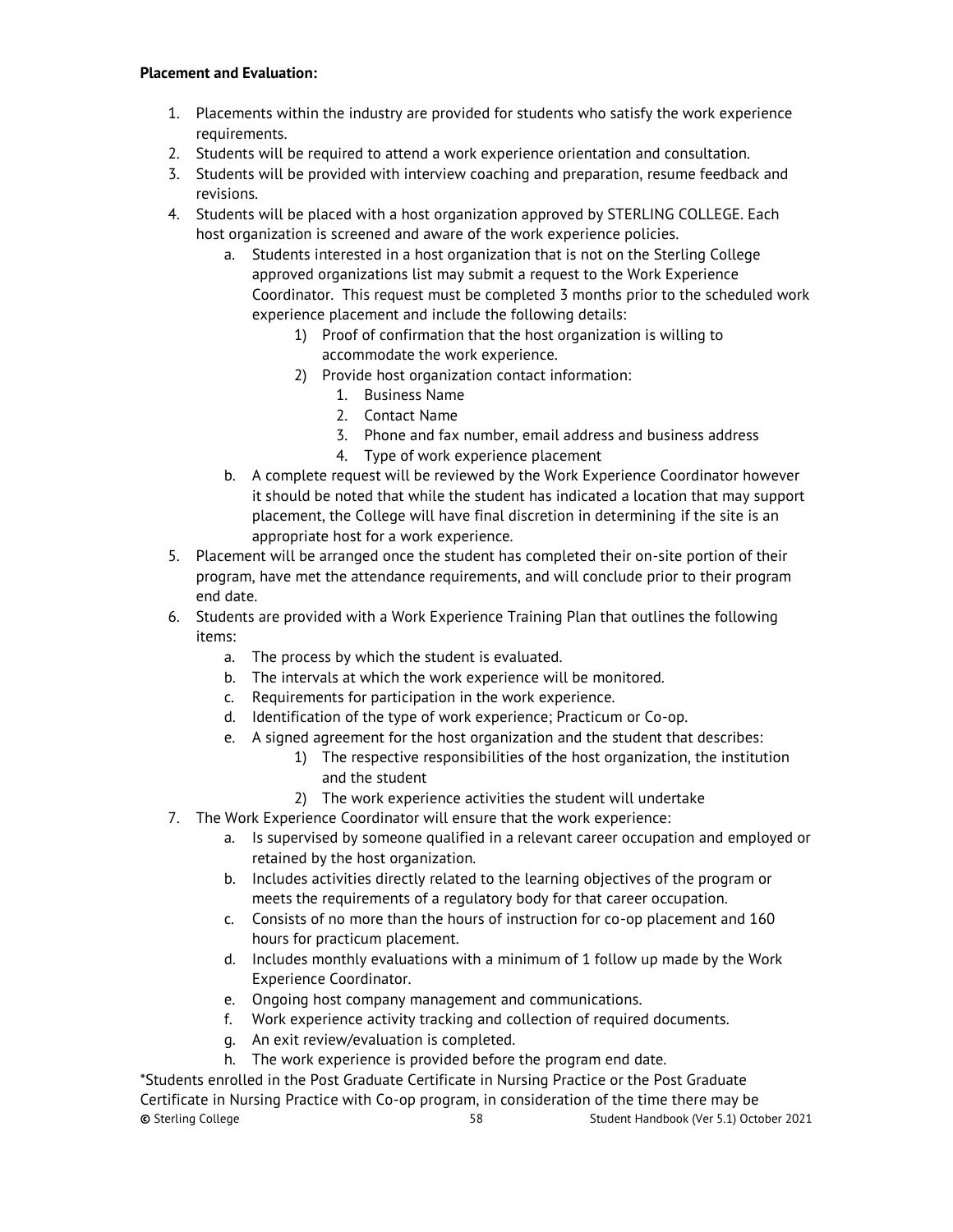between a student's completion date and the next available examination date, STERLING COLLEGE provides all students of this program the opportunity to continue to refresh/audit the program at any point for no additional fees. Subject to space availability.

Please note that if a student does not complete one of the items outlined above, the student may be in void of completing the work experience placement.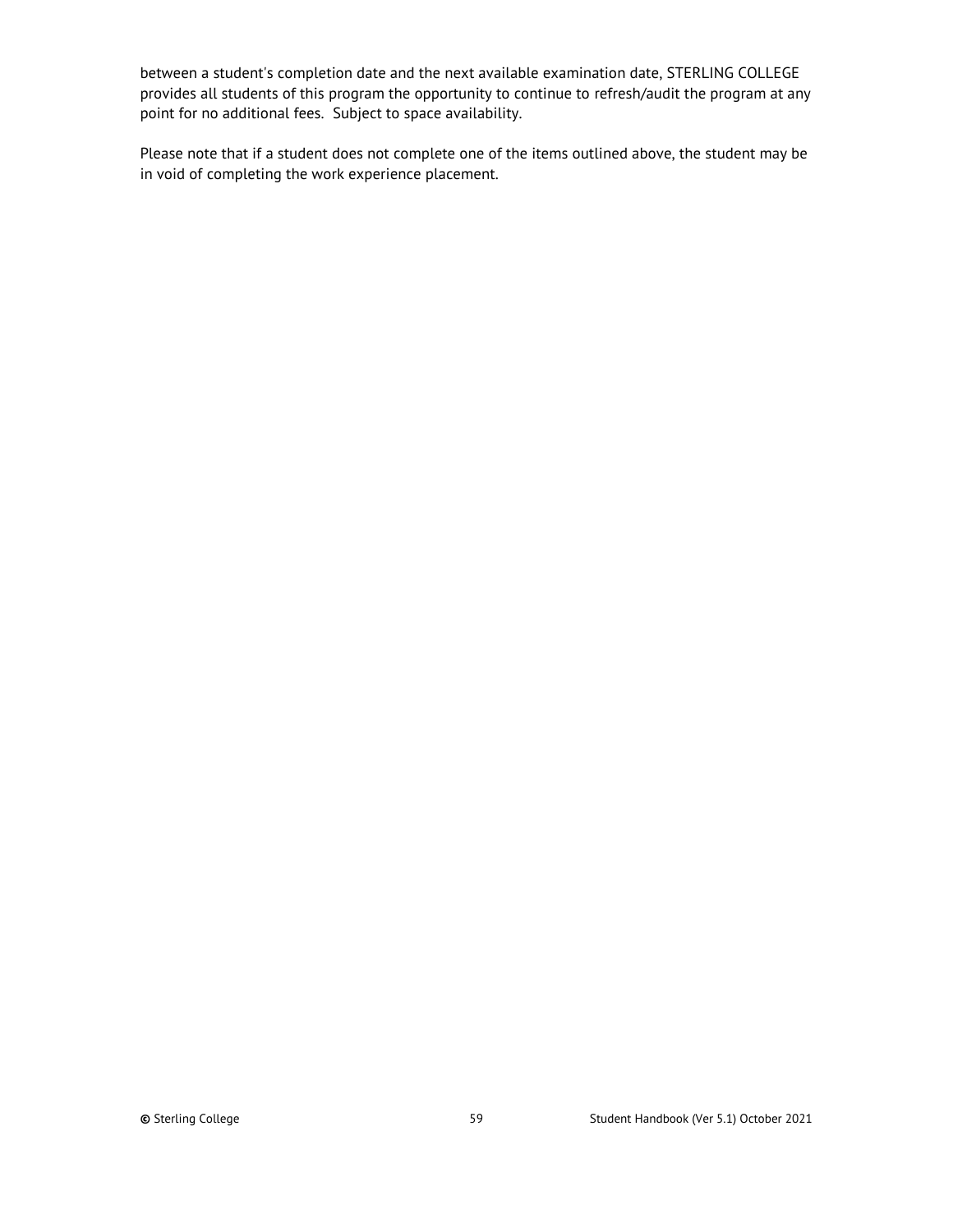# <span id="page-59-0"></span>**Appendix - Sterling College Forms**

Please read and sign the forms following this page and hand in on student induction day.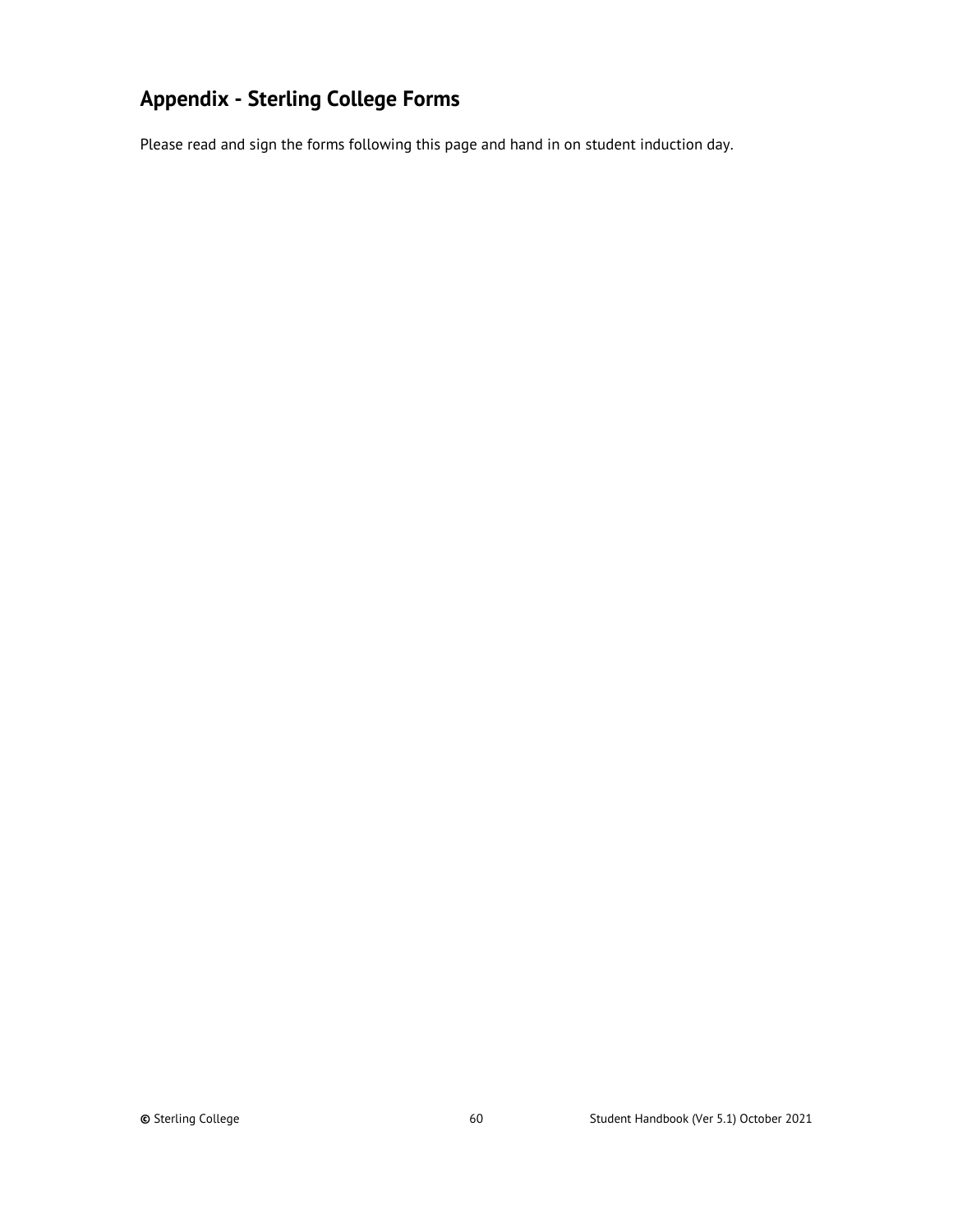## <span id="page-60-0"></span>COMPUTER USAGE

Computer facilities and Internet access is available at the College for course related work. Inappropriate use of computers or Internet use can significantly affect the speed of the network and, for this reason, we're asking all students to understand and accept the following policies. This applies to the College's computers as well as personal laptop, tablets, and other mobile devices:

- 1. To be used primarily for your studies and class exercises. During class sessions, students are not permitted to access the Internet or e-mail unless expressly requested by the Instructor. This includes access on personal laptop, tablets, and other mobile devices.
- 2. The College provides wireless access for such devices for the express purposes of completing College related work. Please talk to your Instructor to gain access to the wireless domain.
- 3. During breaks or outside of class time, students may use computers as well as personal laptop, tablets, and other mobile devices for checking personal e-mail but this access must be suspended during class time. All forms of social networking programs are not permitted while class is in session. If College faculty discovers the use one of these programs, it may result in further disciplinary action.
- 4. Viewing video files or downloading files takes a significant amount of network resources and is not permitted unless expressly permitted by an Instructor.
- 5. Failure to comply with these polices may result in computer access being denied or suspension from the program.
- 6. During a presentation or lecture, students are asked to have their laptops in the closed position unless otherwise stated by the Instructor.
- 7. Do not personalize SC's computers, for example:
	- a. Downloading or installing screensavers from the Internet
	- b. Changing the desktop background
	- c. Changing the video and audio settings
	- d. Changing the language or keyboard settings
	- e. Adding, changing or moving the icons on the desktop
	- f. Unauthorized deleting, manipulating or damaging of programs or files is strictly prohibited
- 8. No uploading any material, which might be deemed pornographic, obscene, sexually explicit, indecent or vulgar. This includes transmitting, accessing, printing, downloading or uploading any material, which might be deemed abusive, hateful, degrading, demeaning, derogatory or defamatory.
- 9. Playing online games.
- 10. To follow the guidelines of the Student Internet Use Monitoring and Filtering Policy.

Project or resume files must be saved on USB flash drive.

Violation of the above rules will be dealt with according to the **Student Internet Use Monitoring and** [Filtering Policy](#page-51-0) and could lead to suspension or cancellation of access to College computers or Internet.

Print Name Date

Student Signature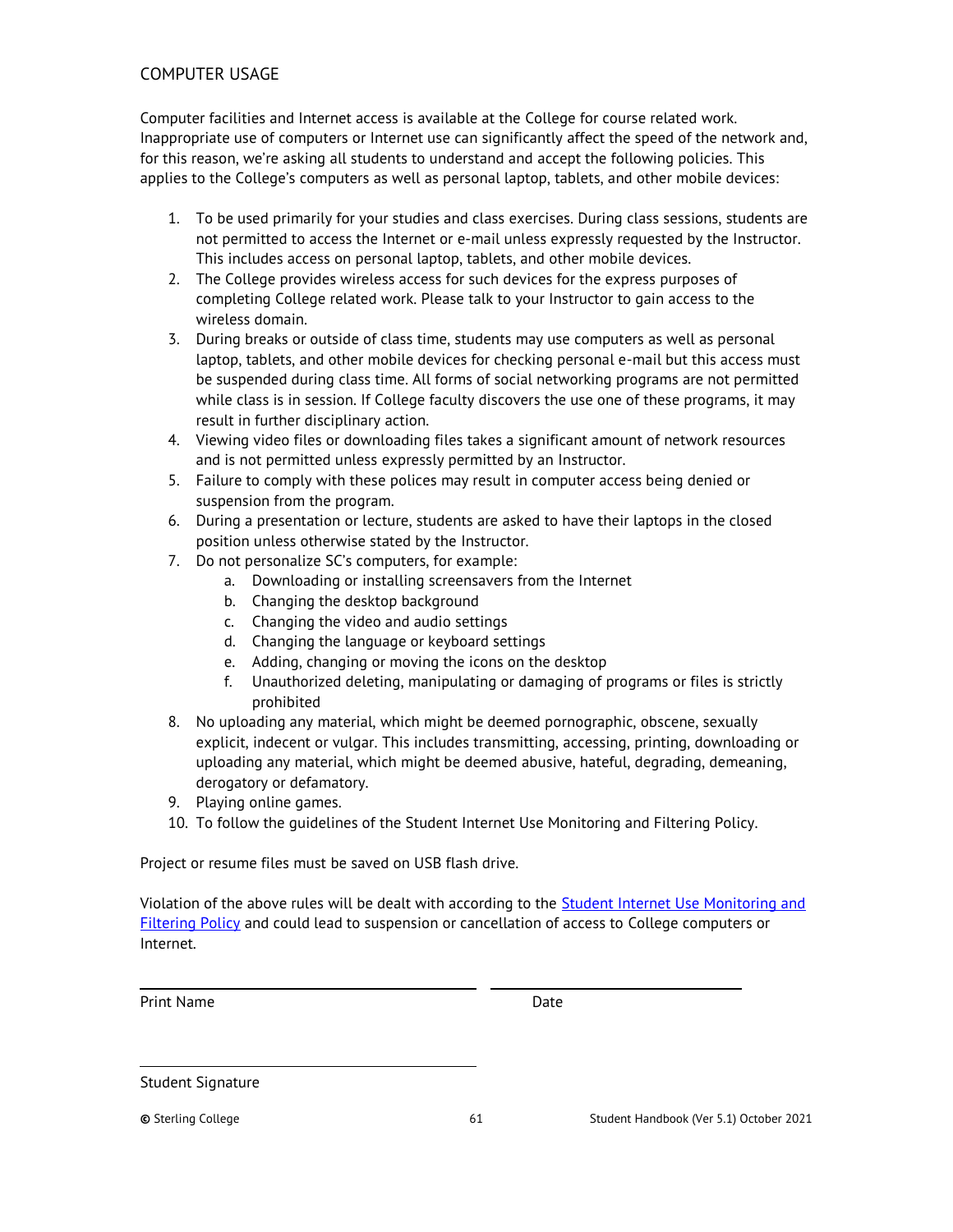## <span id="page-61-0"></span>GOAL OF THIS TRAINING COMMITMENT

To ensure continuation of support during training, your responsibilities include:

- 1. Attending College on a regular basis, including arriving on time and staying the fulldesignated class time.
- 2. Completing and handing in all assignments on time.
- 3. Calling the campus (604-638-7040) prior to class start time when you absolutely cannot attend class. Please advise us of the reason for your absence (sickness/family emergency).
- 4. Arranging your personal schedule so that the entire day can be spent at College. We suggest that arrangements for medical, dental or other personal appointments be done outside of classroom hours.
- 5. Scheduling your time to allow for home study 2 hours or more a night.
- 6. Discussing your concerns with your Instructor when you are experiencing difficulties during the training.
- 7. Actively participating in any networking component of your program.
- 8. Realizing that SC will make every attempt to provide a work experience in my area of choice, SC cannot guarantee a work experience request in the sector or company of this choice. Work experience placements are based on availability and/or seasonality.
- 9. Understanding that SC promotes student employment, it is against government regulations to guarantee a job.
- 10. Students will assume all responsibility for any personal belongings used or left at the College. SC is not responsible for any belongings that may be lost or stolen. The College encourages all students to ask Instructors or administrative staff to lock classroom doors on breaks.
- 11. Have a thorough understanding of the Student Handbook and to follow direction, policies and procedures that are outlined within it.

I hereby authorize SC to release information regarding my progress, attendance and attitude for the purpose of practicum or co-op work experience placement, sponsor or funding agencies.

I agree with the responsibilities outlined above and realize that SC will do it's best to make this a comfortable and educational period of time.

By signing below, I confirm that I have read and understand the policies outlined in the Student Handbook; and that I will follow the rules and regulations set by Sterling College.

I am aware that a current version of the Student Handbook is available on SC's website and an e-copy will be provided upon my request.

Print Name Date

Student Signature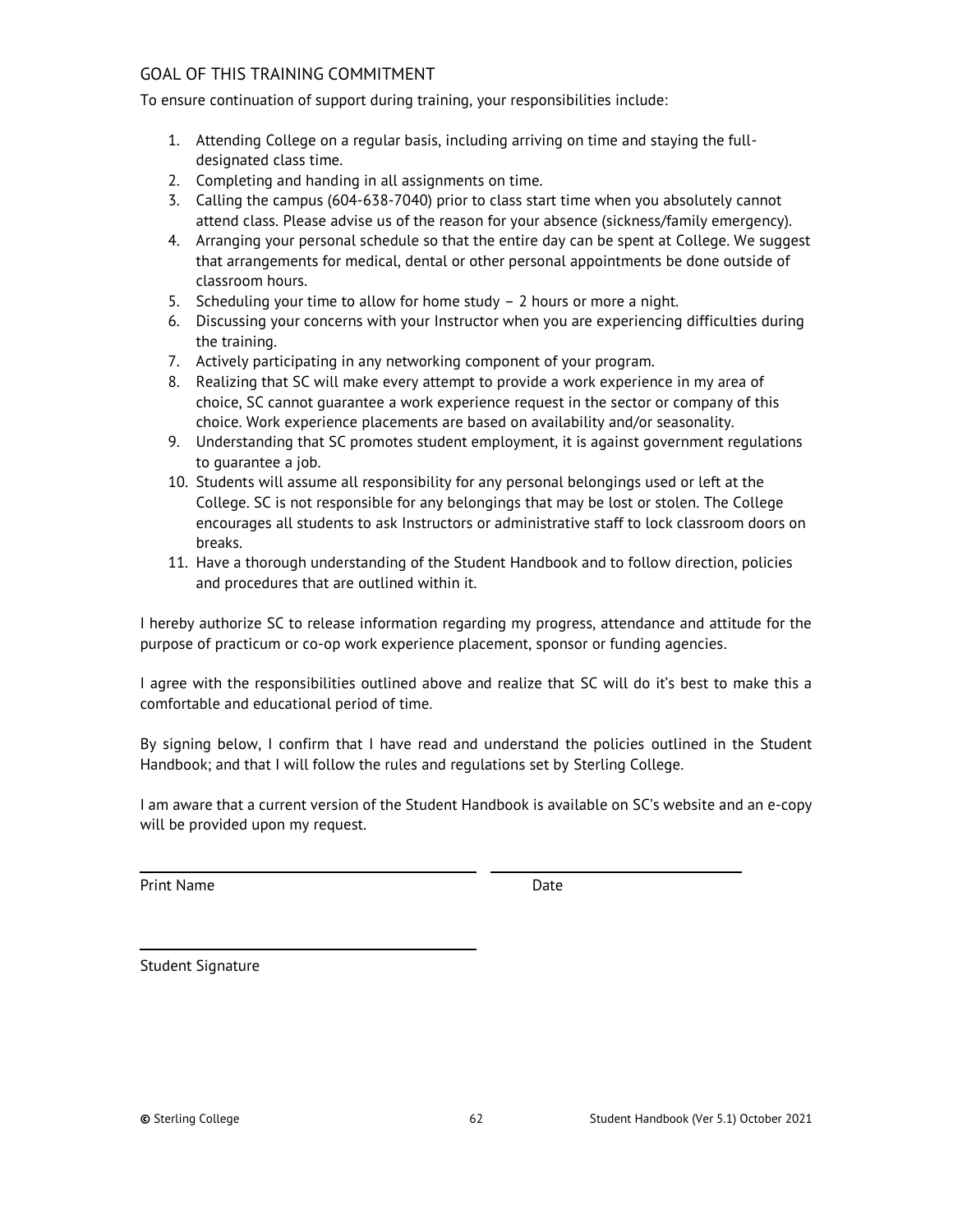## <span id="page-62-0"></span>STUDENT EMERGENCY INFORMATION

## PLEASE PRINT CLEARLY

**Please advise us immediately regarding any change of address or telephone number.**

| <b>Emergency Contact</b>                                                    |                                                                                                                                                               |    |                                                                                                       |
|-----------------------------------------------------------------------------|---------------------------------------------------------------------------------------------------------------------------------------------------------------|----|-------------------------------------------------------------------------------------------------------|
| In case of accident or serious illness, I request that the College contact: |                                                                                                                                                               |    |                                                                                                       |
|                                                                             |                                                                                                                                                               |    |                                                                                                       |
|                                                                             |                                                                                                                                                               |    |                                                                                                       |
|                                                                             |                                                                                                                                                               |    |                                                                                                       |
| response).                                                                  |                                                                                                                                                               |    | Known allergies or any medical condition that you are comfortable to share with us (optional          |
| necessary.                                                                  |                                                                                                                                                               |    | If contacts are unavailable, I hereby authorize the College to take whatever action is deemed         |
|                                                                             |                                                                                                                                                               |    |                                                                                                       |
|                                                                             |                                                                                                                                                               | Or |                                                                                                       |
| not hold the College responsible in any way for the outcome of this action. |                                                                                                                                                               |    | In case of emergency regarding myself, I do not wish to have anyone contacted on my behalf and I will |
|                                                                             |                                                                                                                                                               |    |                                                                                                       |
|                                                                             | This information contained herein is personal and confidential.                                                                                               |    |                                                                                                       |
|                                                                             | This information will be retained in your student file for emergency use only.<br>This information document will be shredded upon completion of your program. |    |                                                                                                       |
| <b>©</b> Sterling College                                                   |                                                                                                                                                               | 63 | Student Handbook (Ver 5.1) October 2021                                                               |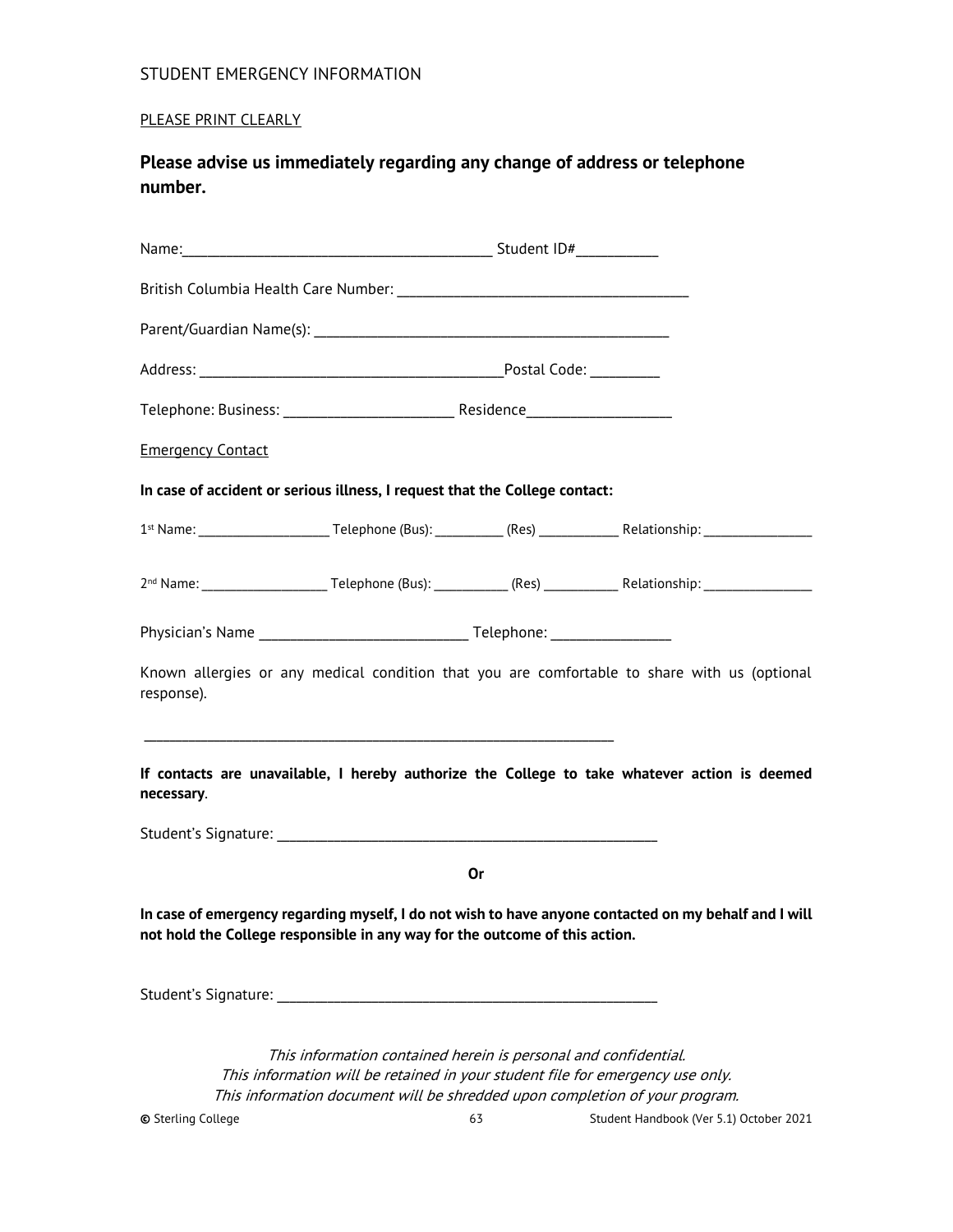### <span id="page-63-0"></span>RELEASE OF INFORMATION/PHOTOGRAPH RELEASE

I have agreed to allow Sterling College to use my photograph and/or testimonial comments in any marketing and publications, including the Sterling College web site.

I hereby consent to and authorize the use and reproduction by you, or anyone authorized by you, of any and all photographs that have been taken of me. I give authorization for the use of the photographs for all purposes whatsoever, including without limit, television, publications any trade or advertising purposes.

The College may transfer his/her rights in these photographs to others, and they may rely on this consent.

I agree to the above terms stated by Sterling College:

|          | Yes                                    |                                                                                                                                                                                                                               |                                                                                                                       |    |
|----------|----------------------------------------|-------------------------------------------------------------------------------------------------------------------------------------------------------------------------------------------------------------------------------|-----------------------------------------------------------------------------------------------------------------------|----|
| Name:    |                                        |                                                                                                                                                                                                                               |                                                                                                                       |    |
| Address: |                                        | the control of the control of the control of the control of the control of the control of the control of the control of the control of the control of the control of the control of the control of the control of the control |                                                                                                                       |    |
|          |                                        |                                                                                                                                                                                                                               |                                                                                                                       |    |
|          |                                        |                                                                                                                                                                                                                               |                                                                                                                       |    |
| Signed:  |                                        |                                                                                                                                                                                                                               |                                                                                                                       |    |
| Date:    |                                        |                                                                                                                                                                                                                               |                                                                                                                       |    |
|          |                                        |                                                                                                                                                                                                                               |                                                                                                                       |    |
|          | I am under the age of 19 years old:    | <u> 1989 - John Stein, Amerikaansk politiker (</u>                                                                                                                                                                            | Yes $\qquad$                                                                                                          | No |
|          | Signature of Parent or Legal Guardian: |                                                                                                                                                                                                                               | <u> 1989 - Johann Harry Barn, mars and de Branch and de Branch and de Branch and de Branch and de Branch and de B</u> |    |

**If you answer "No" to the above request, please be aware that it is your responsibility to remove yourself from any College photos**. **Thank you.**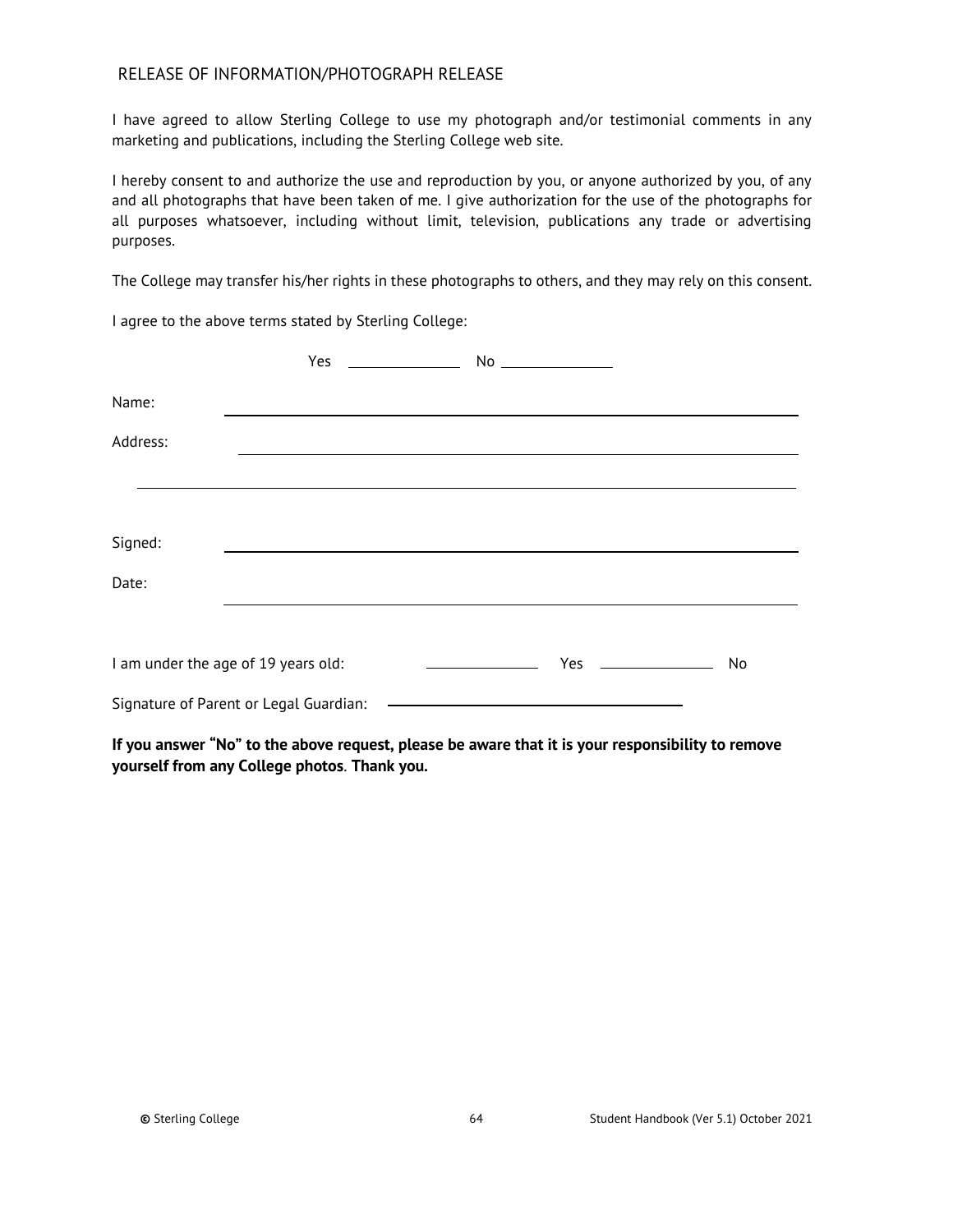<span id="page-64-0"></span>In consideration of acceptance of my application for a course of studies at Sterling College, which may include field trips and excursions off campus, I, for myself, my heirs, executors, administrators and other personal representatives hereby WAIVE any and all rights and claims arising by any cause whatsoever, including negligence, which I have or may have against Sterling College, it's servants, employees and agents and the organizers involving off campus activities, not limited to the Province of British Columbia or field trips or excursions into the United States, which would be considered part of my training program and without limiting the generality thereof, tours of cruise ships, tour operator facilities, airport and risk of injury and loss, including negligence, whether prior to, during, or after any off campus excursion or activities, and hereby RELEASE Sterling College, a division of Asia Pacific Education Group, it's servants and agents and the organizers from any and all liability for damages sustained due to or as a result of any participation in this or any course of study at the College.

Date

Name Signature

Consent of Parent or Guardian (if under 19 years of age)

Witness